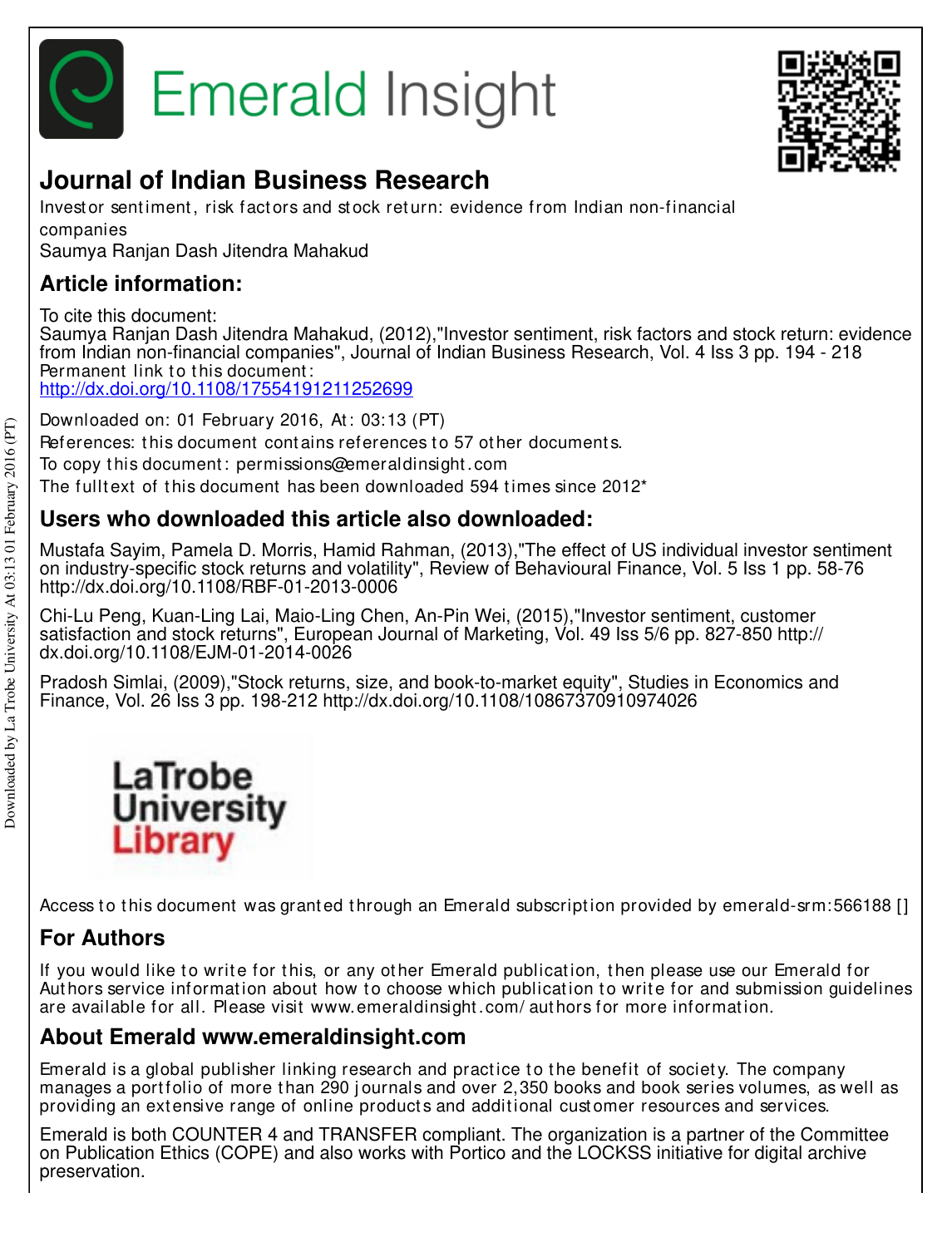\*Related content and download information correct at time of download.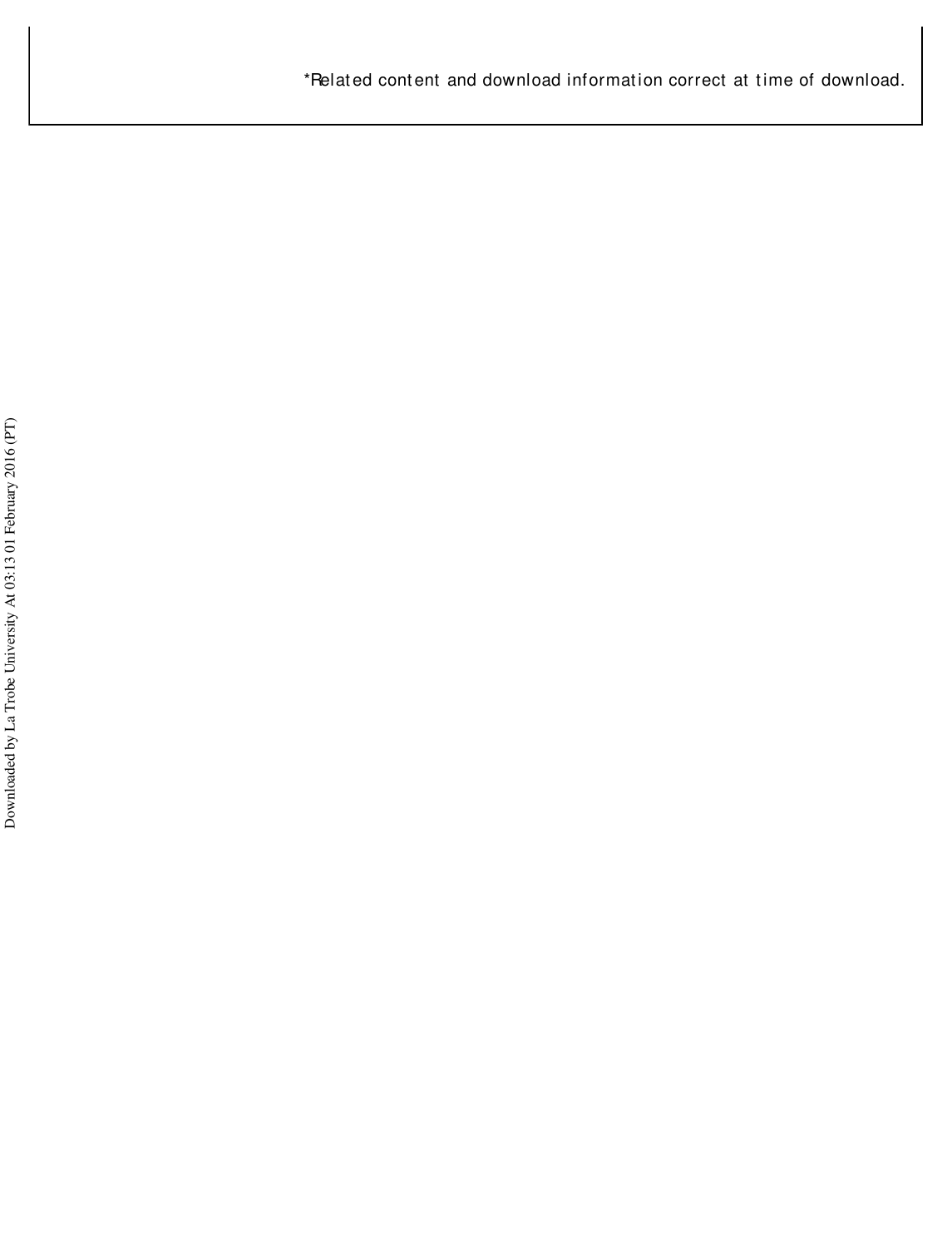

The current issue and full text archive of this journal is available at www.emeraldinsight.com/1755-4195.htm

# Investor sentiment, risk factors and stock return: evidence from Indian non-financial companies

Saumya Ranjan Dash and Jitendra Mahakud *Department of Humanities and Social Sciences, IIT Kharagpur, Kharagpur, India*

### Abstract

Purpose – The purpose of this paper is to evaluate the pricing implication of aggregate market wide investor sentiment risk for cross sectional return variation in the presence of other market wide risk factors.

Design/methodology/approach – The paper employs the Fama and French time series regression approach to examine the impact of market risk premium, size, book-to-market equity, momentum and liquidity as risk factors on stock return. Given the importance of inherent imperfect rationality or sentiment risk, the paper further investigates the impact of investor sentiment on the cross section of stock return.

Findings – The choice of a five factor model is apparently persuasive for consideration in investment decisions. Stocks are hard to value and difficult to arbitrage with characteristics which are significantly influenced with the sentiment risk. It is naïve to argue for the universal pricing implication of sentiment risk in a multifactor model framework.

Research limitations/implications – The test assets portfolios are not segregated as per any industry criteria.

Practical implications – Investment managers can use a contrarian investment strategy, for the stocks that are hard to value and riskier to arbitrage to gain excess return when the market follows a downward trend.

Originality/value – This makes the first attempt towards the investigation of the impact of the sentiment risk on cross sectional return variation from an emerging market perspective on such a diversified and large test asset portfolios. The paper has extended the available literature by investigating the impact of sentiment risk after controlling the liquidity risk factor in a multifactor specification. This measure of market wide irrational sentiment index is more comprehensive.

Keywords Sentiment risk, Five factor model, Liquidity risk, Risk management, Momentum strategy, Stock returns, India

Paper type Research paper

#### 1. Introduction

Based up on the foundation framework of capital market theory and assumptions of rational risk averse investors operating in an efficient capital market, proponents of mainstream asset pricing models like capital asset pricing model (CAPM) (Lintner, 1965; Sharpe, 1964), intertemporal capital asset pricing model (ICAPM) (Merton, 1973), arbitrage pricing theory (APT) (Ross, 1976) and consumption-based CAPM (Breeden, 1979) have tried to identify and price market wide and macroeconomic risk factors to explain cross section of stock return. However, beyond as a source of graceful theoretical contribution, there are considerable evidences available that contradicts the central predictions of the traditional asset pricing models (see for, e.g. Campbell, 2000; Fama and French, 2004; Subrahmanyam, 2010; for a detail review of literature).



Journal of Indian Business Research Vol. 4 No. 3, 2012 pp. 194-218  $©$  Emerald Group Publishing Limited 1755-4195 DOI 10.1108/17554191211252699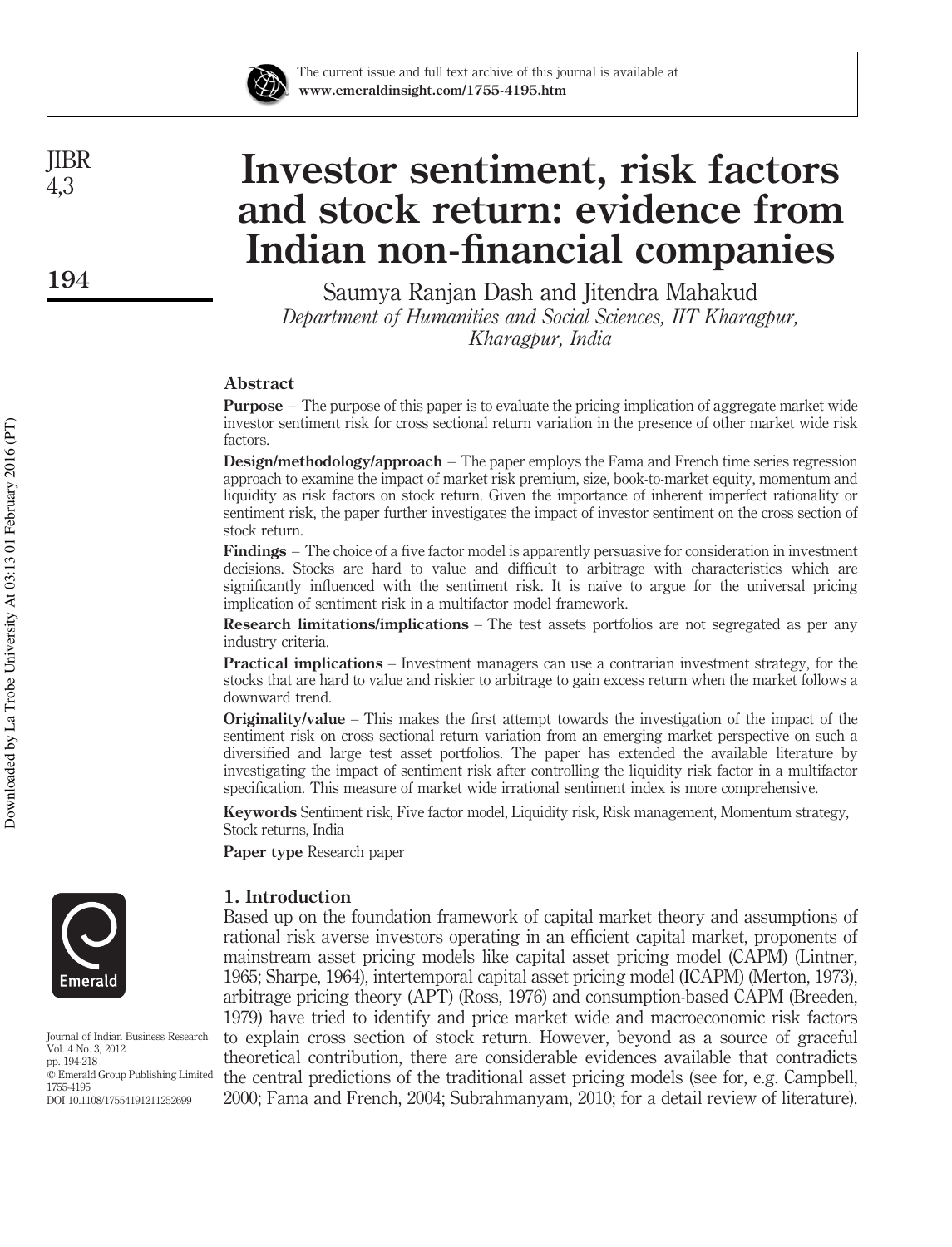Since the documentation of size effect by Banz (1981) the asset pricing literature argue towards the presence of a cross sectional structure involving firm characteristics such as book-to-market equity (Fama and French, 1992), short-term momentum ( Jegadeesh and Titman, 1993) and liquidity (Amihud, 2002) which cannot be explained by the suggested risk factors of mainstream asset pricing literature.

In recent years, following the theoretical argument of multifactor model specification (Merton, 1973; Ross, 1976) and motivated with the characteristic based risk pricing, the three factor (Fama and French, 1993), and four factor model (Carhart, 1997) have been widely debated and acclaimed in asset pricing literature to explain the cross section of average stock returns. While Fama and French (1993) three factor model consisting of a market factor and trade portfolios on size (small-minus-big, i.e. SMB) and book-to-market equity (high-minus-low, i.e. HML), Carhart (1997) advocates towards a four factor model or an augmented three factor model with a momentum factor (winner minus loser, i.e. WML) to explain stock return behaviour. Given the impact of liquidity in the cross sectional return variation, several researchers also tried to augment the four factor model with a liquidity factor for the apparent explanation of stock return behaviour in a five factor model (FFM) specification. In common the multifactor approach validates the fact that, since intercepts of the traditional asset pricing models deviate statistically from zero the missing risk factors are the potential reason for concern. In this regard the basic objective of multi factor model proponents is to introduce additional factors in the form of excess returns on the trade portfolios formed on the basis of risk characteristics, and to re-examine the hypothesis of intercepts indistinguishable from zero. Consistent with this argument asset pricing literature also support a dependable performance of these multi factor models in both developed and emerging markets across a wide spectrum of sample periods (Her *et al.*, 2004; Keene and Peterson, 2007; Lam and Tam, 2011; Sehgal and Jain, 2011; Shum and Tang, 2005).

However, the key assumptions of several asset pricing models including the recent multifactor models fail to explain time and again the unconventional market behaviour or irrational exuberance (Shiller, 2005) which limits the investor's ability to quantify risk premium and to diversify portfolio risk in a state of persistent noise trading (Black, 1986), and limit to arbitrage (Shleifer and Vishny, 1997). It has been also argued that the existence of a factor structure by no means implies that risk premiums are determined by fundamental risk alone (Shefrin, 2005). As there is no general consensus regarding the forces that give rise to the cross sectional regularities in the form of risk characteristics (such as size, book-to-market equity, momentum and liquidity), the empirical validation of risk factors constructed from such characteristics can never be suggested as the sole determinant of stock return (Barberis and Thaler, 2003; Shefrin, 2005). For instance several authors like Lakonishok *et al.* (1994) and MacKinlay (1995) advocated towards the behavioural biasness of investor which amounts to book-to-market equity factor as a priced risk. Nonetheless given the anecdotal market movement with boom and bust cycles, literature on behavioural asset pricing provides several striking claims towards a number of behavioural biases which can be a potential cause of concern to limit the investor's behaviour as rational (see for, e.g. Hirshleifer, 2001; Ritter, 2003, for an exhaustive discussion).

Alternative to the efficient markets paradigm, and assumption of complete arbitrage, behavioural finance is build upon two fundamental arguments towards the mispricing in financial markets, i.e. the role of investor psychological biasness

Risk factors and stock return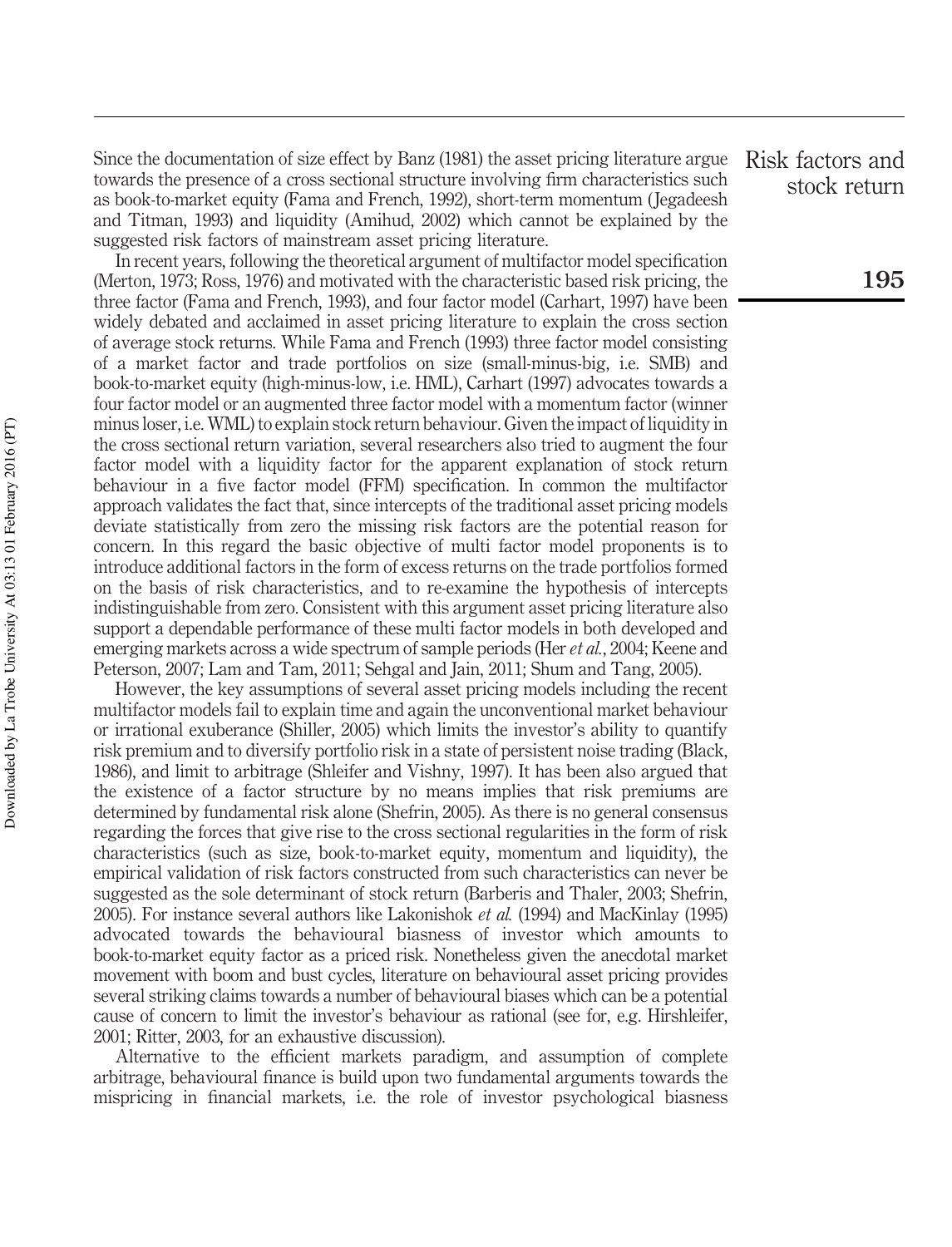(Kahneman and Tversky, 1979), and limited arbitrage in determining stock prices (Brown and Cliff, 2005; Shleifer and Vishny, 1997). The theoretical arguments of behavioural asset pricing literature suggests that, since all investors fail to hold objectively correct belief about the fundamental price because of inherent behavioural biasness, the demand shifts induced by irrational speculation in a state of arbitrage constraint generates systematic sentiment risk. Following such argument proponents of behavioural asset pricing argue that investors in stock market bear not only systematic risk but also irrational component of sentiment risk which act as limits to the arbitrage activities of rational traders (DeLong *et al.*, 1990).

Over the years numerous empirical studies have been conducted to investigate the relationship between sentiment risk and stock return by using different types of sentiment indicators and stock markets. Baker and Wurgler (2007) suggest that the existing literature can be categories in terms of top-down or bottom-up approach. The top-down approach uses cognitive bias in individual investor psychology to explain how individual investors under or over react to past returns or fundamentals (Barberis *et al.*, 1998; Daniel *et al.*, 1998). In contrast the bottom-up approach uses a reduced form of aggregate investor sentiment (i.e. by using sentiment index or implicit market wide sentiment proxies) to trace its impact on aggregate market and individual stocks return (Baker and Wurgler, 2006, 2007; Brown and Cliff, 2004, 2005; Fisher and Statman, 2000; Finter *et al.*, 2011; Verma and Soydemir, 2009). To make the argument more illustrative, one can suggest that, while the top-down approach provides a micro foundation for the variation in individual investor sentiment, the bottom-up approach explores the macroscopic prospective of aggregate market wide sentiment risk and its effect on time series and cross sectional variation of stock return. Following the bottom-up approach several studies have found that a negative and significant relationship between individual investors sentiment and stock return (Baker and Wurgler, 2006, 2007; Fisher and Statman, 2000). More specifically, Baker and Wurgler (2006, 2007) suggest that the impacts of sentiment risk are most profound on the stocks whose valuations are highly subjective and difficult to arbitrage. More specifically when investor sentiment appears to be high (low), overvaluation (undervaluation) is highest among the stocks that are hardest to value and hardest to arbitrage.

However, the existing literature provides several conspicuous gaps which can be explore further to revisit the sentiment evidence. The results of above studies can be more subjective because of the test assets used in these studies are based up on single characteristics like, size, book-to-market equity, age, volatility or dividend yield (i.e. hard to value and/or hard to arbitrage characteristics). Since, the inference of a risk factor pricing can be biased because of the strong factor characteristics of underlying test assets (Lewellen *et al.*, 2010), it can be argued that the hard to value and hard to arbitrage stocks may have shown the statistically significant pricing of sentiment risk because of their single sorted factor structure. It is therefore more apparent to investigate the pricing of sentiment risk with a test asset which encompasses all the well debated risk characteristics like size, book-to-market ratio, liquidity and momentum. Our argument also supports the philosophy of practical investment scenario. In an actual investment scenario an investor not only concerns with any single risk characteristic rather all the risk characteristics of a stock taken together. Therefore, it is also apparent to investigate the sentiment risk on test assets that encompasses all the major fundamental risk characteristics and not concentrated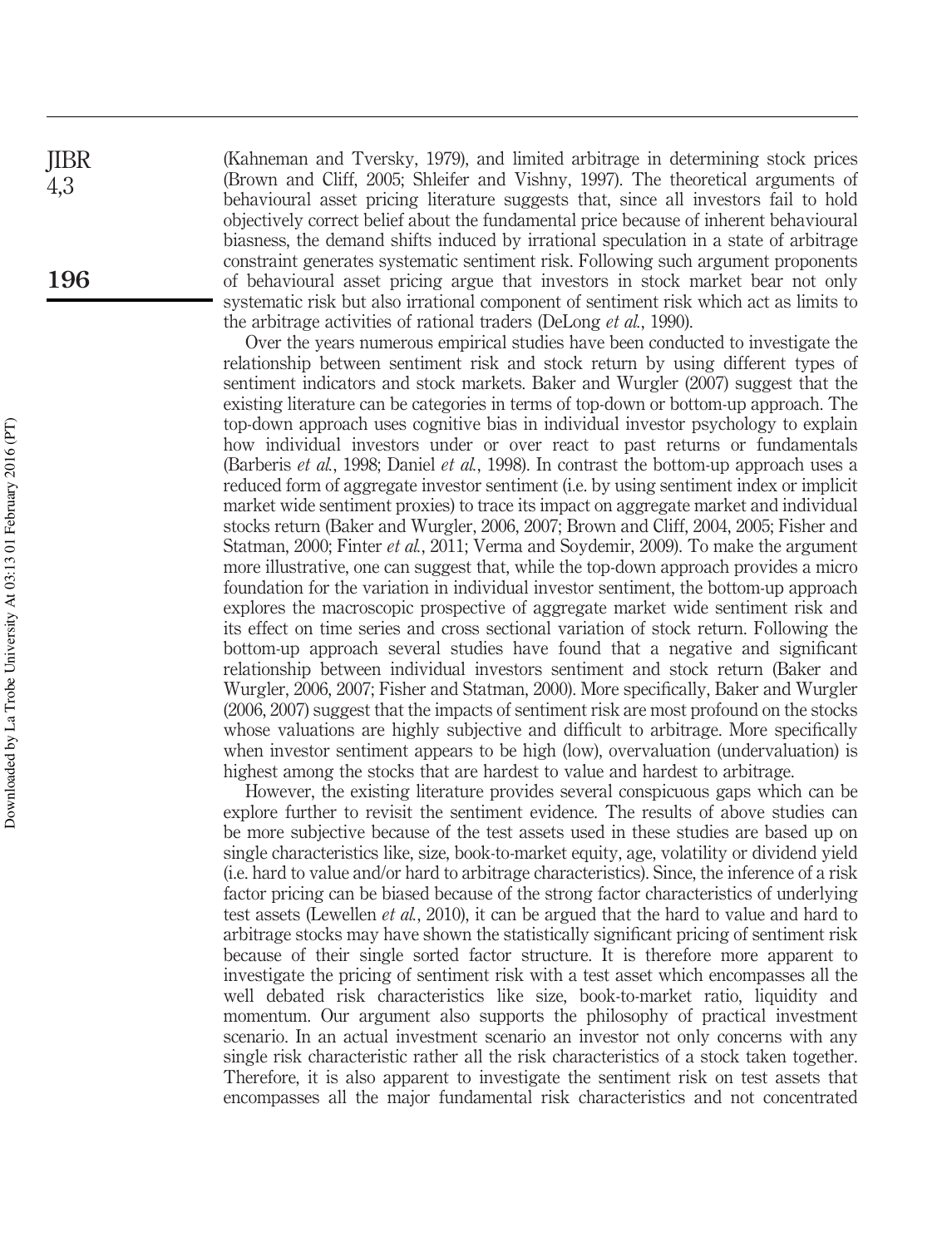on a single firm specific characteristic. Another issue that needs further investigation is related to the construction of sentiment index as a proxy for measuring the irrational component of sentiment risk. While making an attempt to constructing the sentiment index from the market related proxies, literature also accepts the fact that there are no definitive or uncontroversial measures of sentiment (Baker and Wurgler, 2006, 2007, pp. 1655, 136; Brown and Cliff, 2004, p. 5; Finter *et al.*, 2011, p. 5). It is therefore, essential to consider other measures of sentiment and not to be restricted only to the few those have been used in the prior literature.

In this context, using a multifactor framework the present study aims to analyse the importance of market wide risk factors for explaining the cross sectional return variation, and to make a comprehensive reassessment for the pervasiveness of sentiment risk after controlling the importance of other risk factors. With particular reference to Indian stock market, the paper contributes the existing literature in several ways:

- . Although the available literature have examined the importance of liquidity factor in a multifactor framework for other developed markets, the importance of liquidity factor for Indian stock market has been ignored completely. We have also extended the available literature by investigating the impact of sentiment risk after controlling the liquidity risk factor in a multifactor specification.
- . In particular, it makes the first attempt to investigate the impact of sentiment risk on cross sectional return variation of Indian listed firms. It is imperative to mention here that, even though for the Indian market Sehgal *et al.* (2009, 2010) have made an early attempt to develop a sentiment index to test the causality between investor sentiment and stock index return, the impact of sentiment risk on cross sectional return variation has been ignored completely.
- . Unlike to the prior literature our test asset is more comprehensive as it considers all the major risk characteristics and not confined to any specific risk characteristic with a single or double shorted portfolio. To our knowledge this is perhaps the first attempt from an emerging market to test the impact of the sentiment risk on such a diversified and large test asset portfolios after controlling the effect of five widely acclaimed market wide risk factors (SMB, HML, WML and liquidity factor).
- . Our measure of market wide irrational sentiment with the sentiment index is more comprehensive as it considers three other proxies which are not used in prior literature for constructing their respective sentiment index. This also gives an opportunity to create a better sentiment index to capture the market wide irrational component as compared to Sehgal *et al.* (2009, 2010) as their index is not orthogonal to fundamental factors.

Furthermore, the major argument towards the pricing of sentiment risk for explaining stock return behaviour is followed from the aggregate level of investor participation in the market. The aggregate behavioural biasness of investors that results the market wide sentiment risk is implicitly derived from the assumption of high level of retail investors' participation. Based upon such considerations the prior literature that validate sentiment risk are heavily dependent on the developed markets like USA, characterised by high level of retail investor concentration. However, in an emerging market like India with the high level of institutional and promoter ownership it is also Risk factors and stock return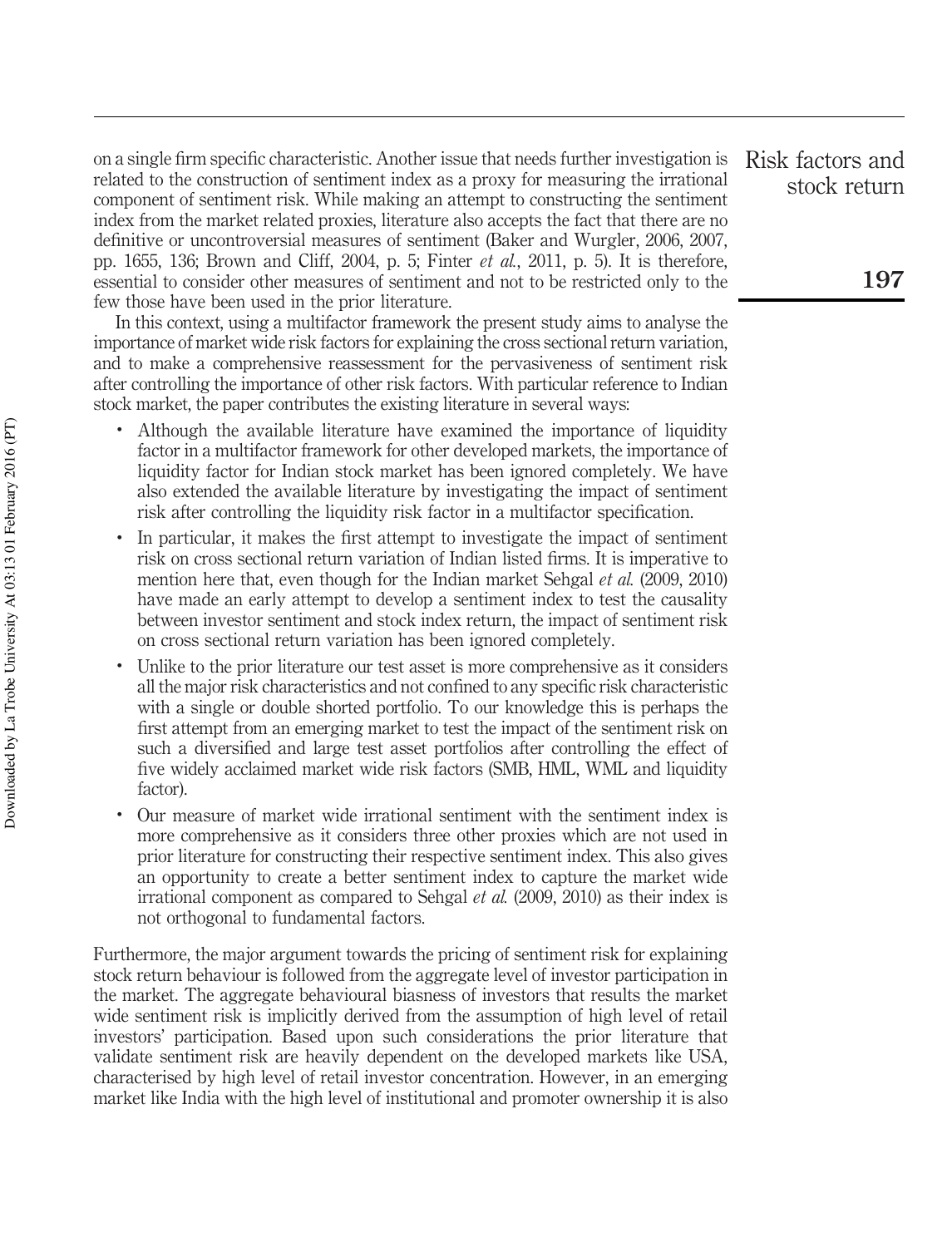JIBR 4,3

198

perceptible to validate the pervasiveness of sentiment risk in the presence of other risk factors. To be specific, this out of sample evidence from a segmented emerging market (Misra and Mahakud, 2009) is arguably more important given the sample selection bias and data-snooping bias (MacKinlay, 1995) observed in the developed market like USA.

The rest of this paper is organized as follows. Section 2 describes the data and variables, Section 3 outlines the empirical model, Section 4 presents and analyses the empirical results and in the end, Section 5 offers a conclusion.

#### 2. Data and variables

We have used monthly returns of nonfinancial firms listed in the National Stock Exchange (NSE) of India starting from September 1995 to March 2011 (187 months). Number of companies varies between 392 and 1,156 across the sample period. Sample period for the construction of aggregate investor sentiment index includes 98 monthly observations ( January 2003 to March 2011). The choice of sample period is conditioned up on the data availability of selected market related sentiment proxies (MRSP). The S&P CNX Nifty has been taken as the market proxy. In choosing an Indian stock index as the market portfolio, we assume implicitly that the Indian stock market is segmented, and the market risk premium is priced because of local macroeconomic, and firm specific factors (Bekaert and Harvey, 2003; Misra and Mahakud, 2009). We begin portfolio formation on September 1 every year since around 80 per cent of the listed firms in the NSE have their fiscal year-end in March. In order to avoid the look-ahead bias, lag period of five months has been maintained between end of accounting year and portfolio formation. Thus, for our analysis accounting data for the year-ending March of year *t* has been compared with stock return from September of year *t* to August of year  $t + 1$ . For all the cases of portfolio formation we hold the respective portfolio positions from September of year  $t$  to August  $t + 1$ , and portfolios were formed and updated at the beginning of September every year. For the risk-free rate proxy, we use 91-days Treasury bill rate collected from Reserve Bank of India web site. The required data on stocks return and other firm specific information has been collected from Centre for Monitoring Indian Economy (CMIE) PROWESS database.

For our analysis size of a company has been proxied by the market capitalisation measured at the end of August of the year *t*. The book value of common equity in the book-to-market equity ratio is measured at the fiscal year-end in the calendar year *t*. Stock return momentum has been measured at the end of August of year *t,* when the returns are calculated over 11-month period beginning in September  $t-1$  and ending in June of year *t*. Following Jegadeesh and Titman (2001) two month gap between return momentum calculation and portfolio formation has been maintained to minimise the continuation effect of bid ask bounce. Liquidity is measured by the annual average of monthly turnover ratio, i.e. number of shares traded to the number of shares outstanding[1].

#### *2.1 Construction of test assets and five risk factors*

Our test assets consists of 36 portfolios, which are formed encompassing the four risk characteristics such as, size (SZ), book-to-market ratio (BME), liquidity (LIQ) and momentum (MOM). For the formation of our test assets, we sort all stocks into three SZ trisects (based on the breakpoints for the bottom 30 per cent as large, middle 40 per cent as medium and top 30 per cent as small), two LIQ and two BME bisects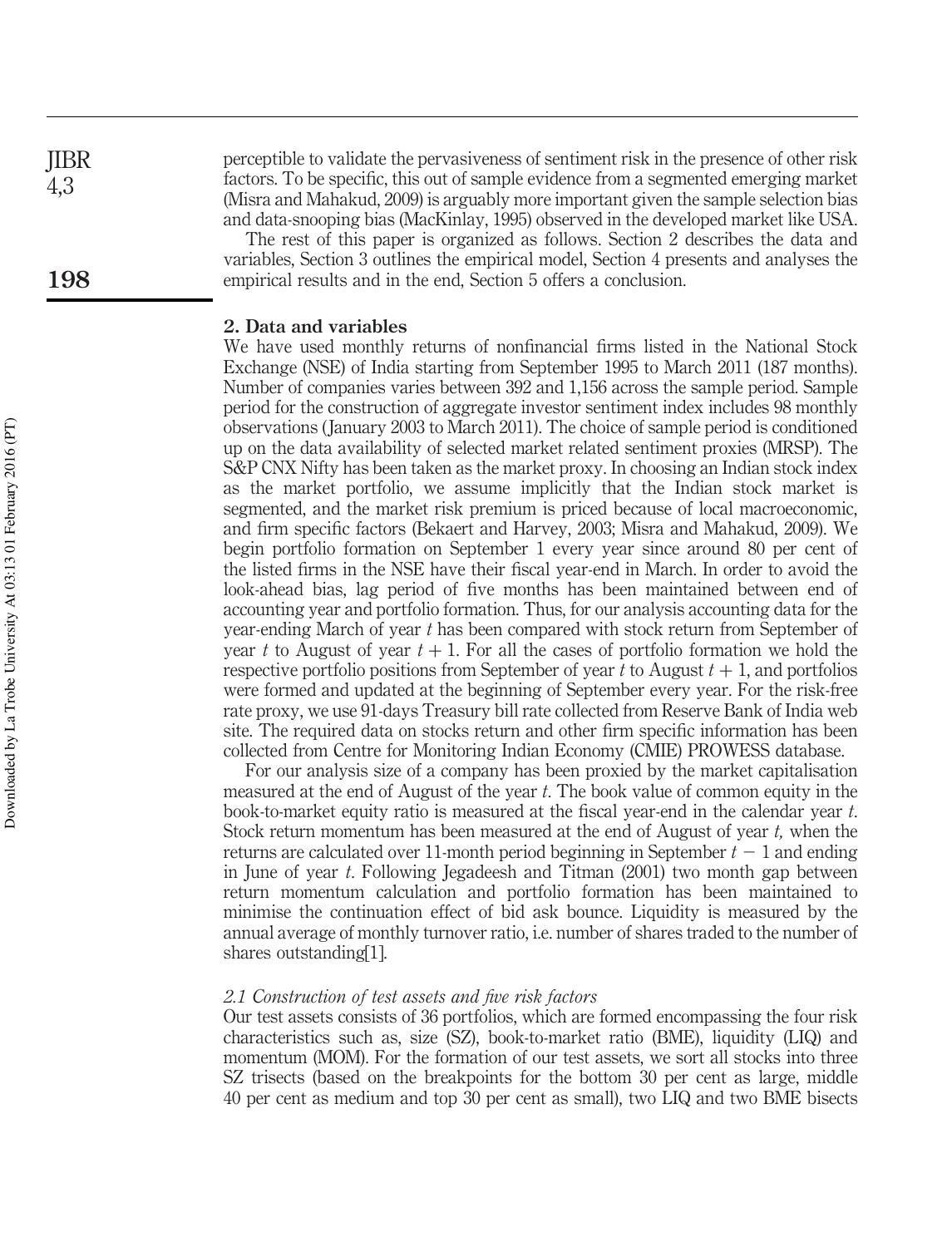(50 per cent breakpoint), three MOM trisects (breakpoints for the bottom 30 per cent as winners, middle 40 per cent as neutral and top 30 per cent as loser), yielding 36 portfolios from the matrix of the SZ-LIQ-BME-MOM groups. Value weighted monthly returns are calculated for the 36 portfolios for the following year from the beginning of September through August of the next year.

For the purpose of brevity we report the portfolio groups of SZ/LIQ/BME/MOM as Pi/j/k-L, Pi/j/k-N, Pi/j/k-W. The first subscript in the portfolio notation Pi/j/k-L, Pi/j/k-N and Pi/j/k-W represents the three SZ trisects, for, e.g. small (1), medium (2), large (3). The second subscript denotes the two LIQ bisects, for, e.g. low (1), high (2). Similarly the third subscript represents the two BME bisects for, e.g. low (1), high (2). The last subscripts L, N and W represents the momentum trisects as looser (L), neutral (N) and winner (W), respectively. For instance portfolio group P1/1/2-W indicates a portfolio consisting with small SZ/low LIQ/high BME/winner MOM stocks. Similarly, P3/1/2-L indicates a portfolio consisting with large SZ/low LIQ/high BME/looser MOM stocks. In subsequent reported tables for the purpose of brevity we will report the portfolio groups of SZ/LIQ/BME/MOM as Pi/j/k-L, Pi/j/k-N, Pi/j/k-W instead of their detail descriptions.

Following Fama and French (1993), Carhart (1997), Keene and Peterson (2007) and Lam and Tam (2011), we have constructed five factors designed to mimic risk variables related to MKT (market excess return over the risk-free rate), SMB (i.e. simple average of the value weighted returns on three small stock portfolios minus the value weighted returns on three big stock portfolios), HML (i.e. simple average of the value weighted returns on the two high book-to-market equity portfolios minus the low book-to-market equity portfolios), LQF (low liquid minus high liquid, i.e. difference between the simple averages of value weighted returns from the two low liquid portfolios and two high liquid portfolios) and WML (winners minus losers, i.e. simple average of the value weighted returns of two winner stock portfolios minus the loser stock portfolios).

In Table I we report the descriptive statistics of the test assets and the five risk factors. Table I shows that the annual averages of the number of stocks in the big, low liquid and small high liquid portfolios have fewer firms than big, high liquid and small low liquid portfolios. Figures in Table I suggest that among the 12 looser and 12 winner portfolios the winners outperform the losers across all the portfolios taken together with a spread between loser and winner portfolios mean return of 0.67 per cent per month  $(t = -2.48)$ . The standard deviation proxied for volatility of the entire portfolio remains same with a spread between winner and loser is minimal 0.21 per cent per month  $(t = -0.29)$ . Observed pattern of the level of skewness across the test asset portfolios is consistent with literature on emerging markets (Claessens *et al.*, 1995, 1998; Iqbal *et al.*, 2010).

#### *2.2 Construction of aggregate sentiment index*

Existing literature support two different approaches to measure investor sentiment. First, the aggregate investor sentiment as an explicit sentiment proxy calculated directly from survey data of individual investors. Second, implicit sentiment proxy derived from indirect measures of sentiment from selected market statistics and market parameters with theoretical argument towards market movement (Baker and Wurgler, 2006). For our analysis, we have chosen to concentrate on implicit MRSP. Our motivation in this regard is motivated from two reasons. First is the lack of time series survey data for Indian investors. Second, as the effect of sentiment will aggregate Risk factors and stock return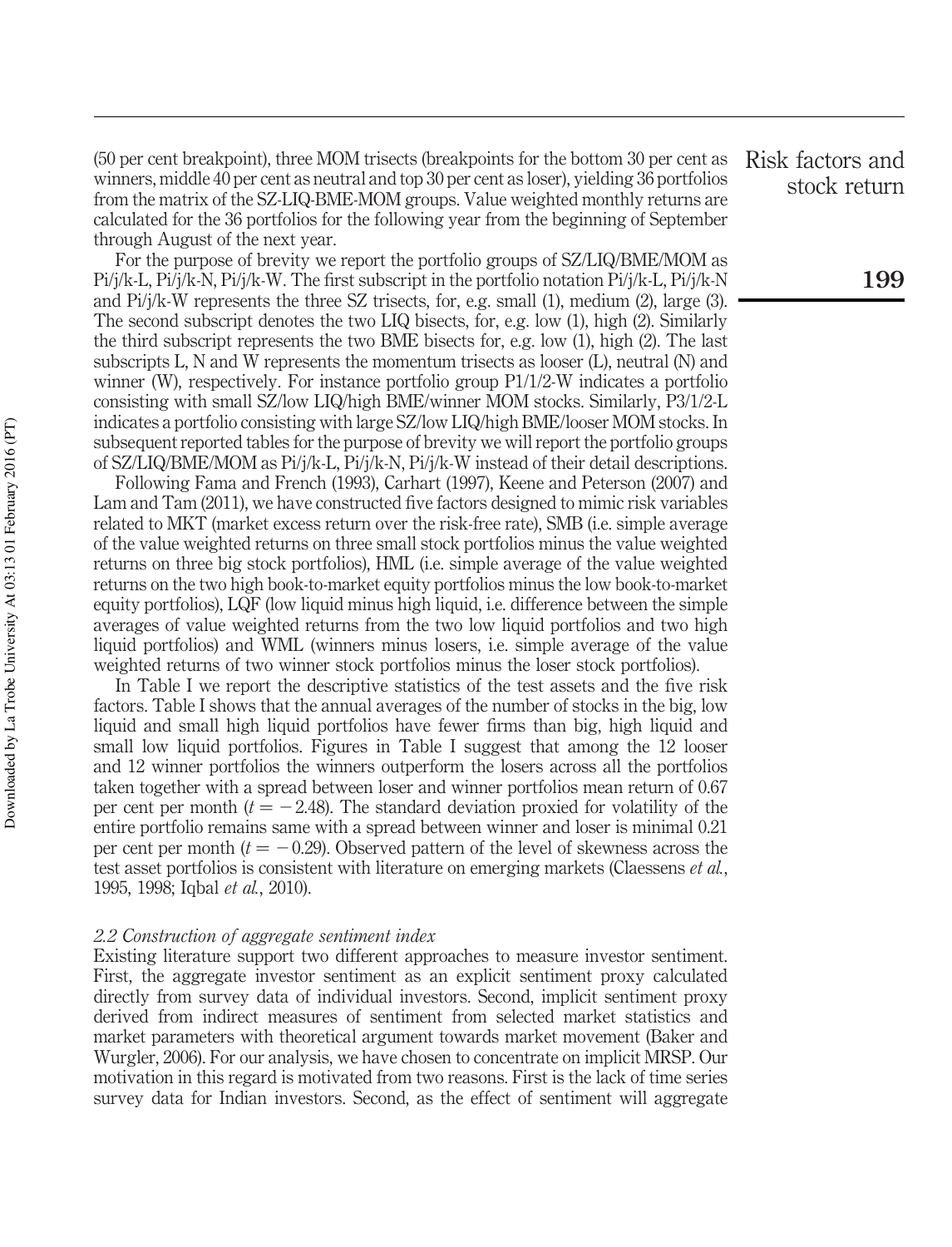| JIBR<br>4,3                                                                                      |             | $\overline{M}$                                                                   |                         |                                               |                                                         |                                                    |                                                     |                          |                                                                               |                           |                         | se se st se se se se se se<br>se se se se se se se se se |                           |                                                 |                     |               |                            |                   |                                                                                                                                                                                                                                                                                                                                                                                                                                                                                                                                                                                                                                                                                    |
|--------------------------------------------------------------------------------------------------|-------------|----------------------------------------------------------------------------------|-------------------------|-----------------------------------------------|---------------------------------------------------------|----------------------------------------------------|-----------------------------------------------------|--------------------------|-------------------------------------------------------------------------------|---------------------------|-------------------------|----------------------------------------------------------|---------------------------|-------------------------------------------------|---------------------|---------------|----------------------------|-------------------|------------------------------------------------------------------------------------------------------------------------------------------------------------------------------------------------------------------------------------------------------------------------------------------------------------------------------------------------------------------------------------------------------------------------------------------------------------------------------------------------------------------------------------------------------------------------------------------------------------------------------------------------------------------------------------|
|                                                                                                  |             |                                                                                  |                         |                                               |                                                         |                                                    |                                                     |                          |                                                                               |                           |                         |                                                          |                           |                                                 |                     |               |                            |                   |                                                                                                                                                                                                                                                                                                                                                                                                                                                                                                                                                                                                                                                                                    |
|                                                                                                  | Kurtosis    |                                                                                  |                         |                                               |                                                         |                                                    |                                                     |                          |                                                                               |                           |                         | e<br>Secreta Secreta Secreta<br>Secreta Secreta Secreta  |                           |                                                 | 0.33                | 8.00          | 4.40                       | 1.56              |                                                                                                                                                                                                                                                                                                                                                                                                                                                                                                                                                                                                                                                                                    |
| <b>200</b>                                                                                       |             |                                                                                  | $14.03$<br>3.61         |                                               |                                                         |                                                    |                                                     |                          | 42386588688<br>454444455                                                      |                           |                         |                                                          | 6.06                      |                                                 |                     |               |                            |                   |                                                                                                                                                                                                                                                                                                                                                                                                                                                                                                                                                                                                                                                                                    |
|                                                                                                  |             |                                                                                  |                         |                                               |                                                         |                                                    |                                                     |                          |                                                                               |                           |                         |                                                          |                           |                                                 |                     |               |                            |                   |                                                                                                                                                                                                                                                                                                                                                                                                                                                                                                                                                                                                                                                                                    |
|                                                                                                  | Skewness    | $\geq$                                                                           | 0.52                    |                                               | 0.88                                                    | 1.06                                               | 0.65                                                |                          | 0.42                                                                          |                           |                         | 53832<br>5383                                            |                           |                                                 | $-0.23$             | $-1.37$       | $1.80\,$<br>0.22           | 0.24              | BME-MOM portfolios are formed using three size, two liquidity, two book-to-market equity and three momentum groups; for the<br>momentum trisects as looser (L), neutral (N) and winner (W), respectively; size is calculated using the market value of equity at the<br>ed by turnover, which is calculated as the ratio of the monthly shares traded to the number of shares outstanding, momentum is<br>risects, the second subscript denotes the two LIQ bisects and the third subscript represents the two BME bisects; the subscripts L<br>ar t (reported Rs. in crores); the book value of common equity in the BME ratio is measured at the fiscal year-end in the calendar |
|                                                                                                  |             |                                                                                  | $^{138}_{-280}$         |                                               |                                                         |                                                    | $0.38$<br>$0.59$                                    |                          | 0.59                                                                          | 0.29                      | 0.52                    | 0.26                                                     | 0.54                      |                                                 |                     |               |                            |                   |                                                                                                                                                                                                                                                                                                                                                                                                                                                                                                                                                                                                                                                                                    |
|                                                                                                  |             |                                                                                  |                         | 13.94<br>14.52                                | $\begin{array}{c} 13.5 \\ 13.5 \\ 11.62 \end{array}$    |                                                    |                                                     | 10.64                    | $13.41$<br>$13.1$                                                             | 9.74                      | 10.34                   | $\begin{array}{c} 12.15 \\ 11.32 \end{array}$            |                           |                                                 |                     |               |                            |                   |                                                                                                                                                                                                                                                                                                                                                                                                                                                                                                                                                                                                                                                                                    |
|                                                                                                  | SD          | Panel A: descriptive statistics of return for 36 test asset portfolios<br>$\geq$ | 11.42                   | 13.16                                         | 13.01                                                   | 14.39                                              | $\frac{9.96}{11.31}$                                |                          | $\frac{12.16}{12.5}$                                                          | 7.93                      | 9.79                    | 10.38                                                    | 10.03                     | Panel B: descriptive statistics of risk factors | 7.48                | 9.97<br>11.12 |                            | $3.50$<br>$10.35$ |                                                                                                                                                                                                                                                                                                                                                                                                                                                                                                                                                                                                                                                                                    |
|                                                                                                  |             |                                                                                  |                         | $\begin{array}{c} 12.54 \\ 13.86 \end{array}$ | 13.76                                                   | 15.38                                              | 10.26                                               | 12.24<br>12.21           | 13.55                                                                         | 8.66                      | 10.84                   | 10.66                                                    | 11.81                     |                                                 |                     |               |                            |                   |                                                                                                                                                                                                                                                                                                                                                                                                                                                                                                                                                                                                                                                                                    |
|                                                                                                  |             |                                                                                  |                         | $2.54$ $(19)$<br>$3.74$ $(19)$                | $\overline{\Pi}$<br>2.05                                | $\left( \frac{18}{18} \right)$<br>1.82             | $\widetilde{\mathcal{R}}$<br>1.94                   | $\overline{\Xi}$<br>2.47 | $\overline{19}$<br>18<br>2.97<br>$1.51\,$                                     | $\overline{17}$<br>$1.45$ | $\frac{15}{15}$<br>2.09 | 17<br>1.39                                               | (19)<br>2.56              |                                                 |                     |               |                            |                   |                                                                                                                                                                                                                                                                                                                                                                                                                                                                                                                                                                                                                                                                                    |
|                                                                                                  | Mean return |                                                                                  |                         | $\mathbb{Z}\overline{\mathbb{Z}}$             | $\widetilde{20}$<br>$1.62$<br>$2.8$<br>$1.48$<br>$1.48$ | $\left[ \begin{matrix} 0 \ 1 \end{matrix} \right]$ | 280<br>$\begin{array}{c} 1.63 \\ 2.18 \end{array}$  |                          | $\left( \frac{18}{2} \right)$<br>$\left[ \frac{8}{2} \right]$<br>$1.67$ $2.1$ | $\widetilde{[9]}$<br>1.41 | $\widetilde{[9]}$       | $\Xi$<br>$\begin{array}{c} 1.62 \\ 1.2 \end{array}$      | $\left(18\right)$<br>2.16 |                                                 | 8.12                |               | $0.30$<br>$1.52$<br>$0.48$ | 1.09              |                                                                                                                                                                                                                                                                                                                                                                                                                                                                                                                                                                                                                                                                                    |
|                                                                                                  |             |                                                                                  | $\widetilde{z}$<br>1.56 | $\widetilde{z}$                               | $\widetilde{\mathbb{Z}}$                                | $\widetilde{2}$                                    | $\widetilde{\mathcal{S}}$ $\widetilde{\mathcal{S}}$ |                          | $\widetilde{\mathcal{R}}$<br>272351112385112                                  | $\widetilde{18}$          | $\widetilde{16}$        | $\widetilde{18}$<br>$0.89$<br>1.88                       | $\widetilde{18}$          |                                                 |                     |               |                            |                   |                                                                                                                                                                                                                                                                                                                                                                                                                                                                                                                                                                                                                                                                                    |
| Table I.<br>Descriptive statistics of<br>return for 36 test asset<br>portfolios and risk factors |             |                                                                                  | Portfolio groups<br>Нd  | P1/1/2                                        | P1/2/1                                                  | P1/2/2                                             |                                                     |                          | 2111<br>2112<br>22112<br>2212                                                 | P3/1/1                    | P3/1/2                  | P3/2/1<br>P3/2/2                                         |                           |                                                 | Risk factors<br>MKT | SMB<br>HML    |                            | <b>LQF</b><br>WMI | purpose of brevity we report the portfolio groups of SZ/LIQ/BME/MOM as Pi/j/k-L, Pi/j/k-N, Pi/j/k-W; the first subscript in the portfolio notation Pi/j/k<br>calculated as the 11-month returns lagged two month; figures in the curly brackets represent the average number of companies in each portfolio; figures in<br>the curly brackets show the annual average number of stocks for each portfolio<br>year t; liquidity is proxi<br>end of August of the ye<br>Notes: The 36 SZ-LIQ-<br>N and W represents the<br>epresents the three SZ                                                                                                                                    |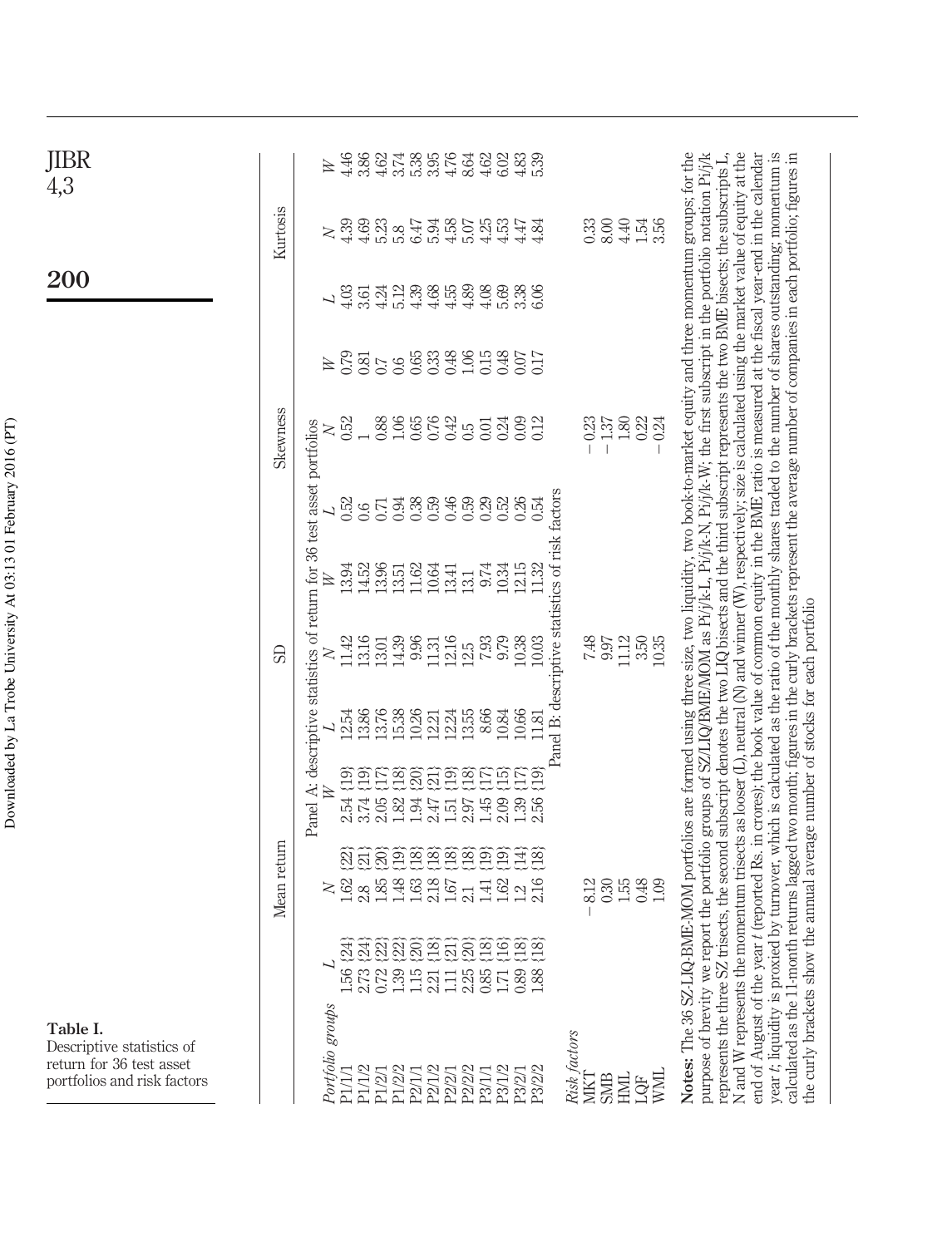across stocks and across the market participants trading behaviour to the market level, so the choice of the implicit MRSP can be more appropriate for getting the overall degree of market wide investor sentiment. In this regard we follow the bottom-up approach of Baker and Wurgler (2006) to construct investor sentiment Index from selected MRSP. As there are no perfect or uncontroversial proxies for measuring sentiment (Baker and Wurgler, 2006; Brown and Cliff, 2004), our approach is necessarily concentrate on 11 such MRSP suggested by prior literature to form a composite sentiment index encompassing the common variation in such underlying proxies. Following are the 11 MRSP selected for our analysis.

Turnover volatility ratio (TVR) calculated as the market turnover ratio (Tr) divided by the standard deviation of stock market return as a proxy for market liquidity measure ( Jun *et al.*, 2003). This measure is essentially a volatility adjusted measure of market liquidity. In contrast to prior literature which takes only Tr as a proxy for liquidity our motivation for TVR can be more suggestive one given the high volatility nature of emerging stock markets like India. Another proxy for market liquidity is the share turnover velocity (STV) measured as the ratio between the electronic order book turnover of domestic shares and their market capitalisation[2]. As an indicator of the breadth and depth of a market, and a high ratio indicates better the liquidity or bullish sentiment in the market. Buy-sell imbalance ratio (BSIR) calculated as the ratio of total volume of buy minus total volume of sell to the total volume of buy plus total volume of sell (Kumar and Lee, 2006). Since common sentiments arise when the aggregate trading activities of investors follows pseudo-signals such as price and volume patterns, at an aggregate level when investors are net buyers, i.e.  $BSI > 0$ (sellers, i.e.  $BSI < 0$ ), indicates a positive (negative) change in the sentiment. Put/call ratio (PCR) is the trading volumes of put options to call options, and a lower (higher) ratio suggests bullishness (bearishness) sentiment in the market (Brown and Cliff, 2004; Finter *et al.*, 2011). The advance/decline ratio (ADR) calculated as the ratio between the number of advancing and declining stock prices. The rising (declining) values of the ADR can be used to confirm the upward (downward) trend of the market (Brown and Cliff, 2004). We also consider the per cent change in margin borrowing (CMB) as a proxy for market wide bullish sentiment measure as it represents investors using borrowed money to invest (Brown and Cliff, 2004). Following Baker and Wurgler (2006, 2007) and Finter *et al.* (2011) we take the number of IPOs (NIPO) as our another sentiment proxy. The IPO market is often viewed as sensitive to sentiment as the underlying demand for initial public offering is sensitive towards market condition. Based on similar logic we have also calculated the ratio of aggregate equity issuance to total debt and equity issue (EITI). Following the market timing hypothesis (Baker and Wurgler, 2006, 2007; Finter *et al.*, 2011) a higher value of EITI can be considered as a bullish market sentiment. Dividend premium (*Div.P.*) can be defined as the log difference of the average market-to-book ratios of dividend payer and nonpayer stocks. Baker and Wurgler (2006, 2007) suggest that payers are generally larger, more profitable firms with weaker growth opportunities, the *Div.P.* may proxy for the relative demand for this correlated bundle of characteristics and thus negatively related to market sentiment. Flow of funds (FF) for equity mutual fund investments suggest the importance of a preferred asset classes as economic substitutes by the participants in the market, and can be considered as an implicit proxy for investor sentiment (Baker and Wurgler, 2007; Brown and Cliff, 2004; Finter *et al.*, 2011).

Risk factors and stock return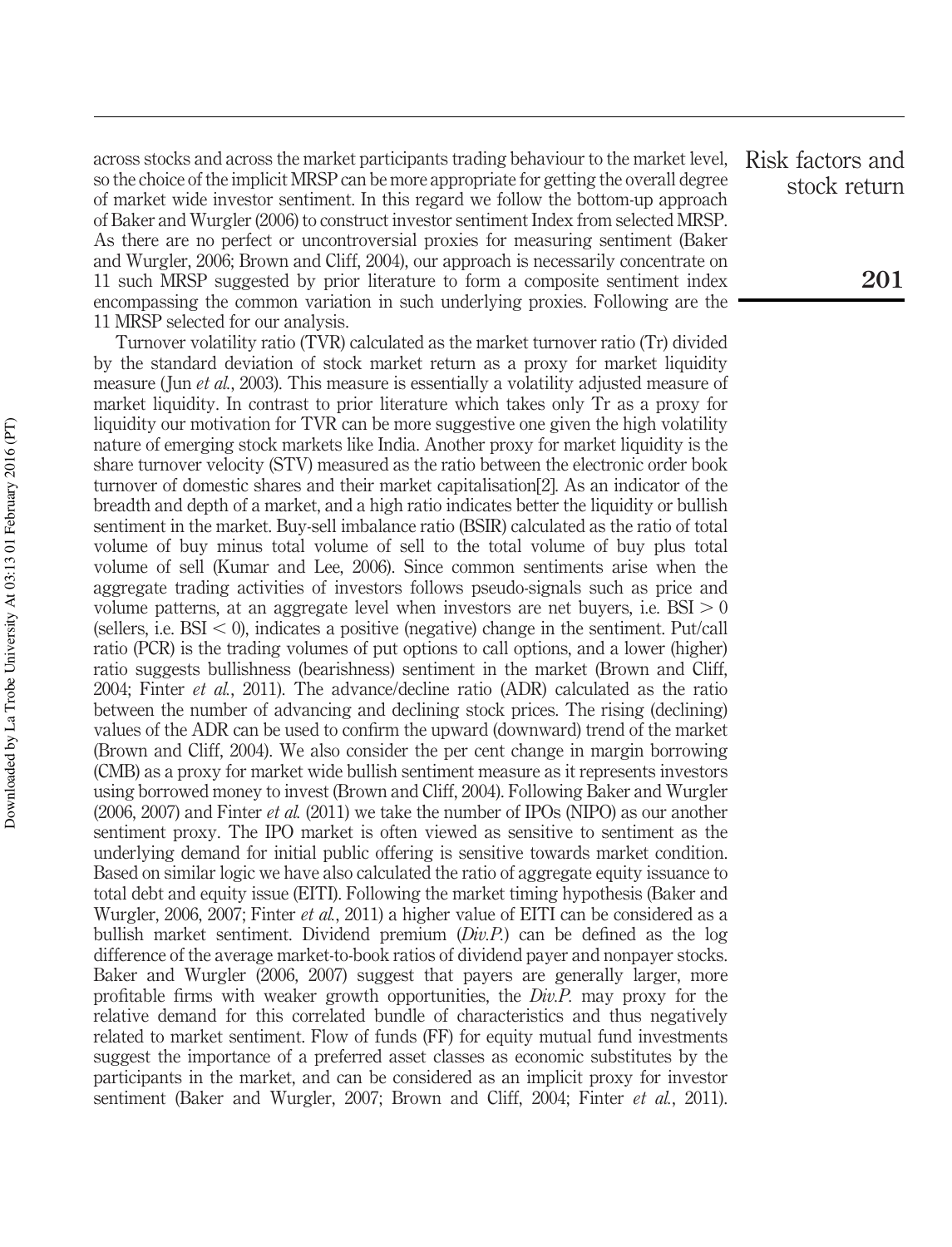From the value of total mutual fund purchased we calculated mutual fund flows into equity funds as the net of all inflows for money market mutual funds and outflows for close ended funds. The proportion of cash to total asset of mutual funds is also used as a sentiment indicator for the optimism (lower CTA) or pessimism (higher CTA) about the market (Brown and Cliff, 2004). All the relevant data for measuring the MRSP have been collected from the NSE, SEBI and AMFI official web sites.

In contrast to prior literatures (Baker and Wurgler, 2006, 2007; Brown and Cliff, 2004) which empirically validated sentiment index from a wide range of market related proxies, we have included three new measures of market wide sentiment index namely, TVR, BSIR, STV that has been supported by related literatures. Table II reports the summary statistics of the selected MRSP. Panel A of Table II suggest that most of the selected MRSP are strongly correlated and all of the correlations in the expected direction. This strongly suggests that there is some common underlying component that is shared by these measures. The direction of the relation between sentiment and these variables is supported from the theoretical arguments given in the related literature. Retaining their theoretical sign our aggregate sentiment index (*ASI*) with respect to the above mentioned MRSP can be represented as:

$$
ASI_m = TVR_m + STV_m + BSIR_m - PCR_m + ADR_m + NIPO_m + EITI_m - Div.P_m + CMB_m + FF_m - CTA_m
$$
\n(1)

However, when an investor is bullish or bearish, then this could be a rational reflection of future period's expectation or irrational enthusiasm or a combination of both (Baker and Wurgler, 2006, 2007; Brown and Cliff, 2004, 2005). Therefore, it is likely that each MRP for sentiment may include a sentiment component as well as idiosyncratic, non-sentiment related component. Since our interest lies on the irrational component of the sentiment, we have excluded the fundamental and business cycle component from each of the MRSP by orthogonalising the selected MRSP with four fundamental factors (industrial production growth rate, term spread, exchange rate, rate of inflation) and five systematic market wide risk factors (MKT, SMB,HML, LQF,MOM). Since Indian markets are more sensitive to the behaviour of foreign institutional investors (FII), in contrast to prior literature, we have also used percent change in net FII inflow and interest rate differential as additional fundamental factors.

Following Baker and Wurgler (2006, 2007), Verma and Soydemir (2009) and Finter *et al.* (2011) we formulate equation (2) to isolate irrational sentiment component of our sentiment measures from the k fundamental components (FUNDA):

$$
MRSP_m = \alpha_j + \gamma_j \sum_{k=1}^{11} FUNDA_{km} + \varepsilon_m \tag{2}
$$

where,  $\alpha_j$  indicates the constant,  $\gamma_j$  is the parameter to be estimated,  $\varepsilon_t$  is the random error term. *FUNDAkt* is the above mentioned fundamental factors. The fitted values of equation (2) capture the rational component of market wide sentiment proxies  $(i.e.  $\widehat{MRSP_m}$ ). On the other hand the residual of equation (2) capture the irrational$ component of the sentiment. We then use principal components analysis for measuring the common variation and to isolate the common components from the orthogonal MRSP. Panel B of Table II reports the correlation matrix and summary statistics of the orthogonal *MRSP* (*MRSP* ' ). As expected the correlation among the fundamental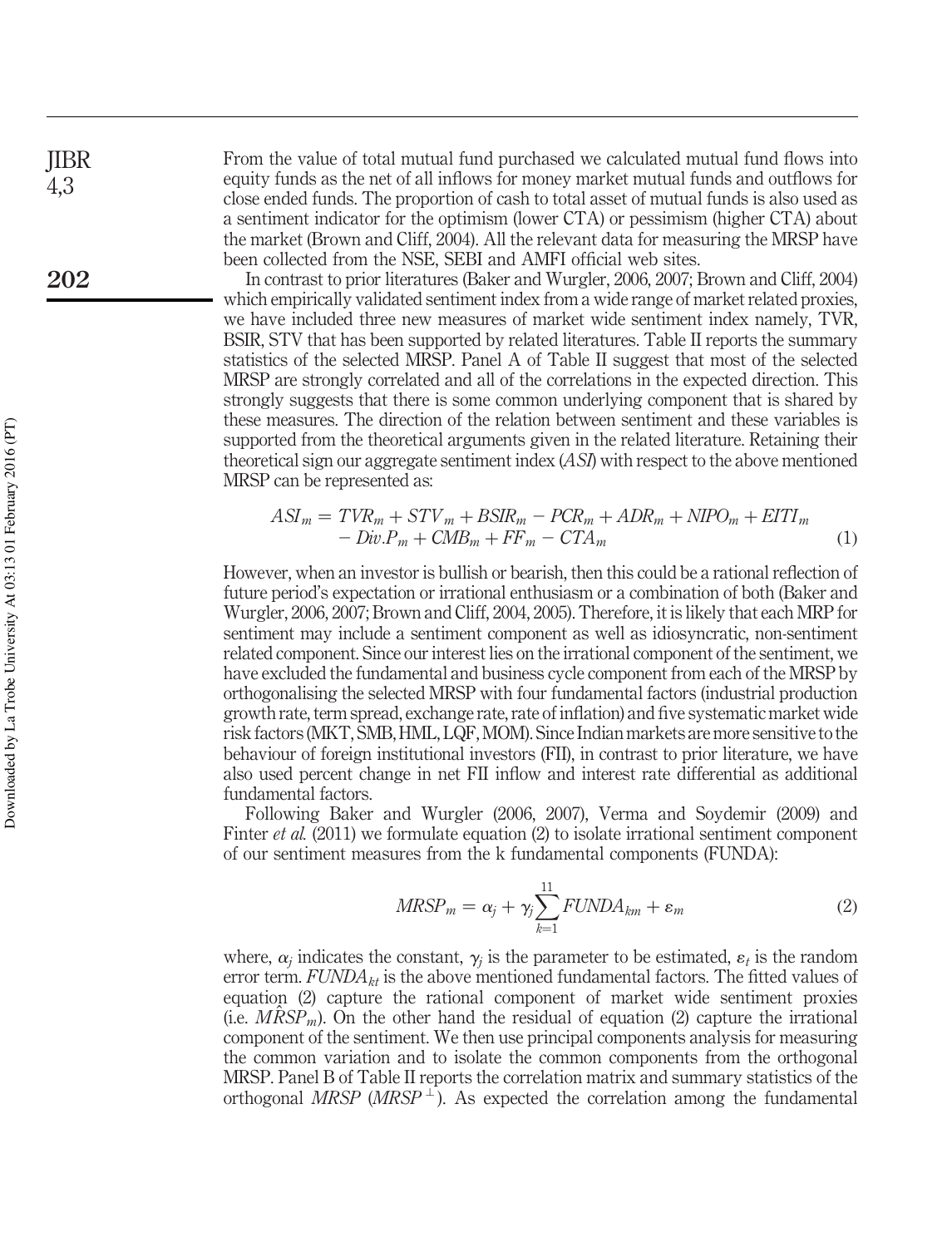Downloaded by La Trobe University At 03:13 01 February 2016 (PT) Downloaded by La Trobe University At 03:13 01 February 2016 (PT)

|                                                            | CTA                                      | $1.00\,$                                                                                                                                                                                                                                                                                                                                                                                                                                                            | <b>CTA</b>                                                 |                                                                                                                                                                                                                                                                                                                                                                                                                   | $\approx 0$<br>×                                                                                                                                                                                                                                                                                                                                                                                               |                                                                                   |                                                                                                                                                                                                                                                                                                                                                                                                                             |                                                                                                                                                                                                                                     | Risk factors and<br>stock return  |
|------------------------------------------------------------|------------------------------------------|---------------------------------------------------------------------------------------------------------------------------------------------------------------------------------------------------------------------------------------------------------------------------------------------------------------------------------------------------------------------------------------------------------------------------------------------------------------------|------------------------------------------------------------|-------------------------------------------------------------------------------------------------------------------------------------------------------------------------------------------------------------------------------------------------------------------------------------------------------------------------------------------------------------------------------------------------------------------|----------------------------------------------------------------------------------------------------------------------------------------------------------------------------------------------------------------------------------------------------------------------------------------------------------------------------------------------------------------------------------------------------------------|-----------------------------------------------------------------------------------|-----------------------------------------------------------------------------------------------------------------------------------------------------------------------------------------------------------------------------------------------------------------------------------------------------------------------------------------------------------------------------------------------------------------------------|-------------------------------------------------------------------------------------------------------------------------------------------------------------------------------------------------------------------------------------|-----------------------------------|
|                                                            | $\cal{FF}$                               | $-0.36$ *<br>$1.00\,$                                                                                                                                                                                                                                                                                                                                                                                                                                               | FF                                                         |                                                                                                                                                                                                                                                                                                                                                                                                                   | 1.00<br>$-\,0.41$                                                                                                                                                                                                                                                                                                                                                                                              |                                                                                   |                                                                                                                                                                                                                                                                                                                                                                                                                             |                                                                                                                                                                                                                                     |                                   |
|                                                            | CMB                                      | 0.30001                                                                                                                                                                                                                                                                                                                                                                                                                                                             | CMB                                                        |                                                                                                                                                                                                                                                                                                                                                                                                                   | $\begin{smallmatrix} 0.13 \\ 0.19 \end{smallmatrix}$ **<br>1.00                                                                                                                                                                                                                                                                                                                                                |                                                                                   |                                                                                                                                                                                                                                                                                                                                                                                                                             |                                                                                                                                                                                                                                     |                                   |
|                                                            | $Divp$ .                                 | $1.00\,$<br>$\begin{array}{c} 0.13 \\ -0.10 \end{array}$<br>$-0.11$                                                                                                                                                                                                                                                                                                                                                                                                 | $Divp$ .                                                   |                                                                                                                                                                                                                                                                                                                                                                                                                   | $\frac{1}{20}$<br>$-0.18$<br>$-0.04$<br>$-0.06$<br>$\frac{8}{100}$                                                                                                                                                                                                                                                                                                                                             |                                                                                   |                                                                                                                                                                                                                                                                                                                                                                                                                             |                                                                                                                                                                                                                                     | 203                               |
|                                                            | EITI                                     | $\cdot$ 0.18 $^{***}$<br>$0.20$ <sup>**</sup><br>$1.00\,$<br>$\,0.03$<br>0.14                                                                                                                                                                                                                                                                                                                                                                                       | ELLI                                                       |                                                                                                                                                                                                                                                                                                                                                                                                                   | $\begin{array}{@{}c@{\hspace{1em}}c@{\hspace{1em}}c@{\hspace{1em}}c@{\hspace{1em}}c@{\hspace{1em}}c@{\hspace{1em}}c@{\hspace{1em}}c@{\hspace{1em}}c@{\hspace{1em}}c@{\hspace{1em}}c@{\hspace{1em}}c@{\hspace{1em}}c@{\hspace{1em}}c@{\hspace{1em}}c@{\hspace{1em}}c@{\hspace{1em}}c@{\hspace{1em}}c@{\hspace{1em}}c@{\hspace{1em}}c@{\hspace{1em}}c@{\hspace{1em}}c@{\hspace{1em}}c@{\hspace{1em}}c@{\hspace{$ |                                                                                   |                                                                                                                                                                                                                                                                                                                                                                                                                             |                                                                                                                                                                                                                                     |                                   |
| Correlation with MRSP (MRSP)                               | <b>NIPO</b>                              | $0.04$<br>$0.21$<br>$-0.20$<br>$+0.20$<br>$\frac{1.00}{0.34}$ *<br>$0.08\,$                                                                                                                                                                                                                                                                                                                                                                                         | Correlation with orthogonal MRSP $(MRSP+)$<br><b>OdI</b> N |                                                                                                                                                                                                                                                                                                                                                                                                                   |                                                                                                                                                                                                                                                                                                                                                                                                                |                                                                                   |                                                                                                                                                                                                                                                                                                                                                                                                                             |                                                                                                                                                                                                                                     |                                   |
|                                                            | <b>STV</b>                               | * *<br>0.068<br>$\begin{array}{c} 0.10 \\ -0.10 \end{array}$<br>$1.00\,$<br>$-0.07$                                                                                                                                                                                                                                                                                                                                                                                 | <b>ALS</b>                                                 | $1.00\,$                                                                                                                                                                                                                                                                                                                                                                                                          |                                                                                                                                                                                                                                                                                                                                                                                                                |                                                                                   |                                                                                                                                                                                                                                                                                                                                                                                                                             |                                                                                                                                                                                                                                     |                                   |
|                                                            | ADR                                      | $-0.05$<br>$-0.16$<br>$-0.13$<br>$0.00\,$<br>$-0.12$<br>$-0.02$<br>$1.00\,$<br>$-\,0.11$                                                                                                                                                                                                                                                                                                                                                                            | ADR                                                        | 一条条<br>$-0.18$<br>$1.00\,$                                                                                                                                                                                                                                                                                                                                                                                        | $-0.18***$<br>$-0.19$ **<br>* *<br>$\frac{0.02}{-0.31}$<br>$-0.06$<br>$-0.03$                                                                                                                                                                                                                                                                                                                                  |                                                                                   |                                                                                                                                                                                                                                                                                                                                                                                                                             |                                                                                                                                                                                                                                     |                                   |
|                                                            | PCR                                      | $-0.13$<br>$-0.43$<br>$-0.32***$<br>$-0.09$ **<br>$0.61***$<br>$\frac{100}{-0.01}$<br>$-\,0.01$                                                                                                                                                                                                                                                                                                                                                                     | PCR                                                        | $-0.02$ **<br>$\begin{array}{c} 1.00 \\ 0.19 \end{array}$ **                                                                                                                                                                                                                                                                                                                                                      | $-0.17$ ***<br>$-0.18**$<br>$-0.20$ <sup>**</sup><br>$-0.24$ **<br>$0.07\,$                                                                                                                                                                                                                                                                                                                                    |                                                                                   |                                                                                                                                                                                                                                                                                                                                                                                                                             |                                                                                                                                                                                                                                     |                                   |
| Panel A: summary statistics and correlation matrix of MRSP | <b>BSIR</b>                              | $-0.20^{\; *}$<br>* *<br>$0.36***$<br>3888885<br>$-\,0.11$<br>$-0.02\,$                                                                                                                                                                                                                                                                                                                                                                                             | <b>BSIR</b>                                                | $\begin{array}{c} 1.00 \\ 0.02 \\ 0.08 \\ 0.07 \\ 0.07 \\ -0.00 \\ -0.01 \\ -0.04 \\ -0.04 \\ \end{array}$                                                                                                                                                                                                                                                                                                        | $0.24$ **<br>$-0.20**$<br>$-0.02$                                                                                                                                                                                                                                                                                                                                                                              |                                                                                   |                                                                                                                                                                                                                                                                                                                                                                                                                             |                                                                                                                                                                                                                                     |                                   |
|                                                            |                                          | $*$<br>* *<br>* *<br>$0.24$ **<br>$-0.34$ **<br>.<br>ชื่อ ยัง<br>-<br>0.19<br>$-\,0.02$<br>0.04                                                                                                                                                                                                                                                                                                                                                                     | TVR<br>$1.00\,$                                            | $\frac{*}{*}$<br>$-0.07$                                                                                                                                                                                                                                                                                                                                                                                          | * * *<br>$0.15$ **<br>$0.39***$<br>$-0.17$<br>$-\,0.14$                                                                                                                                                                                                                                                                                                                                                        | $\overline{a}$                                                                    | $1.00$                                                                                                                                                                                                                                                                                                                                                                                                                      |                                                                                                                                                                                                                                     |                                   |
|                                                            | Correlation<br>market<br>with            | Panel B: summary statistics and correlation matrix of orthogonal MRSP<br>$0.21$ **<br>$\begin{array}{c} * \ * \ * \ 0.27 * \ 0.55 * \ - \end{array}$<br>$-0.16$                                                                                                                                                                                                                                                                                                     |                                                            |                                                                                                                                                                                                                                                                                                                                                                                                                   |                                                                                                                                                                                                                                                                                                                                                                                                                | Panel C: correlation matrix of aggregate sentiment index with risk factors<br>ASI | $\begin{array}{c} 1.00 \\ 0.12 \end{array}$                                                                                                                                                                                                                                                                                                                                                                                 |                                                                                                                                                                                                                                     |                                   |
|                                                            | with market<br>Relationship<br>sentiment | $^{+}$<br>$+ + + + + +$<br>$^{+}$<br>$\mathbf{I}$                                                                                                                                                                                                                                                                                                                                                                                                                   | Correlation with<br>market index<br>0.51**<br>orthogonal   | $0.64***$                                                                                                                                                                                                                                                                                                                                                                                                         | $*$<br>黃葉<br>0.49<br>0.34<br>0.22<br>0.14                                                                                                                                                                                                                                                                                                                                                                      | LQF                                                                               | $1.00$<br>$0.02$<br>$0.02$                                                                                                                                                                                                                                                                                                                                                                                                  | <b>Notes:</b> Statistical significance at: $***$ and $****10$ per cent levels, "S&P CNX Nifty have been taken as the market index; sentiment proxies like TVR, PCR, ADR, STV, CMB, FF and CTA are taken with one month lag; the mar |                                   |
|                                                            |                                          | <b>Assissance</b><br>Assissances Sans                                                                                                                                                                                                                                                                                                                                                                                                                               |                                                            |                                                                                                                                                                                                                                                                                                                                                                                                                   | ta su su su su su su su                                                                                                                                                                                                                                                                                                                                                                                        | <b>TINM</b>                                                                       | $0.05$<br>$0.03$<br>$1.00\,$                                                                                                                                                                                                                                                                                                                                                                                                |                                                                                                                                                                                                                                     |                                   |
|                                                            |                                          | $\begin{array}{cccccccccccccc} \mathcal{L} & \mathcal{L} & \mathcal{L} & \mathcal{L} & \mathcal{L} & \mathcal{L} & \mathcal{L} & \mathcal{L} & \mathcal{L} & \mathcal{L} & \mathcal{L} & \mathcal{L} & \mathcal{L} & \mathcal{L} & \mathcal{L} & \mathcal{L} & \mathcal{L} & \mathcal{L} & \mathcal{L} & \mathcal{L} & \mathcal{L} & \mathcal{L} & \mathcal{L} & \mathcal{L} & \mathcal{L} & \mathcal{L} & \mathcal{L} & \mathcal{L} & \mathcal{L} & \mathcal{L} &$ |                                                            | $\begin{array}{cccccccccccccc} \mathbf{15} & \mathbf{25} & \mathbf{27} & \mathbf{28} & \mathbf{38} & \mathbf{38} & \mathbf{38} & \mathbf{38} & \mathbf{38} & \mathbf{38} & \mathbf{38} & \mathbf{38} & \mathbf{38} & \mathbf{38} & \mathbf{38} & \mathbf{38} & \mathbf{38} & \mathbf{38} & \mathbf{38} & \mathbf{38} & \mathbf{38} & \mathbf{38} & \mathbf{38} & \mathbf{38} & \mathbf{38} & \mathbf{38} & \math$ | $-0.05$                                                                                                                                                                                                                                                                                                                                                                                                        | HML                                                                               | $\begin{array}{c} 1.00 \\ 0.01 \\ 0.21 \end{array} **$<br>$-0.13$<br>$-0.02$                                                                                                                                                                                                                                                                                                                                                |                                                                                                                                                                                                                                     |                                   |
|                                                            |                                          | $B_0^3$                                                                                                                                                                                                                                                                                                                                                                                                                                                             |                                                            |                                                                                                                                                                                                                                                                                                                                                                                                                   | $B_0$ 88542848388                                                                                                                                                                                                                                                                                                                                                                                              | $\mathbb{S}MB$                                                                    | gagggg<br>1.00                                                                                                                                                                                                                                                                                                                                                                                                              |                                                                                                                                                                                                                                     |                                   |
|                                                            |                                          | $\frac{1}{2}$ 888854888888                                                                                                                                                                                                                                                                                                                                                                                                                                          |                                                            |                                                                                                                                                                                                                                                                                                                                                                                                                   | ∦88888588888                                                                                                                                                                                                                                                                                                                                                                                                   | MKT                                                                               | 35888888                                                                                                                                                                                                                                                                                                                                                                                                                    |                                                                                                                                                                                                                                     | Table II.<br>Summary statistics   |
|                                                            |                                          | <b>NEW REAGE CHARGE CHARGE</b>                                                                                                                                                                                                                                                                                                                                                                                                                                      |                                                            |                                                                                                                                                                                                                                                                                                                                                                                                                   | <b>MESH ENDER SHELF</b><br>ENDER SHELF SHELF<br>ENDER SHELF SHELF                                                                                                                                                                                                                                                                                                                                              |                                                                                   | $\begin{array}{l} \mathcal{R}^{3k}_{36} \\ \mathcal{R}^{2dors} \\ \mathcal{R}^{12d} \\ \mathcal{S}^{2d} \\ \mathcal{R}^{3d} \\ \mathcal{R}^{3d} \\ \mathcal{R}^{3d} \\ \mathcal{S}^{3d} \\ \mathcal{A}^{3d} \\ \mathcal{S}^{3d} \\ \mathcal{S}^{3d} \\ \mathcal{S}^{3d} \\ \mathcal{S}^{3d} \\ \mathcal{S}^{3d} \\ \mathcal{S}^{3d} \\ \mathcal{S}^{3d} \\ \mathcal{S}^{3d} \\ \mathcal{S}^{3d} \\ \mathcal{S}^{3d}$<br>asi |                                                                                                                                                                                                                                     | and correlation matrix<br>of MRSP |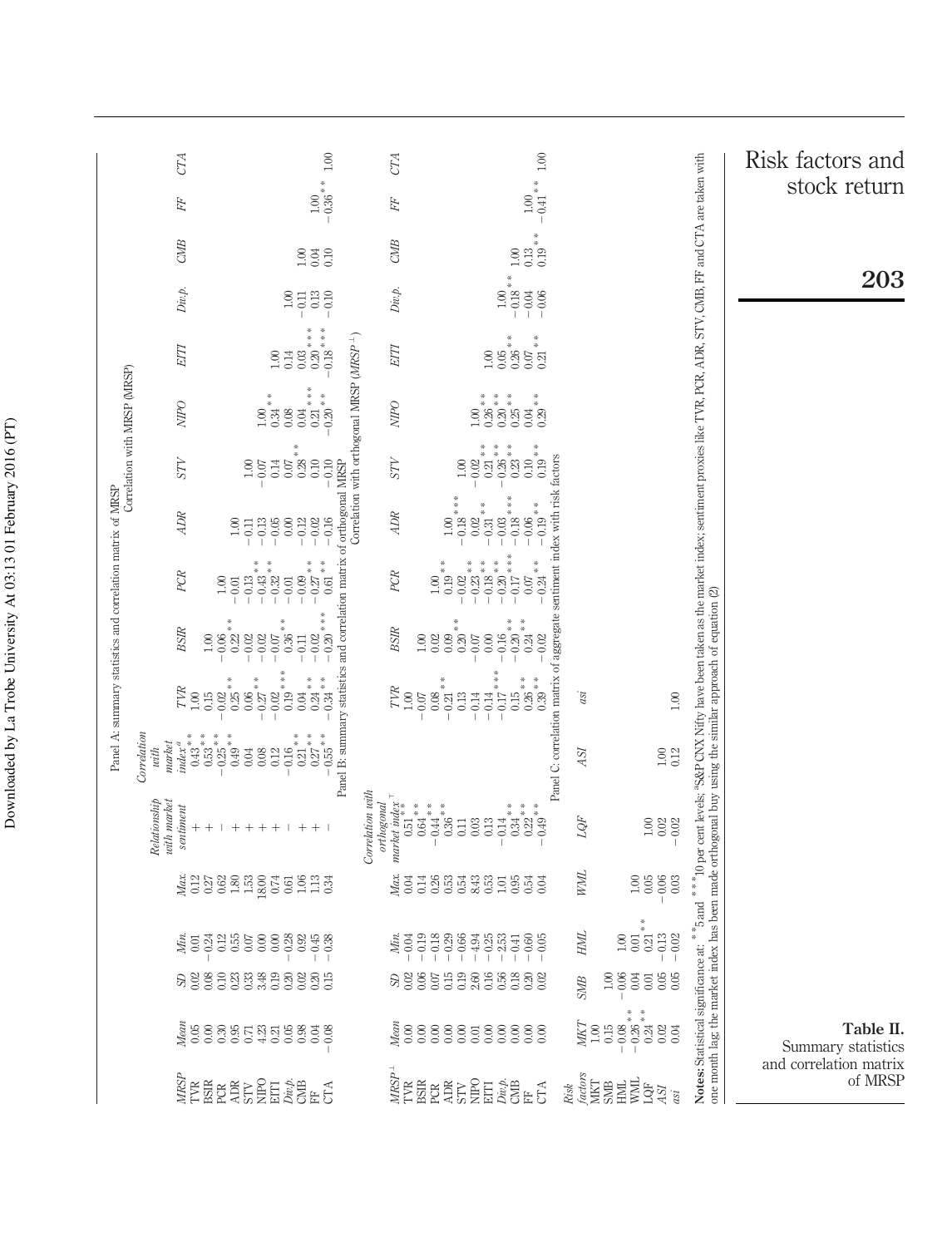adjusted proxies are high as compared to the raw proxies reported in Panel A of Table II. However, there is ample possibility that some of the MRSP may exhibit lead-lag relationships with the aggregate market wide sentiment and some variables may reflect a shift in sentiment earlier than others (Baker and Wurgler, 2006). Therefore, it is important to accommodate the  $MRSP^{\perp}$  with their relative timing. To overcome this problem before validating our final sentiment index, we first tried to construct a raw sentiment index  $(AS<sup>T</sup><sub>m</sub>)$  by estimating the first principal component of the 11 *MRSP*  $^{\perp}$ and their lags.

Thus, our first stage raw sentiment index is composed of 22 loadings indicating one for each of the current and lagged values of  $MRSP^{\perp}$ . After having the  $ASI_m^{\prime}$  we then compute the correlation between the first stage index and the current and lagged values of each of the  $MRSP^{\perp}$ . Finally, we construct  $ASI_m$  with the first principal component of  $MRSP^{\perp}$  with their respective lead or lag, whichever has higher correlation with the  $AS_{m}^{I}$ . Since the first principal component explains 42 per cent of the sample variance, we restrict our selves at the first principal level for extracting the common variation of  $MRSP^{\perp}$ . We found the correlation between the  $ASI_m$  and  $ASI'_m$  is 0.82, which suggest that we are not running the risk of loosing substantial information in dropping the 11 proxies with other time subscripts. The resulting final sentiment index can be expressed as:

$$
ASI_m = 0.328 \cdot TVR_{m-1}^{\perp} + 0.394 \cdot STV_{m-1}^{\perp} + 0.060 \cdot BSIR_m^{\perp} - 0.164 \cdot PCR_{m-1}^{\perp}
$$
  
+ 0.194 \cdot ADR\_{m-1}^{\perp} + 0.209 \cdot NIPO\_m^{\perp} + 0.213 \cdot EITI\_m^{\perp} - 0.053 \cdot Div.P\_m^{\perp} (3)  
+ 0.273 \cdot CMB\_{m-1}^{\perp} + 0.025 \cdot FF\_{m-1}^{\perp} - 0.308 \cdot CTA\_{m-1}^{\perp}

Except for *Div.P.* we found similar results as that of Baker and Wurgler (2006) for incorporating the relative timing of the  $MRSP^{\perp}$  in our  $ASI_m$ , i.e. proxies that involve firm supply responses (*NIPO* and *EITI*) expected to lag behind proxies that are based directly on investor demand or investor behaviour (*PCR*, *ADR*, *STV*, *CMB*, *FF*, *CTA*, *TVR*). While Baker and Wurgler (2006) found that*Div.P.* should enter into the index with a lag, we found that in the context of India the impact of dividend premium cannot be accounted as investor demand side influence, rather it shows a contemporaneous effect.

However, as there is no theoretical argument in the prior literature as to how many implicit proxies one may consider for constructing the sentiment index, one may argue that our specified sentiment index in equation (3) may not be the best or appropriate one. Related literature in the developed markets follows the approach of Baker and Wurgler (2006, 2007) and considers six market wide sentiment proxies to construct their sentiment index. But the theoretical argument that supports the six variables may not be appropriate in the other market. For instance the variable like *Div.P.* or NIPO may not be more appropriate in the Indian market given the level of information asymmetry and primary market activity. This is also consistent with recent literature which suggests in India over the years the percentage of companies paying dividends have declined and only a few companies pay regular dividends (Pandey and Bhat, 2007). In order to check to robustness of our sentiment risk pricing we also constructed another aggregate sentiment index (*asi* ) by considering only seven sentiment proxies that are having high correlation with the market index. Panel A of Table II shows that out of the 11 variables four variables (which includes three variables that has been used by Baker and Wurgler (2006, 2007) are not heavily correlated with the market index.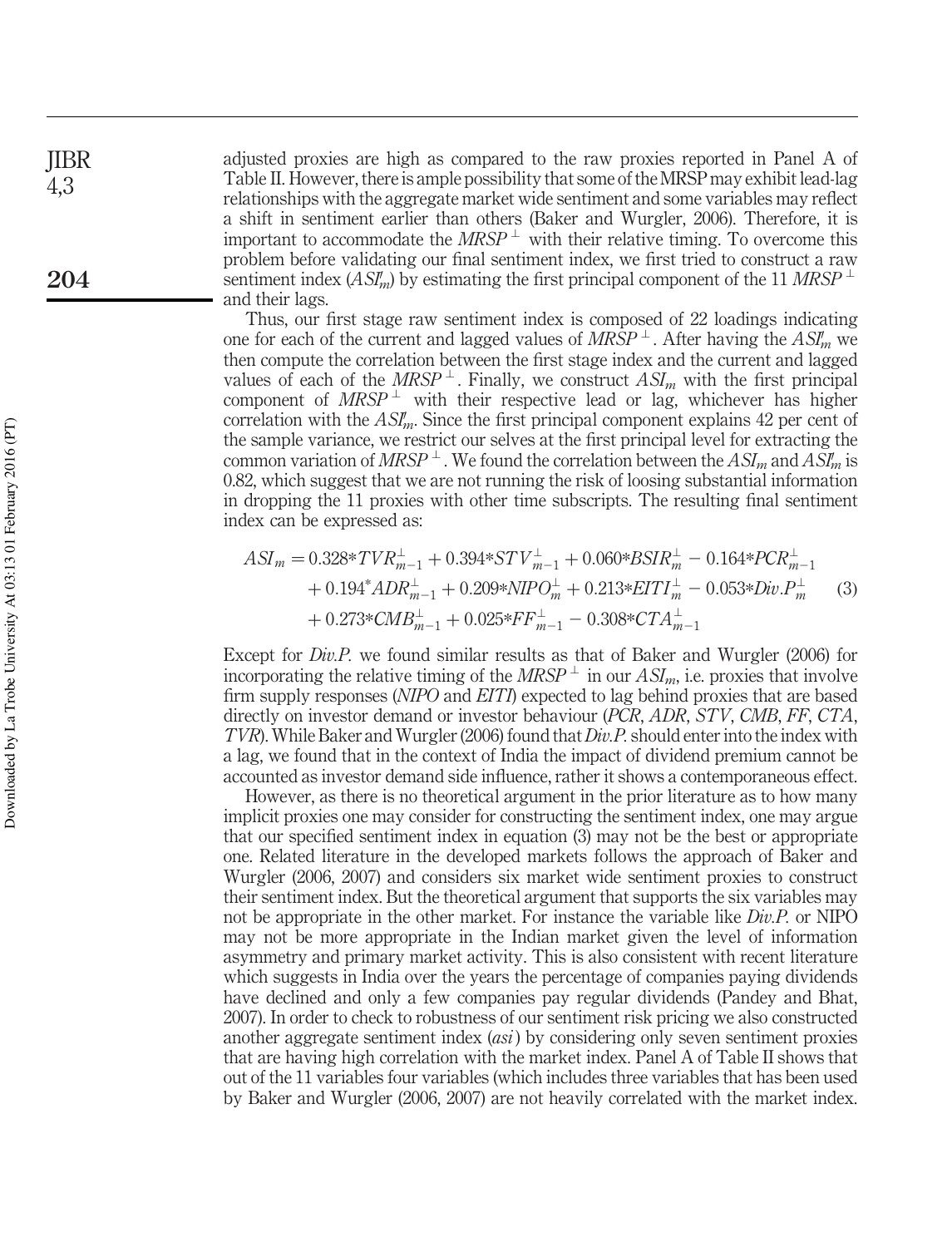Following the above mentioned approach we also construct another index (*asi* ) by considering seven proxies out of the 11 MRSP and can be specified as: Risk factors and stock return

$$
asi = 0.501*TVR_{m-1}^{\perp} + 0.179*BSIR_m^{\perp} - 0.176*PCR_{m-1}^{\perp} + 0.461*ADR_{m-1}^{\perp}
$$
  
+ 0.504CMB\_{m-1}^{\perp} + 0.260\*FF\_{m-1}^{\perp} - 0.386\*CTA\_{m-1}^{\perp} (4)

Panel C Table II gives the correlation matrix of the *ASI* and *asi* with other market wide risk factors which gives an indication that our constructed proxy for sentiment risk is insignificantly related to market wide risk factors.

#### 3. Model specification and methodology

For the present analysis we consider the five factor asset-pricing model (FFM) that augments the Carhart's (1997) four-factor model with a liquidity factor. Our approach to consider unconditional multifactor model can be viewed as an augmented version of the single-beta CAPM expressed in a multifactor ICAPM or APT setting. Following the APT and ICAPM multifactor specification suppose that returns of our test assets are generated by a L-factor linear asset-pricing model:

$$
r_{pm} - r_{fm} = \alpha_p + \sum_{j=1}^{L} \beta_{pj}(F_{jm}) + \varepsilon_{pm}, \quad m = 1, ..., M, p = 1, ..., N,
$$
 (5)

where,  $r_{pt} - r_{ft}$  is the excess return on portfolio over the risk-free rate,  $F_j$  is the excess return on the *j*th factor portfolio,  $\beta_{Pj}$  is portfolio P's loading on factor *j*. Following the similar specification FFM that augments Fama and French three factors with momentum and liquidity factor can be expressed as:

$$
r_{pm} - r_{fm} = \alpha_p + \sum_{L=1}^{3} \beta_{pL} FFTFM_{Lm} + \beta_{WML_p} (r_{WML_m}) + \beta_{LQF_p} (r_{LQF_m}) + \varepsilon_{pm},
$$
  
\n
$$
m = 1, ..., M, p = 1, ..., N,
$$
\n(6)

where, *FFTFM* is a vector containing return of Fama and French's three factors namely  $r_{MKT_m}$  (market excess return, i.e.  $r_m - r_f$ ),  $r_{SMB_m}$  (returns on an SMB portfolio),  $r_{HML_m}$  (returns on an HML portfolio).  $r_{WML_m}$  and  $\beta_{WML_p}$ , respectively, represent the returns and factor sensitivities of test asset  $p$  to the WML portfolio. Similarly  $r_{LQF_m}$  and  $\beta_{LQF_P}$  respectively, represent the returns and factor sensitivities of test asset  $p$  to the LQF portfolio.

Given our objective of validating the risk factors which are priced in Indian stock market we restrict ourselves up to the first stage time series regression. Our restriction to the first step is due to our objective of identification and validation of factors that are implicitly assumed to be priced as a rational source of risk factor. After conducting the time series asset pricing tests using the FFM we then examine the alphas (intercepts) of these regressions which are a measure of abnormal return. The proposition is that if the spread in the average returns of these portfolios is indeed a compensation for risk (at least as measured by standard risk factors), then the alpha of these portfolios should be jointly zero. In addition to individual *t*-test we have provided the Gibbons *et al.* (1989)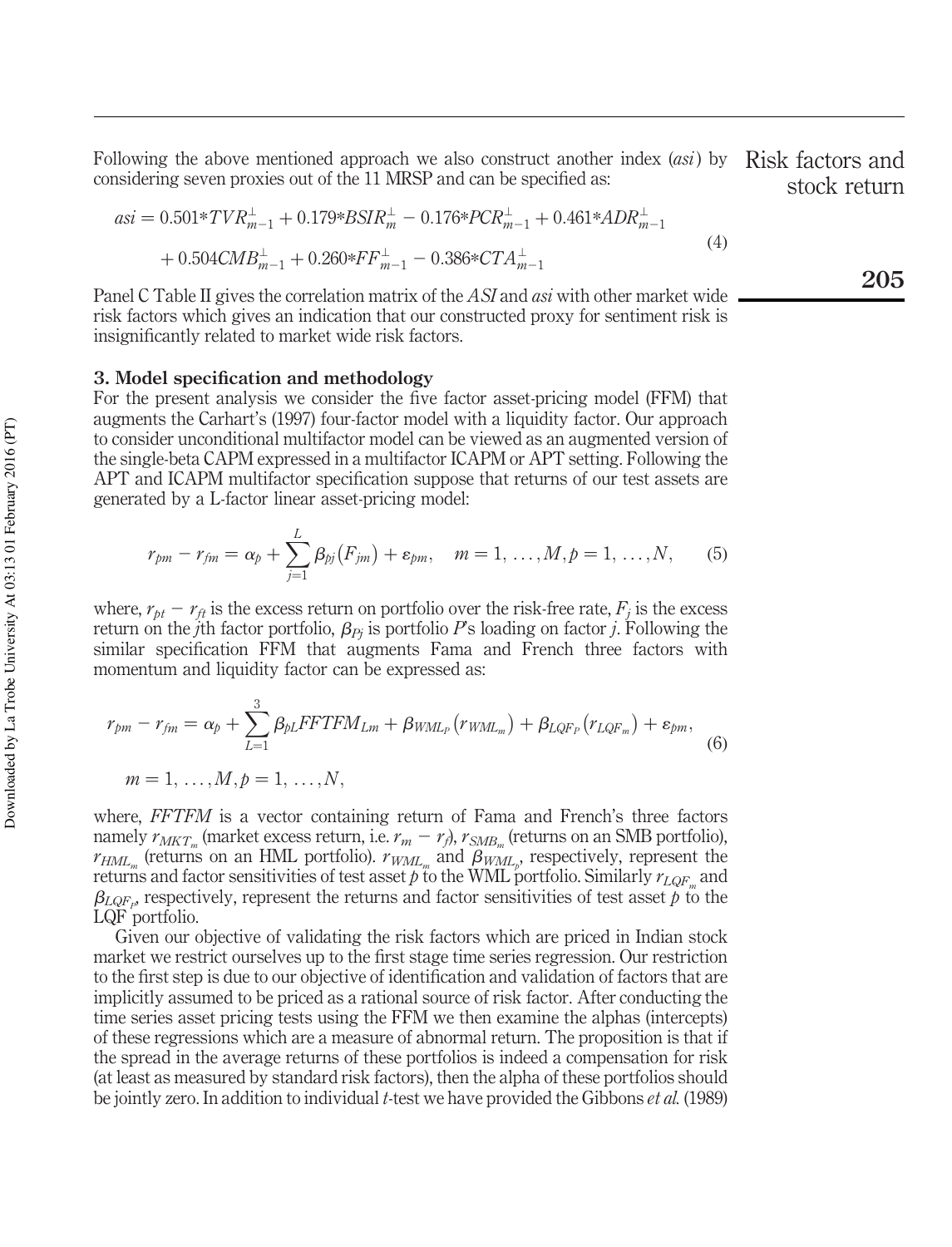test (GRS) of the hypothesis that the alphas are jointly equals to zero. In other words the GRS test statistic tests the null hypothesis:  $H_0$ :  $\alpha_p = 0$ ,  $\nabla P$  which should not be rejected if the factors completely explain excess returns. The GRS test statistic has better small sample properties than the Wald, Lagrange multiplier, and likelihood ratio tests (Gibbons *et al.*, 1989). Specifically, GRS test is less likely to falsely reject the null of intercepts are all zero (Campbell *et al.*, 1997).

After examining the pricing behaviour of our five market wide risk factors we examine the importance of sentiment risk after controlling the effect of fife risk factors (MKT, SMB, HML, MOM, LIQ). In order to examine the pricing implication of market wide sentiment as a risk factor we specified the following three equations for time series regression analysis, which includes our market wide aggregate sentiment index (*ASI*) as one of the explanatory variable along with other risk factors as control variables in independent multifactor specifications:

$$
r_{pm} - r_{fm} = \alpha_p + \beta_{ASI_p} ASI_{m-1} + \sum_{L=1}^{3} \beta_{pL} FFTFM_{Lm} + \varepsilon_{pm}
$$
 (7)

$$
r_{\ell m} - r_{\ell m} = \alpha_{\ell} + \beta_{ASI_{P}} ASI_{m-1} + \sum_{L=1}^{3} \beta_{\ell L} FFTFM_{Lm} + \beta_{WML_{P}}(r_{WML_{m}}) + \varepsilon_{\ell m} \quad (8)
$$

$$
r_{pm} - r_{fm} = \alpha_p + \beta_{ASI_p} ASI_{m-1} + \sum_{L=1}^{4} \beta_{pL} CFFM_{Lm} + \beta_{LQF_p}(r_{LQF_m}) + \varepsilon_{pm}
$$
(9)

where,  $\beta_{ASP}$  indicates the loading on the aggregate sentiment index (*ASI*), *FFTFM* is a vector containing excess return of Fama and French's three-factors (MKT, SMB and HML) and *CFFM* is a vector containing excess return of the Carhart (1997) four factors (MKT, SMB, HML and WML).  $r_{LQF_m}$  and  $\beta_{LQF_p}$  respectively, represent the returns and factor sensitivities of test asset *p* to the LQF portfolio. Under the null hypothesis that stock returns are not influenced by behavioural forces, sentiment should not enter the regression significantly. Against this null, under the alternative hypothesis we argue that since optimism or a bullish sentiment drives stock prices above the fundamental values and thus sentiment will have a negative impact on stock return and the coefficient of  $ASI_{m-1}$  should be negative and statistically significant. In other words, since positive sentiment results in over valuation of stocks the future returns over the time period will be lower.

#### 4. Discussion of results

Table III presents the results of multivariate time series regression results of equation (6). The adjusted  $R^2$  values have been reasonably high supporting the fact that to some extent FFM is capable to capture the common variation in stock returns. The reported GRS statistics which tests the null that the alphas are jointly zero cannot be rejected. The results in Table III indicate that the market factor has been priced significantly, irrespective of SZ-LIQ-BME-MOM group. Our result supports the pervasive and significant market risk factor even in the presence of liquidity and other factors. It is also evident that coefficient of SMB factor decreases as SZ increases, and the coefficient on the HML factor increases as BME increases. Consistent with the results of Fama and French (1993) and Keene and Peterson (2007) our results also validate that undoubtedly SMB and HML

206

JIBR 4,3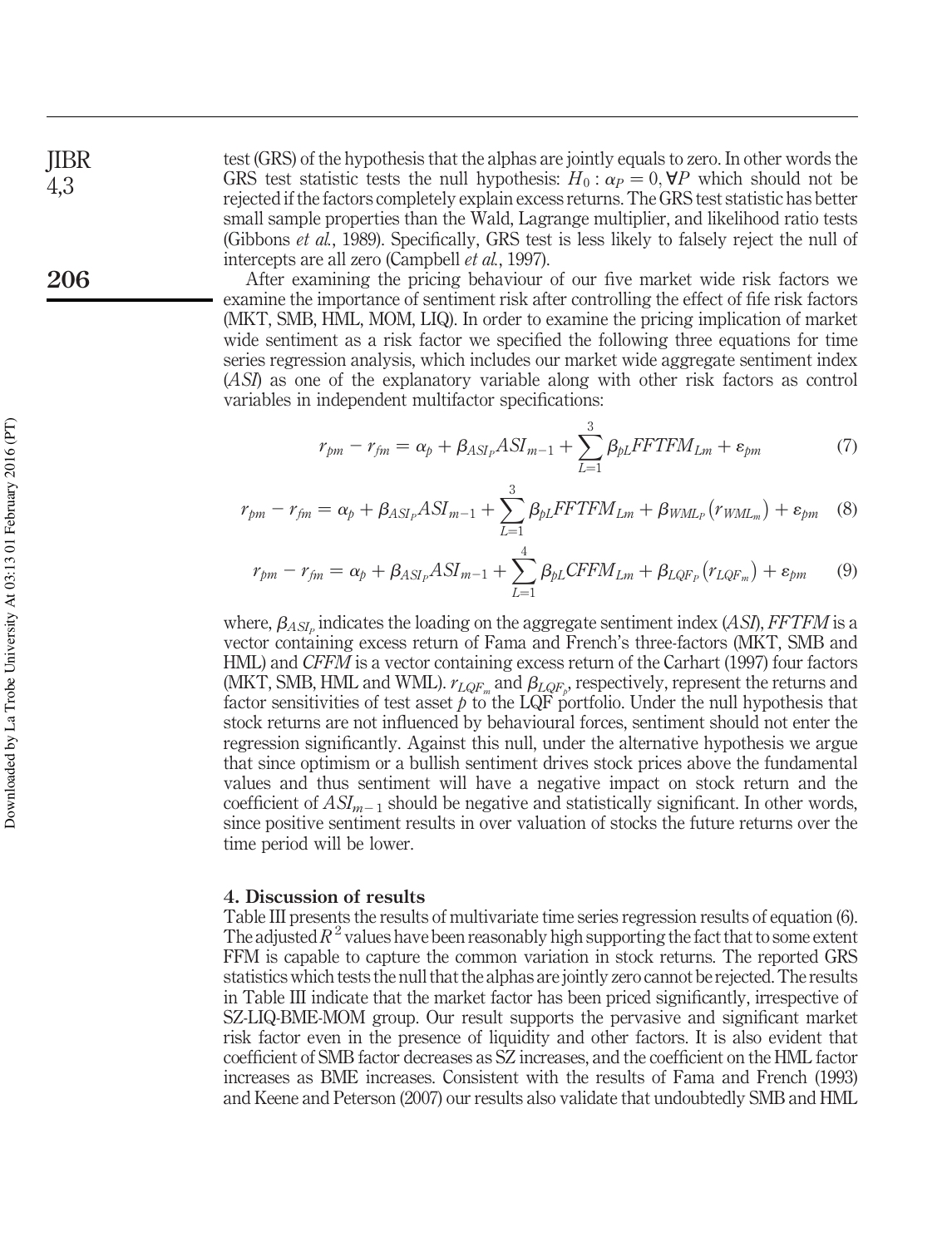Downloaded by La Trobe University At 03:13 01 February 2016 (PT) Downloaded by La Trobe University At 03:13 01 February 2016 (PT)

|                                                                                                                                                                                                                                                                                                                                                                                                                                                                                                                |                                                                |                                                                                                                                                                                                                                                                                                                                                                                                                                                                                                                                                                    |                                                                                                                                                                                                                                                                                                                                                                                                                                                                                                                                                                                                 | $r_{pm} - r_{fm} = \alpha_{\hat{p}} + \sum_{L=1}^{3} \beta_{pL} F T T F M_{Lm} + \beta n_{ML_P}(r_{WM_m}) + \beta_{LQF_P}(r_{LQF_m}) + \varepsilon_{pm}$<br>Momentum (MOM)                                                                                                                                                                                                                                                                                                                                                                                                |                                                                                                                                                                                                                                                                                                                                                                                                                           |                                                                                                                                                                                                                                                                                                                                                                                                                                                                                  |                                                                                                                                                                                                                                                                                                                                                                                                                                                                     |                                                                                                                                                                                                                                    |                                                                                                                                                                                                                                     |
|----------------------------------------------------------------------------------------------------------------------------------------------------------------------------------------------------------------------------------------------------------------------------------------------------------------------------------------------------------------------------------------------------------------------------------------------------------------------------------------------------------------|----------------------------------------------------------------|--------------------------------------------------------------------------------------------------------------------------------------------------------------------------------------------------------------------------------------------------------------------------------------------------------------------------------------------------------------------------------------------------------------------------------------------------------------------------------------------------------------------------------------------------------------------|-------------------------------------------------------------------------------------------------------------------------------------------------------------------------------------------------------------------------------------------------------------------------------------------------------------------------------------------------------------------------------------------------------------------------------------------------------------------------------------------------------------------------------------------------------------------------------------------------|---------------------------------------------------------------------------------------------------------------------------------------------------------------------------------------------------------------------------------------------------------------------------------------------------------------------------------------------------------------------------------------------------------------------------------------------------------------------------------------------------------------------------------------------------------------------------|---------------------------------------------------------------------------------------------------------------------------------------------------------------------------------------------------------------------------------------------------------------------------------------------------------------------------------------------------------------------------------------------------------------------------|----------------------------------------------------------------------------------------------------------------------------------------------------------------------------------------------------------------------------------------------------------------------------------------------------------------------------------------------------------------------------------------------------------------------------------------------------------------------------------|---------------------------------------------------------------------------------------------------------------------------------------------------------------------------------------------------------------------------------------------------------------------------------------------------------------------------------------------------------------------------------------------------------------------------------------------------------------------|------------------------------------------------------------------------------------------------------------------------------------------------------------------------------------------------------------------------------------|-------------------------------------------------------------------------------------------------------------------------------------------------------------------------------------------------------------------------------------|
|                                                                                                                                                                                                                                                                                                                                                                                                                                                                                                                | $\not\equiv$                                                   |                                                                                                                                                                                                                                                                                                                                                                                                                                                                                                                                                                    |                                                                                                                                                                                                                                                                                                                                                                                                                                                                                                                                                                                                 | $\cancel{\approx}$                                                                                                                                                                                                                                                                                                                                                                                                                                                                                                                                                        |                                                                                                                                                                                                                                                                                                                                                                                                                           |                                                                                                                                                                                                                                                                                                                                                                                                                                                                                  | $\not\equiv$                                                                                                                                                                                                                                                                                                                                                                                                                                                        |                                                                                                                                                                                                                                    | $\not\equiv$                                                                                                                                                                                                                        |
| $\times \begin{array}{l} \begin{array}{l} \ast \\ 8 \end{array} & \begin{array}{l} \ast \\ 10 \end{array} & \begin{array}{l} \ast \\ 10 \end{array} & \begin{array}{l} \ast \\ 10 \end{array} & \begin{array}{l} \ast \\ 10 \end{array} & \begin{array}{l} \ast \\ 10 \end{array} & \begin{array}{l} \ast \\ 10 \end{array} & \begin{array}{l} \ast \\ 10 \end{array} & \begin{array}{l} \ast \\ 10 \end{array} & \begin{array}{l} \ast \\ 10 \end{array} & \begin{array}{l} \ast \\ 10 \end{array} & \begin{$ |                                                                | $\begin{array}{l} \mathring{\mathcal{B}}\mathrel{\overset{\ast}{\mathcal{B}}}\mathrel{\overset{\ast}{\mathcal{B}}}\mathrel{\overset{\ast}{\mathcal{B}}}\mathrel{\overset{\ast}{\mathcal{B}}}\mathrel{\overset{\ast}{\mathcal{B}}}\mathrel{\overset{\ast}{\mathcal{B}}}\mathrel{\overset{\ast}{\mathcal{B}}}\mathrel{\overset{\ast}{\mathcal{B}}}\mathrel{\overset{\ast}{\mathcal{B}}}\mathrel{\overset{\ast}{\mathcal{B}}}\mathrel{\overset{\ast}{\mathcal{B}}}\mathrel{\overset{\ast}{\mathcal{B}}}\mathrel{\overset{\ast}{\mathcal{B}}}\mathrel{\overset{\ast}{$ | $\times \overset{\hspace{0.1em}\mathsf{\scriptscriptstyle\$}}{=} \overset{\hspace{0.1em}\mathsf{\scriptscriptstyle\$}}{=} \overset{\hspace{0.1em}\mathsf{\scriptscriptstyle\$}}{=} \overset{\hspace{0.1em}\mathsf{\scriptscriptstyle\$}}{=} \overset{\hspace{0.1em}\mathsf{\scriptscriptstyle\$}}{=} \overset{\hspace{0.1em}\mathsf{\scriptscriptstyle\$}}{=} \overset{\hspace{0.1em}\mathsf{\scriptscriptstyle\$}}{=} \overset{\hspace{0.1em}\mathsf{\scriptscriptstyle\$}}{=} \overset{\hspace{0.1em}\mathsf{\scriptscriptstyle\$}}{=} \overset{\hspace{0.1em}\mathsf{\scriptscriptstyle\$}}$ | $\begin{array}{l} \left( \begin{array}{l@{\quad}l} \circ \\ \circ \\ \circ \circ \end{array} \right) \circ \left( \begin{array}{l@{\quad}l} \circ \\ \circ \\ \circ \end{array} \right) \circ \left( \begin{array}{l@{\quad}l} \circ \\ \circ \\ \circ \end{array} \right) \circ \left( \begin{array}{l@{\quad}l} \circ \\ \circ \\ \circ \end{array} \right) \circ \left( \begin{array}{l@{\quad}l} \circ \\ \circ \\ \circ \end{array} \right) \circ \left( \begin{array}{l@{\quad}l} \circ \\ \circ \\ \circ \end{array} \right) \circ \left( \begin{array}{l@{\quad}$ | $\begin{array}{l} \mathbb{\mathring{S}}_{3}^{*}\mathbb{S}_{3}^{*}\mathbb{S}_{3}^{*}\mathbb{S}_{3}^{*}\mathbb{S}_{3}^{*}\mathbb{S}_{4}^{*}\\ \mathbb{S}_{4}^{*}\mathbb{S}_{4}^{*}\mathbb{S}_{3}^{*}\mathbb{S}_{4}^{*}\mathbb{S}_{4}^{*}\mathbb{S}_{4}^{*}\mathbb{S}_{4}^{*}\mathbb{S}_{4}^{*}\mathbb{S}_{4}^{*}\mathbb{S}_{4}^{*}\mathbb{S}_{4}^{*}\mathbb{S}_{4}^{*}\mathbb{S}_{4}^{*}\\ \mathbb{S}_{4}^{*}\mathbb{S}_{4$ | $\times \underbrace{g_{\text{SUS}}^{ss}}_{\text{GUS}} \underbrace{g_{\text{SUS}}^{ss}}_{\text{GUS}} \underbrace{g_{\text{SUS}}^{ss}}_{\text{GUS}} \underbrace{g_{\text{SUS}}^{ss}}_{\text{GUS}} \underbrace{g_{\text{SUS}}^{ss}}_{\text{GUS}} \underbrace{g_{\text{SUS}}^{ss}}_{\text{GUS}} \underbrace{g_{\text{SUS}}^{ss}}_{\text{GUS}} \underbrace{g_{\text{SUS}}^{ss}}_{\text{GUS}} \underbrace{g_{\text{SUS}}^{ss}}_{\text{GUS}} \underbrace{g_{\text{SUS}}^{ss}}_{\text{G$ | $\begin{array}{l} \stackrel{*}{\circ}S, \stackrel{*}{\circ}S, \stackrel{*}{\circ}S, \stackrel{3}{\circ}S, \stackrel{3}{\circ}S, \stackrel{3}{\circ}S, \stackrel{3}{\circ}S, \stackrel{3}{\circ}S, \stackrel{3}{\circ}S, \stackrel{3}{\circ}S, \stackrel{3}{\circ}S, \stackrel{3}{\circ}S, \stackrel{3}{\circ}S, \stackrel{3}{\circ}S, \stackrel{3}{\circ}S, \stackrel{3}{\circ}S, \stackrel{3}{\circ}S, \stackrel{3}{\circ}S, \stackrel{3}{\circ}S, \stackrel{3}{\$ | ُوَّ * وَ مِنْ يَقْدِمُ * وَ مِنْ يَوْمٍ * وَ مَنْ يَوْمٍ * وَ مَنْ يَوْمٍ * وَ مَنْ يَوْمٍ * وَ مَنْ<br>وَ فَاللَّهِ مِنْ يَوْمِ وَ مِنْ يَوْمِ * وَ مَنْ يَوْمِ مِنْ يَوْمِ وَ مَنْ يَوْمِ مِنْ يَوْمِ * وَ مَنْ يَوْ<br>وَ مَنْ |                                                                                                                                                                                                                                     |
|                                                                                                                                                                                                                                                                                                                                                                                                                                                                                                                |                                                                |                                                                                                                                                                                                                                                                                                                                                                                                                                                                                                                                                                    |                                                                                                                                                                                                                                                                                                                                                                                                                                                                                                                                                                                                 |                                                                                                                                                                                                                                                                                                                                                                                                                                                                                                                                                                           |                                                                                                                                                                                                                                                                                                                                                                                                                           |                                                                                                                                                                                                                                                                                                                                                                                                                                                                                  |                                                                                                                                                                                                                                                                                                                                                                                                                                                                     |                                                                                                                                                                                                                                    | رُّ مَّا وَ رَبِّكُمْ وَ اللَّهِ وَ اللَّهِ وَ اللَّهُ وَ اللَّهُ وَ اللَّهُ وَ اللَّهُ وَ اللَّهُ وَ اللَّهُ<br>وَ اللَّهُ وَ اللَّهُ وَ اللَّهُ وَ اللَّهُ وَ اللَّهُ وَ اللَّهُ وَ اللَّهُ وَ اللَّهُ وَ اللَّهُ وَ اللَّهُ<br>و |
|                                                                                                                                                                                                                                                                                                                                                                                                                                                                                                                |                                                                |                                                                                                                                                                                                                                                                                                                                                                                                                                                                                                                                                                    |                                                                                                                                                                                                                                                                                                                                                                                                                                                                                                                                                                                                 |                                                                                                                                                                                                                                                                                                                                                                                                                                                                                                                                                                           |                                                                                                                                                                                                                                                                                                                                                                                                                           |                                                                                                                                                                                                                                                                                                                                                                                                                                                                                  |                                                                                                                                                                                                                                                                                                                                                                                                                                                                     |                                                                                                                                                                                                                                    |                                                                                                                                                                                                                                     |
|                                                                                                                                                                                                                                                                                                                                                                                                                                                                                                                |                                                                |                                                                                                                                                                                                                                                                                                                                                                                                                                                                                                                                                                    |                                                                                                                                                                                                                                                                                                                                                                                                                                                                                                                                                                                                 |                                                                                                                                                                                                                                                                                                                                                                                                                                                                                                                                                                           |                                                                                                                                                                                                                                                                                                                                                                                                                           |                                                                                                                                                                                                                                                                                                                                                                                                                                                                                  |                                                                                                                                                                                                                                                                                                                                                                                                                                                                     |                                                                                                                                                                                                                                    |                                                                                                                                                                                                                                     |
|                                                                                                                                                                                                                                                                                                                                                                                                                                                                                                                |                                                                |                                                                                                                                                                                                                                                                                                                                                                                                                                                                                                                                                                    |                                                                                                                                                                                                                                                                                                                                                                                                                                                                                                                                                                                                 |                                                                                                                                                                                                                                                                                                                                                                                                                                                                                                                                                                           |                                                                                                                                                                                                                                                                                                                                                                                                                           |                                                                                                                                                                                                                                                                                                                                                                                                                                                                                  |                                                                                                                                                                                                                                                                                                                                                                                                                                                                     |                                                                                                                                                                                                                                    |                                                                                                                                                                                                                                     |
|                                                                                                                                                                                                                                                                                                                                                                                                                                                                                                                |                                                                |                                                                                                                                                                                                                                                                                                                                                                                                                                                                                                                                                                    |                                                                                                                                                                                                                                                                                                                                                                                                                                                                                                                                                                                                 |                                                                                                                                                                                                                                                                                                                                                                                                                                                                                                                                                                           |                                                                                                                                                                                                                                                                                                                                                                                                                           |                                                                                                                                                                                                                                                                                                                                                                                                                                                                                  |                                                                                                                                                                                                                                                                                                                                                                                                                                                                     |                                                                                                                                                                                                                                    |                                                                                                                                                                                                                                     |
|                                                                                                                                                                                                                                                                                                                                                                                                                                                                                                                |                                                                |                                                                                                                                                                                                                                                                                                                                                                                                                                                                                                                                                                    |                                                                                                                                                                                                                                                                                                                                                                                                                                                                                                                                                                                                 |                                                                                                                                                                                                                                                                                                                                                                                                                                                                                                                                                                           |                                                                                                                                                                                                                                                                                                                                                                                                                           |                                                                                                                                                                                                                                                                                                                                                                                                                                                                                  |                                                                                                                                                                                                                                                                                                                                                                                                                                                                     |                                                                                                                                                                                                                                    |                                                                                                                                                                                                                                     |
|                                                                                                                                                                                                                                                                                                                                                                                                                                                                                                                |                                                                |                                                                                                                                                                                                                                                                                                                                                                                                                                                                                                                                                                    |                                                                                                                                                                                                                                                                                                                                                                                                                                                                                                                                                                                                 |                                                                                                                                                                                                                                                                                                                                                                                                                                                                                                                                                                           |                                                                                                                                                                                                                                                                                                                                                                                                                           |                                                                                                                                                                                                                                                                                                                                                                                                                                                                                  |                                                                                                                                                                                                                                                                                                                                                                                                                                                                     |                                                                                                                                                                                                                                    |                                                                                                                                                                                                                                     |
|                                                                                                                                                                                                                                                                                                                                                                                                                                                                                                                |                                                                |                                                                                                                                                                                                                                                                                                                                                                                                                                                                                                                                                                    |                                                                                                                                                                                                                                                                                                                                                                                                                                                                                                                                                                                                 |                                                                                                                                                                                                                                                                                                                                                                                                                                                                                                                                                                           |                                                                                                                                                                                                                                                                                                                                                                                                                           |                                                                                                                                                                                                                                                                                                                                                                                                                                                                                  |                                                                                                                                                                                                                                                                                                                                                                                                                                                                     |                                                                                                                                                                                                                                    |                                                                                                                                                                                                                                     |
|                                                                                                                                                                                                                                                                                                                                                                                                                                                                                                                |                                                                |                                                                                                                                                                                                                                                                                                                                                                                                                                                                                                                                                                    |                                                                                                                                                                                                                                                                                                                                                                                                                                                                                                                                                                                                 |                                                                                                                                                                                                                                                                                                                                                                                                                                                                                                                                                                           |                                                                                                                                                                                                                                                                                                                                                                                                                           |                                                                                                                                                                                                                                                                                                                                                                                                                                                                                  |                                                                                                                                                                                                                                                                                                                                                                                                                                                                     |                                                                                                                                                                                                                                    |                                                                                                                                                                                                                                     |
|                                                                                                                                                                                                                                                                                                                                                                                                                                                                                                                |                                                                |                                                                                                                                                                                                                                                                                                                                                                                                                                                                                                                                                                    |                                                                                                                                                                                                                                                                                                                                                                                                                                                                                                                                                                                                 |                                                                                                                                                                                                                                                                                                                                                                                                                                                                                                                                                                           |                                                                                                                                                                                                                                                                                                                                                                                                                           |                                                                                                                                                                                                                                                                                                                                                                                                                                                                                  |                                                                                                                                                                                                                                                                                                                                                                                                                                                                     |                                                                                                                                                                                                                                    |                                                                                                                                                                                                                                     |
|                                                                                                                                                                                                                                                                                                                                                                                                                                                                                                                |                                                                |                                                                                                                                                                                                                                                                                                                                                                                                                                                                                                                                                                    |                                                                                                                                                                                                                                                                                                                                                                                                                                                                                                                                                                                                 |                                                                                                                                                                                                                                                                                                                                                                                                                                                                                                                                                                           |                                                                                                                                                                                                                                                                                                                                                                                                                           |                                                                                                                                                                                                                                                                                                                                                                                                                                                                                  |                                                                                                                                                                                                                                                                                                                                                                                                                                                                     |                                                                                                                                                                                                                                    |                                                                                                                                                                                                                                     |
|                                                                                                                                                                                                                                                                                                                                                                                                                                                                                                                |                                                                |                                                                                                                                                                                                                                                                                                                                                                                                                                                                                                                                                                    |                                                                                                                                                                                                                                                                                                                                                                                                                                                                                                                                                                                                 |                                                                                                                                                                                                                                                                                                                                                                                                                                                                                                                                                                           |                                                                                                                                                                                                                                                                                                                                                                                                                           |                                                                                                                                                                                                                                                                                                                                                                                                                                                                                  |                                                                                                                                                                                                                                                                                                                                                                                                                                                                     |                                                                                                                                                                                                                                    |                                                                                                                                                                                                                                     |
|                                                                                                                                                                                                                                                                                                                                                                                                                                                                                                                |                                                                |                                                                                                                                                                                                                                                                                                                                                                                                                                                                                                                                                                    |                                                                                                                                                                                                                                                                                                                                                                                                                                                                                                                                                                                                 |                                                                                                                                                                                                                                                                                                                                                                                                                                                                                                                                                                           |                                                                                                                                                                                                                                                                                                                                                                                                                           |                                                                                                                                                                                                                                                                                                                                                                                                                                                                                  |                                                                                                                                                                                                                                                                                                                                                                                                                                                                     |                                                                                                                                                                                                                                    |                                                                                                                                                                                                                                     |
|                                                                                                                                                                                                                                                                                                                                                                                                                                                                                                                |                                                                |                                                                                                                                                                                                                                                                                                                                                                                                                                                                                                                                                                    |                                                                                                                                                                                                                                                                                                                                                                                                                                                                                                                                                                                                 |                                                                                                                                                                                                                                                                                                                                                                                                                                                                                                                                                                           |                                                                                                                                                                                                                                                                                                                                                                                                                           |                                                                                                                                                                                                                                                                                                                                                                                                                                                                                  |                                                                                                                                                                                                                                                                                                                                                                                                                                                                     |                                                                                                                                                                                                                                    |                                                                                                                                                                                                                                     |
|                                                                                                                                                                                                                                                                                                                                                                                                                                                                                                                |                                                                |                                                                                                                                                                                                                                                                                                                                                                                                                                                                                                                                                                    |                                                                                                                                                                                                                                                                                                                                                                                                                                                                                                                                                                                                 |                                                                                                                                                                                                                                                                                                                                                                                                                                                                                                                                                                           |                                                                                                                                                                                                                                                                                                                                                                                                                           |                                                                                                                                                                                                                                                                                                                                                                                                                                                                                  |                                                                                                                                                                                                                                                                                                                                                                                                                                                                     |                                                                                                                                                                                                                                    |                                                                                                                                                                                                                                     |
|                                                                                                                                                                                                                                                                                                                                                                                                                                                                                                                |                                                                |                                                                                                                                                                                                                                                                                                                                                                                                                                                                                                                                                                    |                                                                                                                                                                                                                                                                                                                                                                                                                                                                                                                                                                                                 |                                                                                                                                                                                                                                                                                                                                                                                                                                                                                                                                                                           |                                                                                                                                                                                                                                                                                                                                                                                                                           |                                                                                                                                                                                                                                                                                                                                                                                                                                                                                  |                                                                                                                                                                                                                                                                                                                                                                                                                                                                     |                                                                                                                                                                                                                                    |                                                                                                                                                                                                                                     |
|                                                                                                                                                                                                                                                                                                                                                                                                                                                                                                                |                                                                |                                                                                                                                                                                                                                                                                                                                                                                                                                                                                                                                                                    |                                                                                                                                                                                                                                                                                                                                                                                                                                                                                                                                                                                                 |                                                                                                                                                                                                                                                                                                                                                                                                                                                                                                                                                                           |                                                                                                                                                                                                                                                                                                                                                                                                                           |                                                                                                                                                                                                                                                                                                                                                                                                                                                                                  |                                                                                                                                                                                                                                                                                                                                                                                                                                                                     |                                                                                                                                                                                                                                    |                                                                                                                                                                                                                                     |
|                                                                                                                                                                                                                                                                                                                                                                                                                                                                                                                |                                                                |                                                                                                                                                                                                                                                                                                                                                                                                                                                                                                                                                                    |                                                                                                                                                                                                                                                                                                                                                                                                                                                                                                                                                                                                 |                                                                                                                                                                                                                                                                                                                                                                                                                                                                                                                                                                           | 0.62                                                                                                                                                                                                                                                                                                                                                                                                                      |                                                                                                                                                                                                                                                                                                                                                                                                                                                                                  | 0.54                                                                                                                                                                                                                                                                                                                                                                                                                                                                |                                                                                                                                                                                                                                    |                                                                                                                                                                                                                                     |
|                                                                                                                                                                                                                                                                                                                                                                                                                                                                                                                | $\begin{array}{c} 0.01 \\ -1.36 \\ -0.02 \\ -1.26 \end{array}$ | $\begin{array}{r} -0.17 \\ -0.98 \\ -0.28 \\ -1.44 \end{array}$                                                                                                                                                                                                                                                                                                                                                                                                                                                                                                    |                                                                                                                                                                                                                                                                                                                                                                                                                                                                                                                                                                                                 | $\begin{array}{r} -0.22 \\ -1.05 \\ -0.24 \\ 0.09 \\ -0.06 \end{array}$                                                                                                                                                                                                                                                                                                                                                                                                                                                                                                   | 0.62                                                                                                                                                                                                                                                                                                                                                                                                                      | 0.54                                                                                                                                                                                                                                                                                                                                                                                                                                                                             | 0.57                                                                                                                                                                                                                                                                                                                                                                                                                                                                |                                                                                                                                                                                                                                    |                                                                                                                                                                                                                                     |
|                                                                                                                                                                                                                                                                                                                                                                                                                                                                                                                |                                                                |                                                                                                                                                                                                                                                                                                                                                                                                                                                                                                                                                                    |                                                                                                                                                                                                                                                                                                                                                                                                                                                                                                                                                                                                 |                                                                                                                                                                                                                                                                                                                                                                                                                                                                                                                                                                           |                                                                                                                                                                                                                                                                                                                                                                                                                           |                                                                                                                                                                                                                                                                                                                                                                                                                                                                                  |                                                                                                                                                                                                                                                                                                                                                                                                                                                                     |                                                                                                                                                                                                                                    |                                                                                                                                                                                                                                     |
|                                                                                                                                                                                                                                                                                                                                                                                                                                                                                                                |                                                                |                                                                                                                                                                                                                                                                                                                                                                                                                                                                                                                                                                    |                                                                                                                                                                                                                                                                                                                                                                                                                                                                                                                                                                                                 |                                                                                                                                                                                                                                                                                                                                                                                                                                                                                                                                                                           |                                                                                                                                                                                                                                                                                                                                                                                                                           |                                                                                                                                                                                                                                                                                                                                                                                                                                                                                  |                                                                                                                                                                                                                                                                                                                                                                                                                                                                     |                                                                                                                                                                                                                                    | (continued)                                                                                                                                                                                                                         |
|                                                                                                                                                                                                                                                                                                                                                                                                                                                                                                                |                                                                |                                                                                                                                                                                                                                                                                                                                                                                                                                                                                                                                                                    |                                                                                                                                                                                                                                                                                                                                                                                                                                                                                                                                                                                                 |                                                                                                                                                                                                                                                                                                                                                                                                                                                                                                                                                                           |                                                                                                                                                                                                                                                                                                                                                                                                                           |                                                                                                                                                                                                                                                                                                                                                                                                                                                                                  |                                                                                                                                                                                                                                                                                                                                                                                                                                                                     |                                                                                                                                                                                                                                    |                                                                                                                                                                                                                                     |
|                                                                                                                                                                                                                                                                                                                                                                                                                                                                                                                |                                                                |                                                                                                                                                                                                                                                                                                                                                                                                                                                                                                                                                                    |                                                                                                                                                                                                                                                                                                                                                                                                                                                                                                                                                                                                 |                                                                                                                                                                                                                                                                                                                                                                                                                                                                                                                                                                           |                                                                                                                                                                                                                                                                                                                                                                                                                           |                                                                                                                                                                                                                                                                                                                                                                                                                                                                                  |                                                                                                                                                                                                                                                                                                                                                                                                                                                                     |                                                                                                                                                                                                                                    |                                                                                                                                                                                                                                     |
|                                                                                                                                                                                                                                                                                                                                                                                                                                                                                                                |                                                                |                                                                                                                                                                                                                                                                                                                                                                                                                                                                                                                                                                    |                                                                                                                                                                                                                                                                                                                                                                                                                                                                                                                                                                                                 |                                                                                                                                                                                                                                                                                                                                                                                                                                                                                                                                                                           |                                                                                                                                                                                                                                                                                                                                                                                                                           |                                                                                                                                                                                                                                                                                                                                                                                                                                                                                  |                                                                                                                                                                                                                                                                                                                                                                                                                                                                     |                                                                                                                                                                                                                                    |                                                                                                                                                                                                                                     |
|                                                                                                                                                                                                                                                                                                                                                                                                                                                                                                                |                                                                |                                                                                                                                                                                                                                                                                                                                                                                                                                                                                                                                                                    |                                                                                                                                                                                                                                                                                                                                                                                                                                                                                                                                                                                                 |                                                                                                                                                                                                                                                                                                                                                                                                                                                                                                                                                                           |                                                                                                                                                                                                                                                                                                                                                                                                                           |                                                                                                                                                                                                                                                                                                                                                                                                                                                                                  |                                                                                                                                                                                                                                                                                                                                                                                                                                                                     |                                                                                                                                                                                                                                    |                                                                                                                                                                                                                                     |
|                                                                                                                                                                                                                                                                                                                                                                                                                                                                                                                |                                                                |                                                                                                                                                                                                                                                                                                                                                                                                                                                                                                                                                                    |                                                                                                                                                                                                                                                                                                                                                                                                                                                                                                                                                                                                 |                                                                                                                                                                                                                                                                                                                                                                                                                                                                                                                                                                           |                                                                                                                                                                                                                                                                                                                                                                                                                           |                                                                                                                                                                                                                                                                                                                                                                                                                                                                                  |                                                                                                                                                                                                                                                                                                                                                                                                                                                                     |                                                                                                                                                                                                                                    | Risk factors and<br>stock return                                                                                                                                                                                                    |
|                                                                                                                                                                                                                                                                                                                                                                                                                                                                                                                |                                                                |                                                                                                                                                                                                                                                                                                                                                                                                                                                                                                                                                                    |                                                                                                                                                                                                                                                                                                                                                                                                                                                                                                                                                                                                 |                                                                                                                                                                                                                                                                                                                                                                                                                                                                                                                                                                           |                                                                                                                                                                                                                                                                                                                                                                                                                           |                                                                                                                                                                                                                                                                                                                                                                                                                                                                                  |                                                                                                                                                                                                                                                                                                                                                                                                                                                                     | 207                                                                                                                                                                                                                                |                                                                                                                                                                                                                                     |
|                                                                                                                                                                                                                                                                                                                                                                                                                                                                                                                |                                                                |                                                                                                                                                                                                                                                                                                                                                                                                                                                                                                                                                                    |                                                                                                                                                                                                                                                                                                                                                                                                                                                                                                                                                                                                 |                                                                                                                                                                                                                                                                                                                                                                                                                                                                                                                                                                           |                                                                                                                                                                                                                                                                                                                                                                                                                           |                                                                                                                                                                                                                                                                                                                                                                                                                                                                                  |                                                                                                                                                                                                                                                                                                                                                                                                                                                                     |                                                                                                                                                                                                                                    |                                                                                                                                                                                                                                     |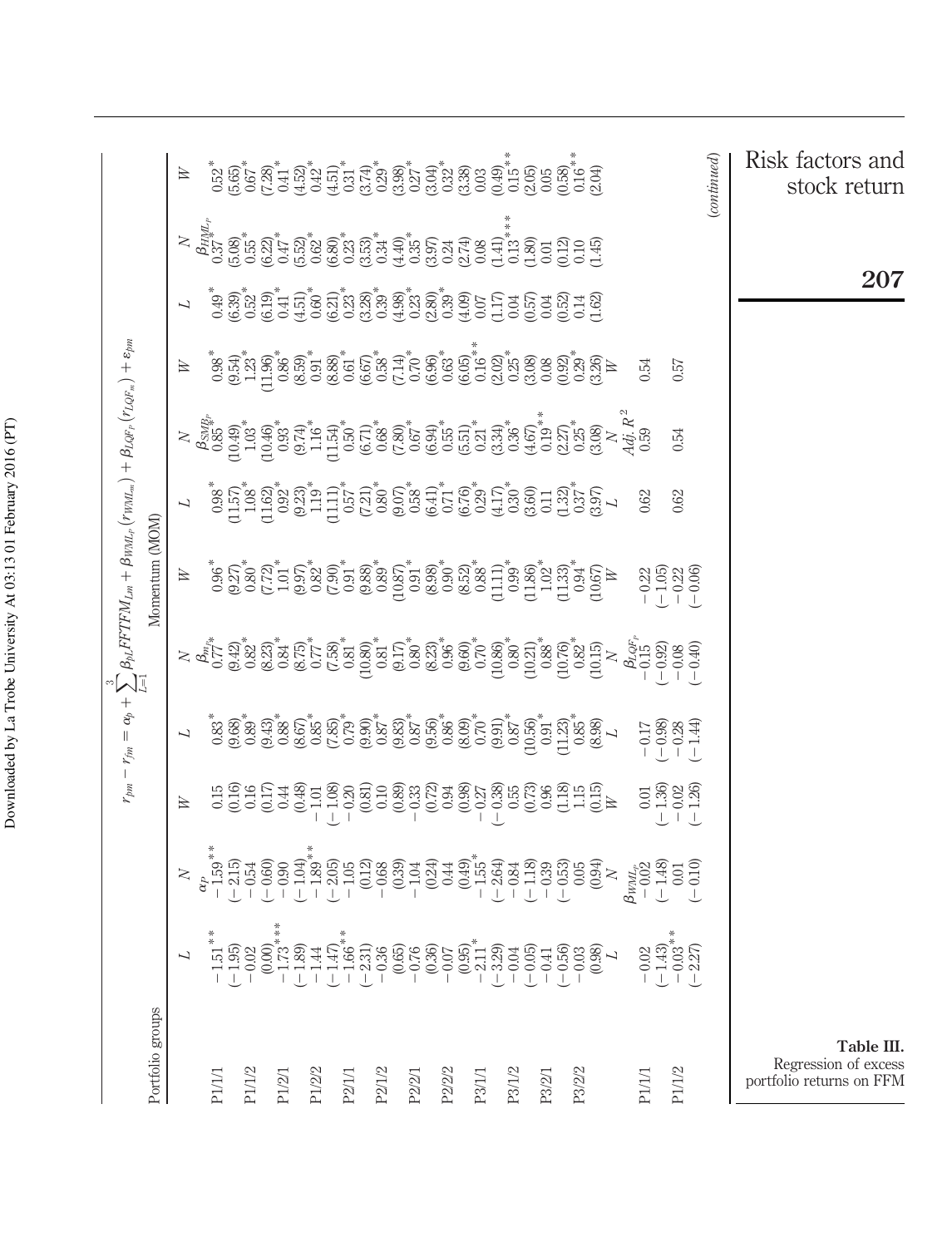| <b>JIBR</b><br>4,3 |                                                                                                                                                            |                      |                                                         |                                                          |                                                                                                                             |                                                 |                                   |                                   |                                             |                                                                                      |                                   |                                                              |                                                                                                                                                                                                                                                                                                                                                                                                                                                                                                                                                                                                                                                                                                                                                                                                                                                                                                                                                                                                                                                                                                                                                                                                                                                                                                                                                                                                 |
|--------------------|------------------------------------------------------------------------------------------------------------------------------------------------------------|----------------------|---------------------------------------------------------|----------------------------------------------------------|-----------------------------------------------------------------------------------------------------------------------------|-------------------------------------------------|-----------------------------------|-----------------------------------|---------------------------------------------|--------------------------------------------------------------------------------------|-----------------------------------|--------------------------------------------------------------|-------------------------------------------------------------------------------------------------------------------------------------------------------------------------------------------------------------------------------------------------------------------------------------------------------------------------------------------------------------------------------------------------------------------------------------------------------------------------------------------------------------------------------------------------------------------------------------------------------------------------------------------------------------------------------------------------------------------------------------------------------------------------------------------------------------------------------------------------------------------------------------------------------------------------------------------------------------------------------------------------------------------------------------------------------------------------------------------------------------------------------------------------------------------------------------------------------------------------------------------------------------------------------------------------------------------------------------------------------------------------------------------------|
| 208                |                                                                                                                                                            |                      |                                                         |                                                          |                                                                                                                             |                                                 |                                   |                                   |                                             |                                                                                      |                                   |                                                              | market factor, WML is the short run momentum factors, LQF is the liquid factor (difference between the return on a portfolio of low liquid stocks and the return on a<br>portfolio of high liquid stocks); the t-statistics (reported in parentheses) have been corrected for the effects of hetroskedasticity and autocorrelation using the method<br>Notes: Statistical significance at: $*1$ , $**1$ and $**10$ per cent levels; this table represents coefficients of time series regression of excess stock returns on FFM<br>(equation (4)); sample period consists of 187 monthly observations (September 1995 to March 2011); the 36 SZ-LIQ-BME-MOM portfolios are formed using three size,<br>to-market equity and three momentum groups; for the purpose of brevity we report the portfolio groups of SZ/LIQ/BME/MOM as Pif/k-L,<br>$P(f/k \cdot N, P(f/k \cdot W;$ the first subscript in the portfolio notation $P(f/k)$ represents the three SZ trisects, for, e.g. small (1), medium (2), large (3); the second subscript<br>denotes the two LIQ bisects, for, e.g. low (1), high (2); similarly the third subscript represents the two BME bisects, for, e.g. low (1), high (2); the subscripts L, N and W<br>represents the momentum trisects as looser $(L)$ , neutral (N) and winner (W), respectively; MKT is the market factor, SMB is the size factor, HML is the book-to- |
|                    |                                                                                                                                                            | 0.57                 | 0.51                                                    | 0.50                                                     | 0.54                                                                                                                        | 0.52                                            | 0.46                              | 0.49                              | 0.49                                        | 0.54                                                                                 | 0.50                              |                                                              |                                                                                                                                                                                                                                                                                                                                                                                                                                                                                                                                                                                                                                                                                                                                                                                                                                                                                                                                                                                                                                                                                                                                                                                                                                                                                                                                                                                                 |
|                    |                                                                                                                                                            | 0.55                 | 0.58                                                    | 0.54                                                     | 0.51                                                                                                                        | 0.47                                            | 0.48                              | 0.50                              | 0.50                                        | 0.50                                                                                 | 0.47                              |                                                              |                                                                                                                                                                                                                                                                                                                                                                                                                                                                                                                                                                                                                                                                                                                                                                                                                                                                                                                                                                                                                                                                                                                                                                                                                                                                                                                                                                                                 |
|                    |                                                                                                                                                            | 0.55                 | 0.57                                                    | 0.53                                                     | 0.58                                                                                                                        | 0.55                                            | 0.47                              | 0.50                              | 0.52                                        | 0.52                                                                                 | 0.48                              |                                                              |                                                                                                                                                                                                                                                                                                                                                                                                                                                                                                                                                                                                                                                                                                                                                                                                                                                                                                                                                                                                                                                                                                                                                                                                                                                                                                                                                                                                 |
|                    | $= \alpha_\rho + \sum_{l=1} \beta_{\rho L} F F T F M_{Lm} + \beta_{WM_{m}} (r_{WM_{m}}) + \beta_{LQ} r_r (r_{LQ} r_{m}) + \epsilon_{pm}$<br>Momentum (MOM) | $-0.82$ <sup>*</sup> | $-0.52$ <sup>*</sup><br>$(-4.00)$                       | $-0.36***$<br>$(-2.46)$                                  | $(-1.93)$<br>$-0.05$                                                                                                        | $-0.97$ *<br>$(-0.42)$                          | $-0.71$ <sup>*</sup><br>$(-4.71)$ | $-0.46$ <sup>*</sup><br>$(-3.31)$ | $-2.86$<br>0.03<br>$\overline{\phantom{a}}$ | $1.12$ $^{\ast}$<br>(0.20)                                                           | $(-6.09)$<br>$-0.82$ <sup>*</sup> | $(-4.54)$                                                    |                                                                                                                                                                                                                                                                                                                                                                                                                                                                                                                                                                                                                                                                                                                                                                                                                                                                                                                                                                                                                                                                                                                                                                                                                                                                                                                                                                                                 |
|                    |                                                                                                                                                            | $-0.66$ <sup>*</sup> | $(-3.96)$<br>$-0.71$ <sup>*</sup>                       | $(-3.40)$<br>$-0.12$                                     | $(-0.82)$<br>$-0.19$                                                                                                        | $(-1.07)$<br>$-0.52$ <sup>*</sup>               | $-0.45**$<br>$(-2.64)$            | $(-2.23)$<br>$-0.10$              | $(-0.76)$<br>$-0.14$                        | $-0.51$ $^{\ast}$<br>$(-0.89)$                                                       | $(-3.06)$<br>$-0.55$ <sup>*</sup> | $(-3.32)$                                                    |                                                                                                                                                                                                                                                                                                                                                                                                                                                                                                                                                                                                                                                                                                                                                                                                                                                                                                                                                                                                                                                                                                                                                                                                                                                                                                                                                                                                 |
|                    |                                                                                                                                                            | $-0.57$ $^{\ast}$    | $-0.92$ <sup>*</sup><br>2.76)<br>Ţ                      | $(-4.18)$<br>$-0.15$                                     | $(-0.90)$<br>$-0.15$                                                                                                        | $\begin{array}{c} (-0.86) \\ -1.01 \end{array}$ | $\frac{-5.45}{-0.72}$ *<br>Ĵ.     | $(-3.33)$<br>$-0.12$              | $-0.42$ **<br>$(-0.87)$                     | $(-2.51)$<br>- 0.75 <sup>*</sup>                                                     | $(-4.55)$<br>- 0.74*              | $(-3.86)$                                                    |                                                                                                                                                                                                                                                                                                                                                                                                                                                                                                                                                                                                                                                                                                                                                                                                                                                                                                                                                                                                                                                                                                                                                                                                                                                                                                                                                                                                 |
|                    | $r_{pm} - r_{fm}$                                                                                                                                          | 0.00                 | $(-0.20)$<br>$-0.02$                                    | $(-1.22)$<br>$-0.01$                                     | $(-2.10)$<br>0.01<br>$\overline{1}$                                                                                         | $(-0.63)$<br>$-0.01$                            | $(-0.36)$<br>$-0.02$              | $(-1.43)$<br>$-0.01$              | $(-0.91)$<br>$-0.01$                        | $(-0.55)$<br>$-0.01$                                                                 | $(-0.51)$<br>$-0.02$              | $(-1.51)$                                                    |                                                                                                                                                                                                                                                                                                                                                                                                                                                                                                                                                                                                                                                                                                                                                                                                                                                                                                                                                                                                                                                                                                                                                                                                                                                                                                                                                                                                 |
|                    |                                                                                                                                                            | $-0.01$              | $-0.03***$<br>$(-0.46)$                                 | $(-1.97)$<br>$-0.02$ **                                  | $(-2.10)$<br>-0.03**                                                                                                        | $(-2.13)$<br>-0.03**                            | $(-2.12)$<br>$-0.02$              | $-0.03*$<br>$(-1.62)$             | $(-2.94)$<br>- 0.03*                        | $-0.02$ **<br>$(-2.61)$                                                              | $(-2.05)$<br>$-0.02$              | $(-1.51)$<br>38 (p-val. 2.01)                                |                                                                                                                                                                                                                                                                                                                                                                                                                                                                                                                                                                                                                                                                                                                                                                                                                                                                                                                                                                                                                                                                                                                                                                                                                                                                                                                                                                                                 |
|                    |                                                                                                                                                            | $.03***$             | $\widehat{c}$<br>$\odot$<br>$\overline{O}$<br>ಂ ನ<br>∣_ | $(-1.24)$<br>$\overline{02}$<br>$\overline{\phantom{0}}$ | $\begin{array}{c} (-1.40)\\[-1.40pt] -0.03\\[-1.40pt] -0.03\\[-1.40pt] -0.03\\[-1.40pt] -0.04\\[-1.40pt] -0.04 \end{array}$ |                                                 |                                   | $(-0.36)$<br>$-0.04$ <sup>*</sup> | $53*$<br>$(-3)$                             | $\begin{array}{c} {18}\\[-4pt] -0.04\\[-4pt] -0.03\\[-4pt] -0.03\\[4pt] \end{array}$ |                                   | $-2.84$<br>$-2.36$<br>$-6.36$<br>$-3.30$<br>$-6.3$<br>$-6.3$ |                                                                                                                                                                                                                                                                                                                                                                                                                                                                                                                                                                                                                                                                                                                                                                                                                                                                                                                                                                                                                                                                                                                                                                                                                                                                                                                                                                                                 |
| Table III.         | Portfolio groups                                                                                                                                           | P1/2/1               | P1/2/2                                                  | P2/1/1                                                   | P2/1/2                                                                                                                      | P2/2/1                                          | P2/2/2                            | P3/1/1                            | P3/1/2                                      | P3/2/1                                                                               | P3/2/2                            | GRS                                                          | of Newey and West (1987)<br>two liquidity, two book-                                                                                                                                                                                                                                                                                                                                                                                                                                                                                                                                                                                                                                                                                                                                                                                                                                                                                                                                                                                                                                                                                                                                                                                                                                                                                                                                            |

Downloaded by La Trobe University At 03:13 01 February 2016 (PT) Downloaded by La Trobe University At 03:13 01 February 2016 (PT)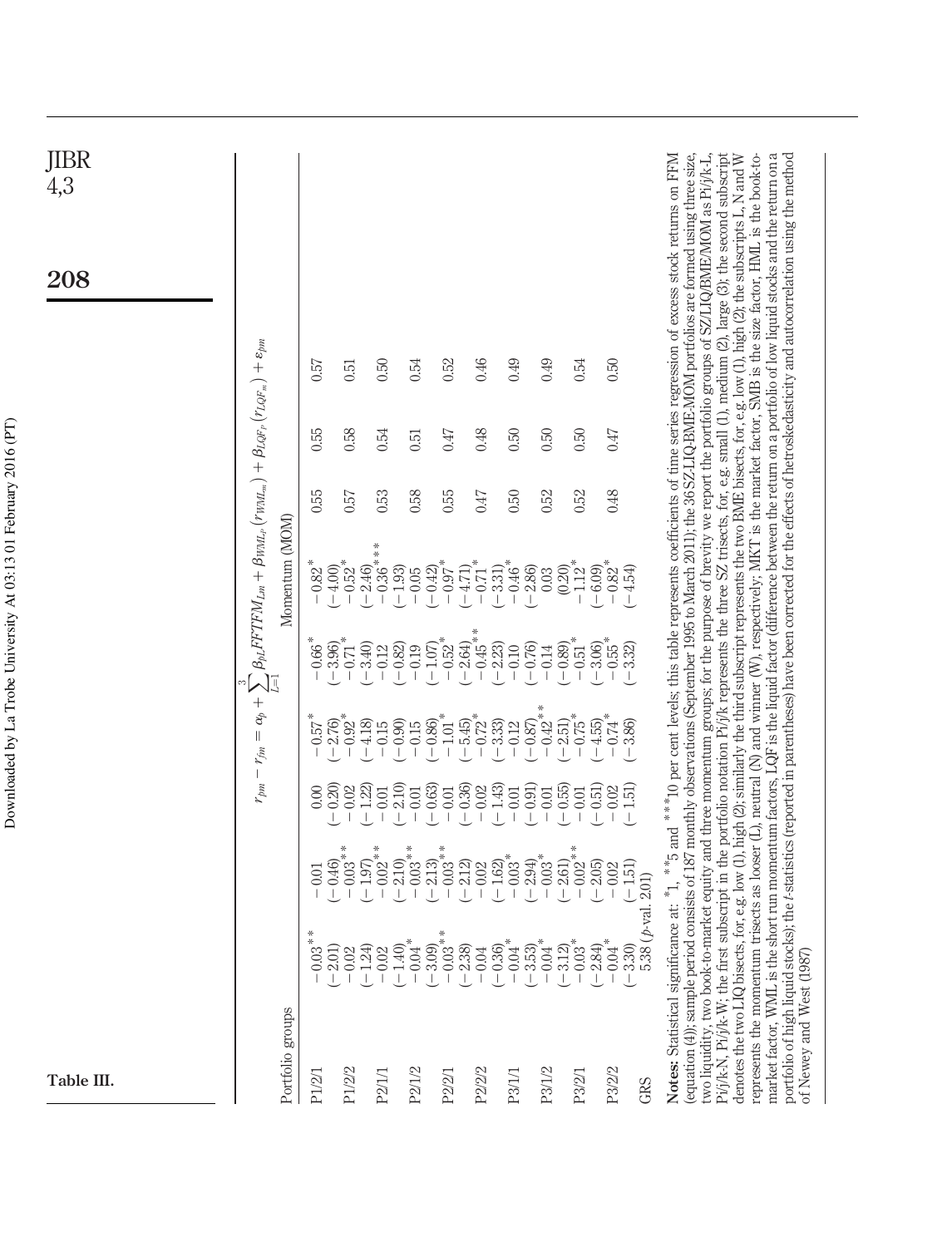are systematically related to size and BME characteristics and represent the shared variation in stock returns. However, in contrast to Fama and French (1993) we found a significant positive HML slope for small and medium size groups, but positive insignificant in case of large size groups. This is inconsistent with the relative distress effect argument of high BME stocks (Fama and French, 1992). Our results suggest that although BME is priced in the Indian stock market but the argument of relative distress as a priced source of risk is abysmal for Indian large size companies.

The coefficient of WML has been priced significantly for the looser stock portfolios and loses its statistical significance in case of winner stock portfolios. In other words, the momentum strategy retains its value only for the sell side transactions (losers). This is quite contradicting with Jegadeesh and Titman (1993, 2001) findings that debate on the significance of pervasive momentum profits in both buy and sell strategies. However, our results suggest that momentum profits come from the short side of the transaction and not from the long side of the transaction. However, the choice of WML as a priced risk factor never looks good to favour the pricing of winner stocks portfolios as compared to the their looser counterparts. One possible reason for the presence of such under reaction hypothesis in case of loser stocks may be attributed to their low analyst coverage and their presence as small stocks.

More evidently, we found that liquidity is priced and explains shared variation in returns but our LQF factor priced negatively across all the portfolio characteristics which indicate that there is a liquidity premium in case of Indian stock market. However, the frequency of statistical significance is considerably greater for the large stocks and for high BME groups. Our results are contradictory to that of Amihud (2002), Keene and Peterson (2007) and Liu (2006) for US and Lam and Tam (2011) for Hong Kong market as we do not find any variation in terms of positive or negative pricing pattern of liquidity across size groups. The negative relationship between liquidity and excess return supports the fact that due to less liquidity investors can reasonably expect to be compensated with larger returns for the risk that they will not be able to sell a stock in a timely fashion without undue loss (Marshall and Young, 2003). Another plausible explanation is that because of the high concentration of promoter holding in Indian companies the large size stocks may not have the same amount of market liquidity as it is expected to be. Given these results, one might conclude that the local FFM is reasonable but may not be absolute solution for explaining the cross section of stock return.

Table IV represents the results of sentiment augmented multifactor models as specified in equations (7)-(9), respectively. For the purpose of brevity we have only reported the slope coefficient of the sentiment factor (*ASI*) and the respective intercepts and the results for the other market wide risk factors are consistent with our prior analysis. From the results we found that stocks with characteristics such as small size, low LIQ, low BME and losers are affected with the sentiment risk. These findings have been consistent with the argument that small stocks and stocks those are hard to value and riskier to arbitrage are more profoundly expected to be influenced by sentiment factor (Baker and Wurgler, 2006, 2007). Although in case of three factor model specification large size, low LIQ, low BME across all the momentum portfolios have shown significant pricing of sentiment risk, but as we add more market risk factors in the four and FFM specifications the sentiment pricing gradually looses its importance.

Risk factors and stock return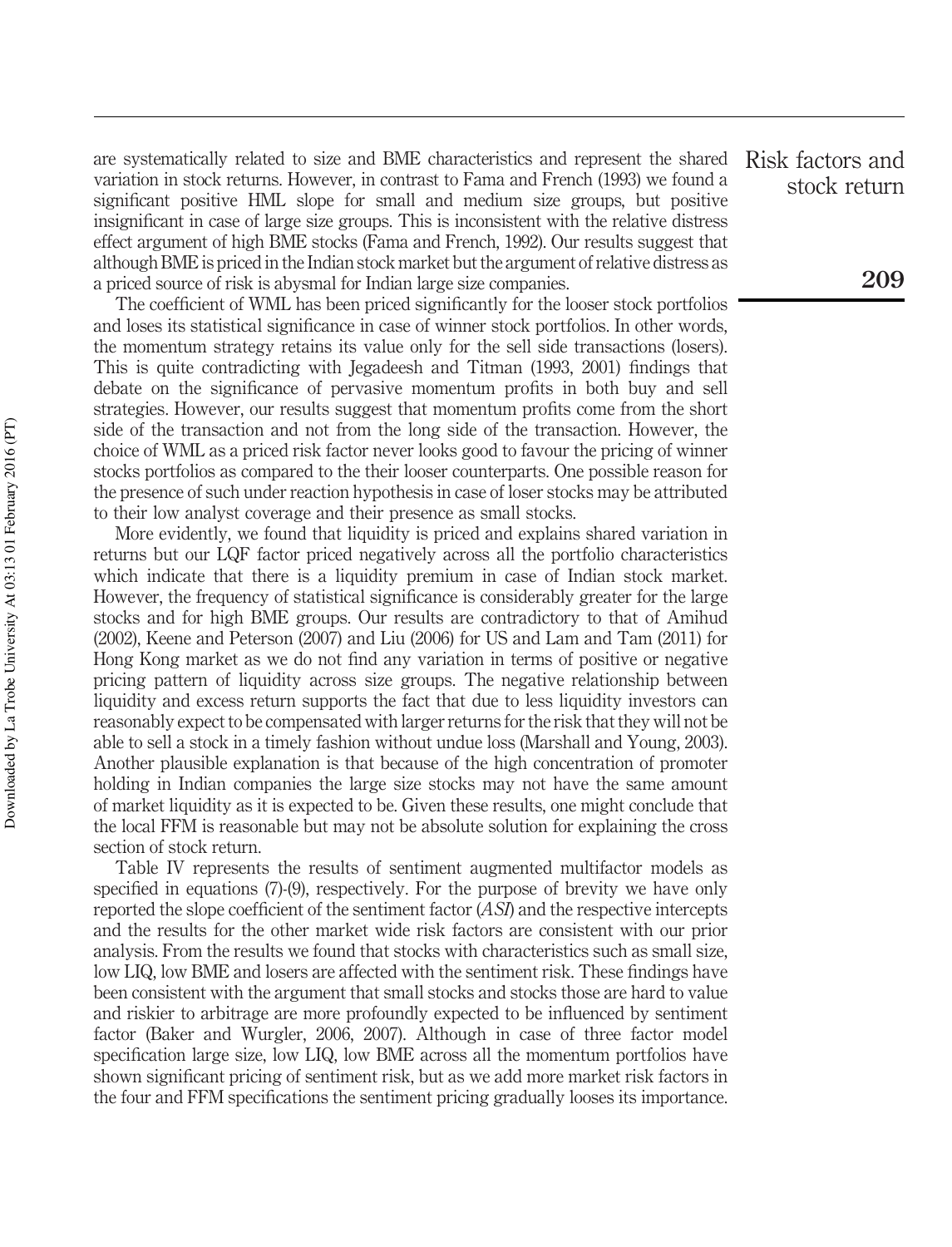| <b>JIBR</b><br>4,3                                                                                     |                  | ∖≢           |                                                                                                         | $-0.17$<br>(-1.59)                            | $-0.16$                                                                             | $(-1.42)$                                              | $-0.08$              | $(-0.60)$<br>$-0.12$                        | $(-0.96)$<br>$-\,0.11$ | $(-0.94)$<br>$-0.20$                                | $\begin{array}{c}(-1.91)\\-0.14\end{array}$                                                                                                                                                                                                                                                                                                                                                                                           | $(-1.21)$                                                                           | $-0.12$                                                                               | $(-0.78)$<br>$-0.16$              | $(-1.67)$                         | $-0.13$<br>$(-1.19)$ | $-0.16$<br>$(-1.35)$              | $-0.10$<br>$(-0.82)$                             | $_{continued}$ |
|--------------------------------------------------------------------------------------------------------|------------------|--------------|---------------------------------------------------------------------------------------------------------|-----------------------------------------------|-------------------------------------------------------------------------------------|--------------------------------------------------------|----------------------|---------------------------------------------|------------------------|-----------------------------------------------------|---------------------------------------------------------------------------------------------------------------------------------------------------------------------------------------------------------------------------------------------------------------------------------------------------------------------------------------------------------------------------------------------------------------------------------------|-------------------------------------------------------------------------------------|---------------------------------------------------------------------------------------|-----------------------------------|-----------------------------------|----------------------|-----------------------------------|--------------------------------------------------|----------------|
| 210                                                                                                    |                  | $\geq$       |                                                                                                         | $-\frac{\beta_{AS_p}}{0.08}$                  | $(-0.96)$<br>$-0.14$                                                                | $(-1.23)$                                              | $-0.13$<br>$(-1.09)$ | $-0.09$                                     | $(-0.68)$<br>$-0.09$   | $(-0.91)$                                           | $-0.15$<br>$(-1.36)$                                                                                                                                                                                                                                                                                                                                                                                                                  | $-0.13$<br>$(-1.03)$                                                                | $(-1.06)$<br>$-0.13$                                                                  | ₩<br>₩<br>$-0.15$                 | $(-1.91)$<br>$-0.12$              | $(-1.15)$            | $-0.18$<br>$(-1.72)$              | $-0.16$<br>$(-1.36)$                             |                |
|                                                                                                        |                  | ┙<br>$\odot$ | $\beta_{pL}$ FFTFM <sub>Lm</sub> + $\beta$ wM <sub>P</sub> ( $r$ wM <sub>m</sub> ) + $\varepsilon_{pm}$ | $-0.21$ **                                    | $(-2.01)$<br>$-0.21$ <sup>**</sup>                                                  | $(-1.87)$                                              | $-0.15$              | $(-1.13)$<br>$-0.06$                        | $(-0.48)$<br>$-0.11$   | $(-1.17)$<br>$-0.14$                                |                                                                                                                                                                                                                                                                                                                                                                                                                                       | $\begin{array}{c} (-1.32) \\[-4pt] -0.15 \\[-4pt] -1.30 \\[-4pt] -0.05 \end{array}$ | $(-0.33)$                                                                             | **<br>$-0.15$ <sup>2</sup>        | $(-1.81)$<br>$-0.12$              | $(-1.10)$            | $(-0.96)$<br>$-0.11$              | ₩<br>$-0.20$ <sup>*</sup><br>$(-1.68)$           |                |
|                                                                                                        |                  | ∖≊           | $\sum_{i=1}^{n}$                                                                                        |                                               | 1<br>2 3 3 3 3 9 3 5<br>2 9 3 3 9 3 9                                               |                                                        |                      |                                             | $-0.31)$               |                                                     |                                                                                                                                                                                                                                                                                                                                                                                                                                       |                                                                                     |                                                                                       |                                   |                                   |                      |                                   | rang<br>1988 Bangan Bangan<br>1988 Bangan Bangan |                |
|                                                                                                        |                  | z            |                                                                                                         |                                               | ಕಿಸ್ತರ<br>ಕಿನ್ನಲ್ಲಿ                                                                 | (1.08)                                                 |                      | $(-0.28)$<br>$-0.35$                        | $(-0.30)$<br>0.24      |                                                     | euro<br>Cugado<br>Cugado                                                                                                                                                                                                                                                                                                                                                                                                              |                                                                                     |                                                                                       | $-0.35$                           | $(-0.35)$<br>1.20                 | (1.34)               | (0.26)<br>0.24                    | (0.66)<br>0.69                                   |                |
|                                                                                                        | Momentum (MOM)   | ⊣            | $r_{pm} - r_{fm} = \alpha_p + \beta_{ASI_p} ASI_{m-1} +$                                                | $-0.04$                                       | $(-0.04)$                                                                           | $\begin{array}{c} 1.52 \\ (1.53) \\ -0.11 \end{array}$ |                      | $(-0.09)$<br>$-0.50$                        |                        |                                                     | $\begin{array}{c} (-0.43) \\[-4pt] -0.31 \\[-4pt] -0.31 \\[-4pt] -0.31 \\[-4pt] -0.31 \\[-4pt] -0.31 \\[-4pt] -0.31 \\[-4pt] -0.31 \\[-4pt] -0.31 \\[-4pt] -0.31 \\[-4pt] -0.31 \\[-4pt] -0.31 \\[-4pt] -0.32 \\[-4pt] -0.33 \\[-4pt] -0.33 \\[-4pt] -0.33 \\[-4pt] -0.33 \\[-4pt] -0.33 \\[-4pt] -0.33 \\[-4pt] -0.33 \\[-4pt] -0.33 \\[-4pt] -0$                                                                                    |                                                                                     |                                                                                       |                                   |                                   |                      | $13848$<br>1018                   | (1.31)<br>1.40                                   |                |
|                                                                                                        |                  | ≊            |                                                                                                         | $-0.12$                                       | $(-1.33)$<br>$-0.18$<br>$(-1.57)$                                                   |                                                        | $-0.15$              | $(-1.31)$<br>$-0.14$                        | $(-1.03)$<br>$-0.12$   | $-0.18**$<br>$(-1.19)$                              | $(-2.08)$<br>$-0.14$                                                                                                                                                                                                                                                                                                                                                                                                                  |                                                                                     | $(-1.34)$<br>$-0.18$<br>$(-1.39)$<br>$-0.17$ <sup>*</sup>                             |                                   | $(-2.29)$<br>$-0.15$ <sup>2</sup> | $(-1.75)$<br>$-0.18$ | $(-1.78)$                         | $-0.18$<br>$(-1.53)$                             |                |
|                                                                                                        |                  | z            |                                                                                                         |                                               | $\begin{array}{r} \beta_{AS_r'} \\ -0.12 \\ (-1.33) \\ -0.18 \end{array}$           | $(-1.57)$                                              | $-0.15$              | $(-1.31)$<br>$-0.14$                        | $(-1.03)$<br>$-0.12$   | $(-1.19)$                                           | $-0.18$<br>$(-2.08)$<br>$-0.14$                                                                                                                                                                                                                                                                                                                                                                                                       | $(-1.34)$                                                                           | $-0.18$                                                                               | $(-1.39)$<br>$-0.17$ <sup>*</sup> | ₩<br>$(-2.29)$<br>$-0.15$         | $(-1.75)$            | $-0.18$<br>$(-1.78)$              | $-0.18$<br>$(-1.53)$                             |                |
|                                                                                                        |                  | $\ominus$    | $= \alpha_\theta + \beta_{ASI_P} ASI_{m-1} + \sum \beta_{\beta L} F T I^c M_{Lm} + \epsilon_{\beta m}$  | $\begin{array}{c} -0.25 \\ -0.25 \end{array}$ | $\begin{array}{l} (-2.32) \\ -0.27 \end{array}$ **<br>Ü                             | $\begin{array}{c} (-2.27) \\ -0.21 \end{array}$<br>Ü   |                      | $(-1.53)$<br>$-0.14$                        | $(-0.99)$<br>$-0.15$   | $(-1.56)$<br>$-0.19$ <sup>2</sup>                   | $\begin{array}{c} (-1.72) \\ -0.19 \\ (-1.12) \end{array}$                                                                                                                                                                                                                                                                                                                                                                            |                                                                                     | $(-0.73)$<br>$-\,0.11$                                                                | $*$<br>$-0.18$ <sup>2</sup>       | $-0.15**$<br>$(-2.10)$            | 2.13)<br>L           | $(-1.32)$<br>0.15<br>$\mathbb{I}$ | 2.01)<br>0.25<br>⊥                               |                |
|                                                                                                        |                  | ≋            |                                                                                                         | $-0.03$<br>$(-0.04)$                          |                                                                                     | $0.99$<br>$0.50$<br>$0.20$                             |                      | (0.18)                                      | $(-0.55)$              | $\begin{array}{c} 1.11 \\ -1.8 \\ 0.99 \end{array}$ | $\underset{-0.06}{\overset{(1.12)}}$                                                                                                                                                                                                                                                                                                                                                                                                  |                                                                                     | $\begin{array}{c} (-0.06) \\[-4pt] -0.48 \\[-4pt] (-0.30) \\[-4pt] -0.72 \end{array}$ |                                   | (0.88)<br>0.97                    | (1.08)               | (0.70)                            | $1.14$<br>$(1.13)$                               |                |
|                                                                                                        |                  | z            | $-r_{fm}$                                                                                               | $\alpha_P$<br>$-0.49$                         | $\begin{array}{c} (-0.64) \\[-4pt] -0.25 \\[-4pt] 0.26) \\[-4pt] -0.78 \end{array}$ |                                                        |                      | $\begin{array}{c}(-0.78)\\-1.29\end{array}$ | $(-1.15)$<br>$-0.30$   |                                                     | $\begin{array}{l} \left( \begin{array}{c} 0.76 \\ 0.08 \\ 0.02 \end{array} \right) \left( \begin{array}{c} 0.76 \\ 0.02 \\ 0.02 \end{array} \right) \left( \begin{array}{c} 0.76 \\ 0.02 \\ 0.02 \end{array} \right) \left( \begin{array}{c} 0.76 \\ 0.02 \\ 0.02 \end{array} \right) \left( \begin{array}{c} 0.76 \\ 0.02 \end{array} \right) \left( \begin{array}{c} 0.76 \\ 0.02 \end{array} \right) \left( \begin{array}{c} 0.76$ |                                                                                     |                                                                                       |                                   |                                   |                      |                                   | $\begin{array}{c} 0.33 \\ 0.33 \end{array}$      |                |
|                                                                                                        |                  | L            | ud,                                                                                                     |                                               | $-0.37$<br>$750$<br>$-0.37$<br>$750$<br>$-1.7$<br>$750$                             |                                                        |                      | $(-1.13)$<br>$-2.04$<br>$(-1.67)$           |                        |                                                     | $\begin{array}{r} -0.55 \\ -0.66 \\ -0.15 \\ 0.19 \\ -0.38 \\ -0.38 \end{array}$                                                                                                                                                                                                                                                                                                                                                      |                                                                                     | 1983년<br>2009년<br>2009년                                                               |                                   |                                   |                      |                                   |                                                  |                |
| Table IV.<br>Regression of excess<br>portfolio returns on<br>sentiment augmented<br>multifactor models | Portfolio groups |              |                                                                                                         | P1/1/1                                        | P1/1/2                                                                              |                                                        | P1/2/2               | P1/2/2                                      | P2/1/1                 | P2/1/2                                              | P2/2/1                                                                                                                                                                                                                                                                                                                                                                                                                                |                                                                                     | P2/2/2                                                                                | P3/1/1                            | P3/1/2                            |                      | P3/2/1                            | P3/2/2                                           |                |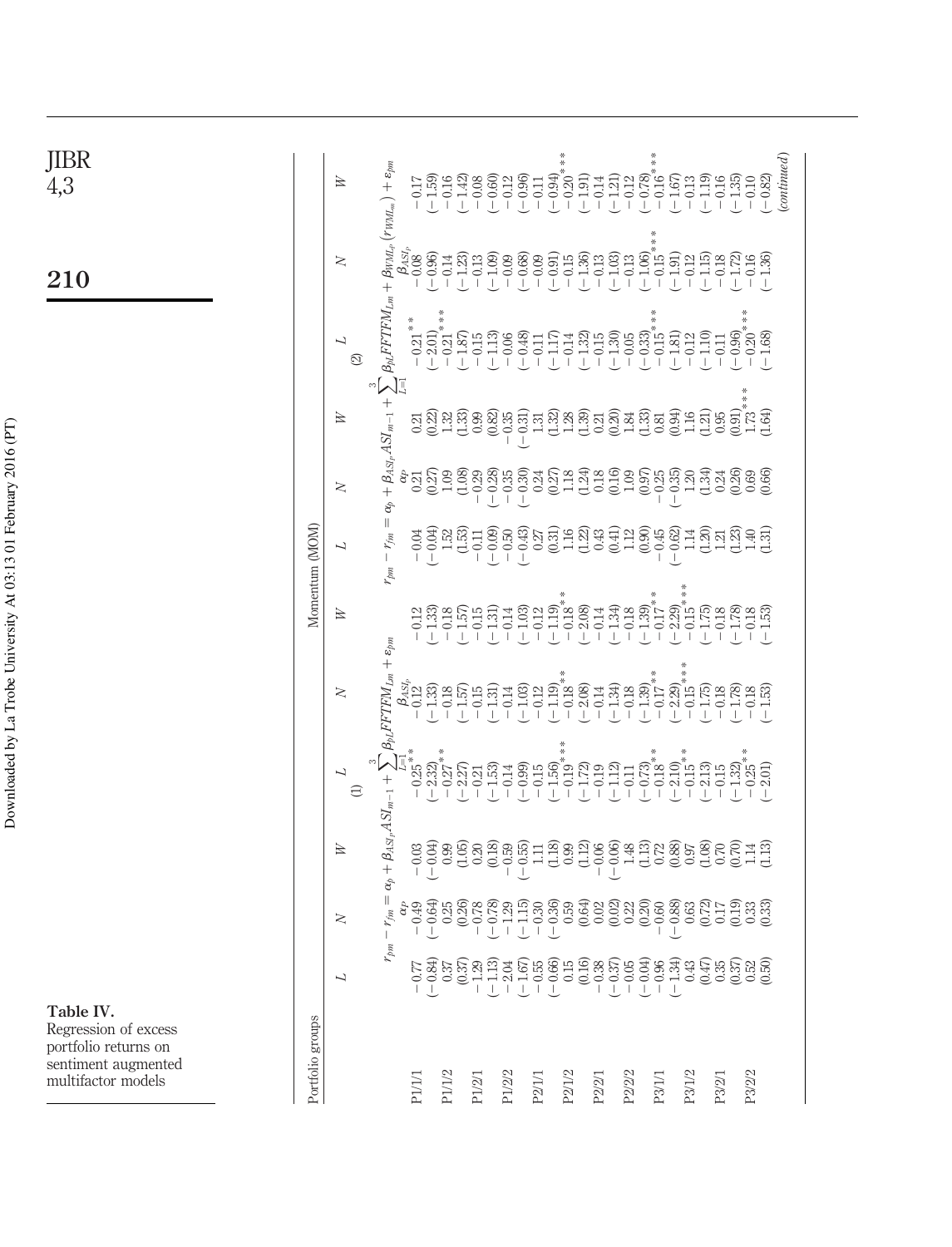| l                             |
|-------------------------------|
| í                             |
|                               |
| ۱<br>I                        |
|                               |
| l                             |
|                               |
| ֡֡֡֡֡֡֡<br>ì<br>í             |
| l                             |
| l                             |
| í                             |
| l                             |
| $\overline{\phantom{a}}$<br>I |
|                               |
|                               |
|                               |
| ţ                             |

| Portfolio groups |                              |                             |                                     |                                                                                                                       |                                 | Momentum (MOM)                                    |                                                                                                                                                                                                                                                                                                                                                                                                                                                                                                                                                                                                                                                                                                                                                                   |
|------------------|------------------------------|-----------------------------|-------------------------------------|-----------------------------------------------------------------------------------------------------------------------|---------------------------------|---------------------------------------------------|-------------------------------------------------------------------------------------------------------------------------------------------------------------------------------------------------------------------------------------------------------------------------------------------------------------------------------------------------------------------------------------------------------------------------------------------------------------------------------------------------------------------------------------------------------------------------------------------------------------------------------------------------------------------------------------------------------------------------------------------------------------------|
|                  | L                            | 2                           | ≋                                   | ම                                                                                                                     | 2                               | ∖≢                                                |                                                                                                                                                                                                                                                                                                                                                                                                                                                                                                                                                                                                                                                                                                                                                                   |
|                  | $r_{pm} - r_{fm}$            |                             |                                     | $\alpha_{\phi} + \beta_{ASP_{r}}ASI_{m-1} + \sum \beta_{\rho L}CFFM_{Lm} + \beta_{LQF_{P}}(r_{LQF_{m}}) + e_{\rho m}$ |                                 |                                                   |                                                                                                                                                                                                                                                                                                                                                                                                                                                                                                                                                                                                                                                                                                                                                                   |
| <b>P1/1/1</b>    |                              | $\alpha_P$<br>0.22          | 0.21                                | $-0.22$ <sup>**</sup>                                                                                                 | $-\frac{\beta_{ASI_{P}}}{0.09}$ | $-0.17$                                           |                                                                                                                                                                                                                                                                                                                                                                                                                                                                                                                                                                                                                                                                                                                                                                   |
| P1/1/2           |                              | $(0.28)$<br>1.09            | (0.23)<br>1.35                      | $-0.21$ <sup>***</sup><br>$(-2.02)$                                                                                   | (0.32)<br>$-0.14$               | $(-1.60)$<br>$-0.17$                              |                                                                                                                                                                                                                                                                                                                                                                                                                                                                                                                                                                                                                                                                                                                                                                   |
| P1/2/1           |                              | (1.08)<br>$-0.25$           | 1.06<br>1.38                        | $(-1.88)$<br>$-0.16$                                                                                                  | $-1.23$<br>$-0.15$              | $-1.57$<br>$-0.12$                                |                                                                                                                                                                                                                                                                                                                                                                                                                                                                                                                                                                                                                                                                                                                                                                   |
| P1/2/2           |                              | $-0.24$<br>$-0.31$          | (0.93)<br>$-0.32$                   | $-1.24$<br>$-0.08$                                                                                                    | $-1.28$<br>$-0.11$              | $(-0.89)$<br>$-0.14$                              |                                                                                                                                                                                                                                                                                                                                                                                                                                                                                                                                                                                                                                                                                                                                                                   |
| P2/1/1           |                              | $(-0.27)$<br>0.25           | $(-0.28)$<br>1.32                   | $-0.64$<br>$-0.12$                                                                                                    | $-0.86$<br>$-0.10$              | $(-1.10)$<br>$(-0.11$<br>$(-1.00)$<br>$(-0.20)^*$ |                                                                                                                                                                                                                                                                                                                                                                                                                                                                                                                                                                                                                                                                                                                                                                   |
| P2/1/2           |                              | $(0.29)$<br>1.18            | (1.36)<br>1.29                      | $(-1.04)$<br>$-0.15$                                                                                                  | $-1.24$<br>$-0.15$              |                                                   |                                                                                                                                                                                                                                                                                                                                                                                                                                                                                                                                                                                                                                                                                                                                                                   |
| P2/2/1           |                              | (1.23)<br>0.21              | (1.39)<br>0.26                      | $(-0.96)$<br>$-0.18$                                                                                                  | $(-1.34)$<br>$-0.14$            | $(-1.94)$<br>$-0.17$                              |                                                                                                                                                                                                                                                                                                                                                                                                                                                                                                                                                                                                                                                                                                                                                                   |
| P2/2/2           |                              | (0.19)<br>1.13              | (0.24)<br>1.88                      | $(-1.54)$<br>$-0.07$                                                                                                  | $(-1.15)$<br>$-0.15$            | $(-1.49)$<br>$-0.14$                              |                                                                                                                                                                                                                                                                                                                                                                                                                                                                                                                                                                                                                                                                                                                                                                   |
| P3/1/1           |                              | (1.02)<br>0.26              | (1.37)<br>0.82                      | $-0.16***$<br>$(-0.52)$                                                                                               | $-0.15***$<br>$(-1.22)$         | $-0.17***$<br>$(-0.91)$                           |                                                                                                                                                                                                                                                                                                                                                                                                                                                                                                                                                                                                                                                                                                                                                                   |
| P3/1/2           |                              | $-0.36$                     | (0.95)<br>1.16                      | $-0.13***$<br>$(-1.87)$                                                                                               | $(-1.87)$<br>$-0.12$            | $(-1.73)$<br>$-0.13$                              |                                                                                                                                                                                                                                                                                                                                                                                                                                                                                                                                                                                                                                                                                                                                                                   |
| P3/2/1           | $13489$<br>$13489$<br>$1348$ | $1.21$<br>$(1.35)$<br>0.27  | 1.21)<br>0.99                       | $(-1.73)$<br>$-0.13$                                                                                                  | $(-1.23)$<br>$-0.19$            | $-0.18$ <sup>****</sup><br>$(-1.19)$              |                                                                                                                                                                                                                                                                                                                                                                                                                                                                                                                                                                                                                                                                                                                                                                   |
|                  |                              |                             | (0.68)                              | $(-1.21)$                                                                                                             | $(-1.15)$                       | $(-1.85)$                                         |                                                                                                                                                                                                                                                                                                                                                                                                                                                                                                                                                                                                                                                                                                                                                                   |
| P3/2/2           | (1.36)                       | $\binom{1}{0.20}$<br>(0.69) | $1.77^{\ast\ast\ast\ast}$<br>(1.73) | $-0.22***$<br>$(-1.60)$                                                                                               | $-0.17$ ***<br>$(-1.86)$        | $(-1.46)$<br>$-0.12$                              |                                                                                                                                                                                                                                                                                                                                                                                                                                                                                                                                                                                                                                                                                                                                                                   |
|                  |                              |                             |                                     |                                                                                                                       |                                 |                                                   | respectively; sample period consists of 98 monthly observations (January 2003 to March 2011); the 36 SZ-LIQ-BME-MOM portfolios are formed using three size, two liquidity, two<br>unconditional multifactor models (Fama and French three factor model, Carhart four factor model and FFM). (1) (2) and (3) represents the regression results of equations (7)-(9),<br>Notes: Statistical significance at: $\frac{*}{1}$ , $\frac{*}{*}$ , $\frac{*}{2}$ and $\frac{*}{*}$ , $\frac{*}{10}$ per cent levels; this table represents slope and intercept of regression results of portfolio returns on sentiment augmented<br>halt to word to and these monoments more for the monoco of humits we are the contributions of COUDAIDAION a Diffile Diffile The first |

book-to-market equity and three momentum groups; for the purpose of brevity we report the portfolio groups of SZ/LIQ/BME/MOM as Pl/jk-L, Pi/j/k-N, Pi/jk-N, the first<br>subscript in the portfolio notation Pi/jk represents the and winner (W), respectively. *ASI* indicates the aggregate sentiment index as described in Section 2.2; the *t*-statistics (reported in parentheses) have been corrected for the effects of book-to-market equity and three momentum groups; for the purpose of brevity we report the portfolio groups of SZ/LIQ/BME/MOM as Pi/j/k-L, Pi/j/k-N, Pi/j/k-W; the first subscript in the portfolio notation Pi/j/k represents the three SZ trisects, for, e.g. small (1), medium (2), the second subscript denotes the two LQF bisects, for, e.g. low (1), high (2); similarly the third subscript represents the two BME bisects, for, e.g. low (1), high (2); the subscripts L, N and W represents the momentum trisects as looser (L), neutral (N) hetroskedasticity and autocorrelation using the method of Newey and West (1987)

Risk factors and stock return

211

Table IV.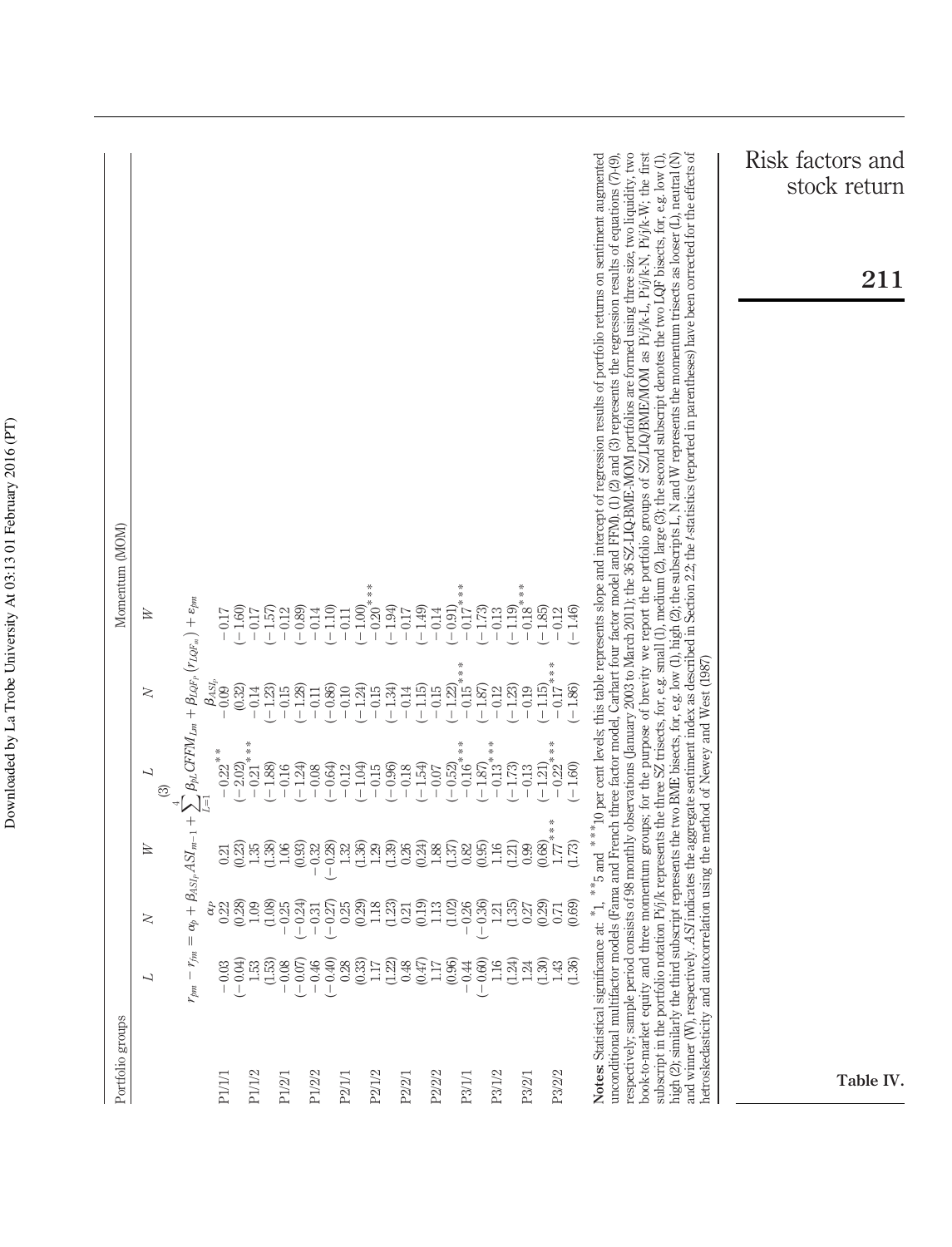This gives an impression that the FFTFM may be validated with caution in Indian stock market as it fails to capture the impact of sentiment risk to some extent. Our results also suggest that the magnitude of pricing implication for the market wide risk factors as reported in Table IV gives an impression of the rational sources of priced risk. Similarly there is also a consistent pattern of sentiment pricing on the large size, low liquid and low book-to-market stocks across the three momentum characteristics. This consistent pattern can also be observed after controlling the importance of momentum and liquidity factors. Across the size characteristics the stocks that have shown the nature of high book-to-market equity and high liquidity show a sparse evidence of sentiment risk pricing. As evident from the Table I in our sample stocks there is a potential presence of large numbers of small and low liquid stocks in the market, the pricing of sentiment risk across the small and low liquid stocks gives a hint that with contrarian investment strategy, here is apparent possibility to gain excess return from these stock when the market follows a downward trend.

Table V reports the results of our second sentiment index (*asi* ) augmented multifactor models following the similar specification of equations (7)-(9). Similar to the results reported in Table IV stocks with characteristics such as small size, low LIQ, low BME are significantly priced with the sentiment risk. However, in contrast to the results for *ASI* results in Table V also suggest the sentiment pricing in case of large size, growth and winner stocks. The most prominent outcome from the use of *asi* is related to the significant intercepts across all the multifactor model specifications. This indicates the missing risk factor hypothesis can be ruled out while considering the sentiment risk for the cross section of stock return explanations. In aggregate level results of Tables IV and V suggest that the pricing of sentiment risk is significant for small and growth stocks, large size winner stocks, small size looser stocks, small size low liquid stocks and large size high liquid stocks. Similar to the results reported in Table IV the FFM retains its explanatory power as compared to FFTFM and CFFM in the presence of sentiment risk.

However, the minimal pricing implication of market wide sentiment risk in the context of Indian stock market for several other portfolios may be because of the following reasons. This may be because of the some special characteristics of Indian stock mark. With the low level of retail investor participation, high promoter holding and large portion of institutional investors' contribution towards the entire market turnover might lead to a different reaction of stock returns to investor sentiment. Another possible reason for our deviation from existing behavioural asset pricing literature may be because of our value weighted portfolio characterisation and one year holding period restriction. Nevertheless, even though recent literature suggests that institutional investors are more rational as compared to the individual investors (Verma and Verma, 2009), our results suggest that in a market dominated by institutional investors' sentiment risk pricing is also evident one.

#### 5. Summary and conclusions

Our findings support that the applicability of unconditional five factor pricing model as reasonable but may not be absolute solution for applications to portfolios in Indian stock market. It may not be absolute because of the resulted non zero intercept across all the portfolios. In contrast to Fama and French (1996) we found that Fama and French factors retains their importance while explaining the return on momentum

JIBR 4,3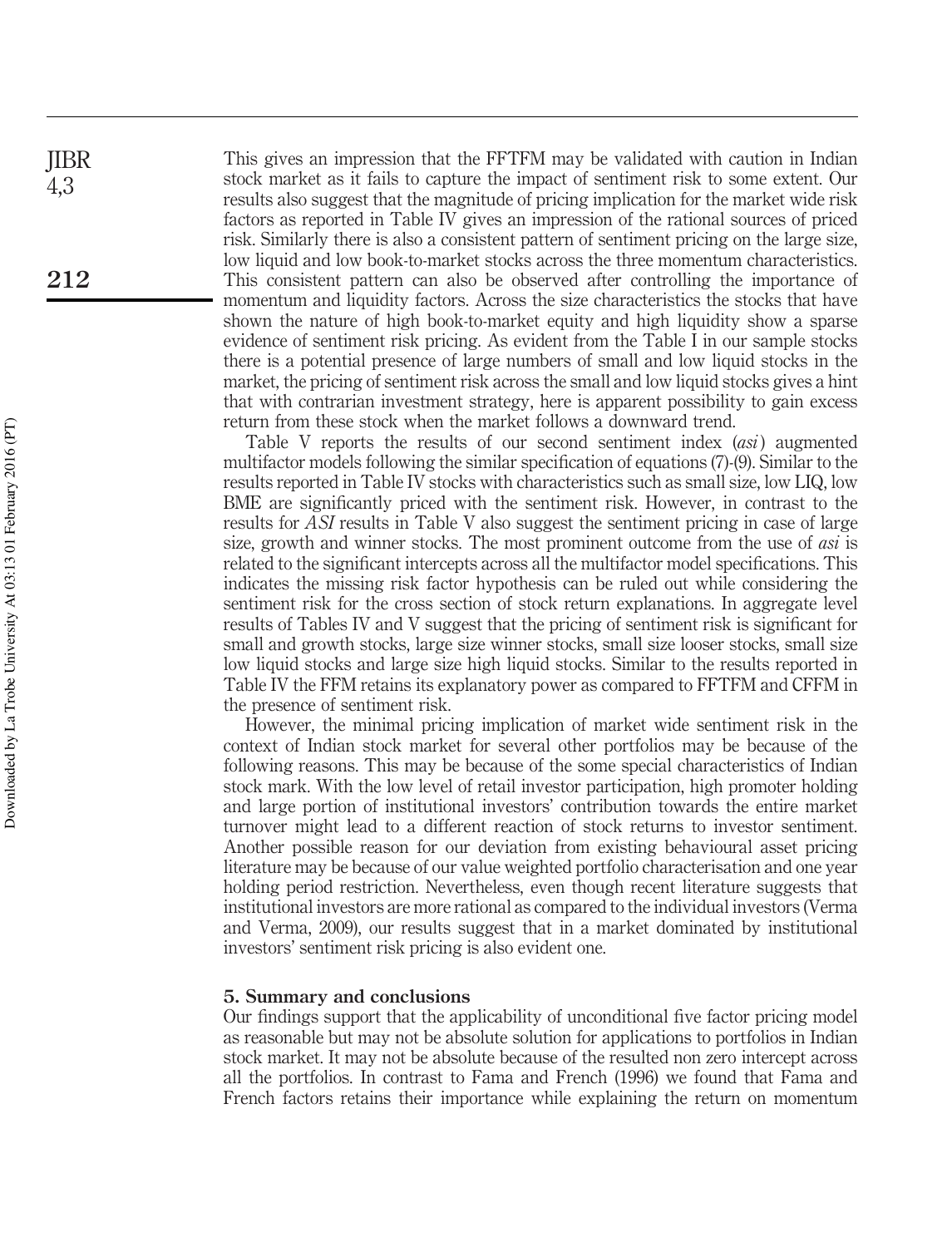P1/2/1 4.05 4.05 5.54 5.54  $-1.02$   $-2.14$   $-2.14$   $-2.14$   $-2.14$   $-2.14$   $-2.14$   $-2.00$   $-1.08$   $-1.58$   $-1.58$  $\begin{array}{c} 1.3 \\ -2.13 \\ -4.06 \\ -2.11 \\ -3.03 \\ -1.59 \\ -1.59 \\ -1.09 \\ -1.04 \\ -1.04 \\ -1.05 \\ -1.05 \\ -1.05 \\ -1.05 \\ -1.05 \\ -1.05 \\ -1.05 \\ -1.05 \\ -1.05 \\ -1.05 \\ -1.05 \\ -1.05 \\ -1.05 \\ -1.05 \\ -1.05 \\ -1.05 \\ -1.05 \\ -1.05 \\ -1.05 \\ -1.05 \\ -1.05 \\ -1.05 \\ -1.05 \\ -1.05 \\ -1.05 \\ -1.0$ (*continued*)  $\begin{array}{l} \textcircled{\small 1} \\ \textcircled{\small 2} \\ \textcircled{\small 3} \\ \textcircled{\small 4} \\ \textcircled{\small 5} \\ \textcircled{\small 6} \\ \textcircled{\small 7} \\ \textcircled{\small 8} \\ \textcircled{\small 9} \\ \textcircled{\small 9} \\ \textcircled{\small 1} \\ \textcircled{\small 1} \\ \textcircled{\small 1} \\ \textcircled{\small 1} \\ \textcircled{\small 1} \\ \textcircled{\small 1} \\ \textcircled{\small 1} \\ \textcircled{\small 1} \\ \textcircled{\small 1} \\ \textcircled{\small 1} \\ \textcircled{\small 1} \\ \textcirc$ P1/1/1 4.87 4.84 5.30 5.30 - 0.69 2.54 5.30 5.51 5.51 5.51 5.53 P1/1/2 5.71 5.59 6.33 6.33 - 21.0 = 21.0 6.40 6.40 6.40 6.65 × 22.10 - 2.11 5.71 = 2.11  $P3/1/2$   $5.77^*$   $5.96^*$   $6.31^*$   $-2.28^*$   $-0.76$   $-2.29^*$   $6.44^*$   $6.51^*$   $6.47^*$   $-2.25^*$   $-2.55$   $-2.39^*$  $P3/2/2$   $P3/3$   $P4.8$   $P4.8$   $P4.43$   $P1.241$   $P1.20$   $P4.46$   $P1.20$   $P1.20$   $P1.20$   $P1.20$   $P1.37$   $P1.20$ (5.76) (5.79) (17.71) (17.70) (20.79) (20.70) (20.70) (20.79) (20.79) (20.79) (20.79) (20.79) (20.79) (20.79) ( (5005 - (1911 - (1914 - 1911) (01.2) (1939) (182.2) (1912) (1911) (1912) (1912) (1912) (1910) (1910)  $(30.81)$   $(370)$   $(370)$   $(38.1)$   $(19.9)$   $(36.9)$   $(36.9)$   $(36.9)$   $(36.9)$   $(37.9)$   $(37.9)$   $(37.9)$   $(27.9)$   $(27.9)$ (2011—) (19.71—) (19.7+—) (16.75) (28.77) (78.79) (2011—) (2.71.5—) (6.21.5—) (2.671) (6.82) (6.82) (60T – (60T – (638) (32.0 – (162,00 – (162,00 – (162,00 – (162,00 – (162,00 – (162,00 – (162,00 – (162,00 – (1<br>Семер (162,00 – 162,00 – 162,00 – 162,00 – 162,00 – (162,00 – 162,00 – 162,00 – 163,00 – 162,00 – 162,00 – 162 (6.21 – (1.921 – 1.92.09) (1.92.09) (2012 (7.94.09) (2011 (2014) (2014 (7.68) (7.62.09) (201.12) (20<br>(2012 – 2021 (2021 – 2022 (2021 – 2022 (2022 – 2022 – 2022 (2022 – 2022 – 2022 – 2022 – 2022 – 2022 – 2022 – 2 (5.58) (5.58) (5.59) (5.59) (5.59) (5.59) (5.59) (5.59) (5.50) (5.50) (5.50) (5.50) (5.50) (5.50) (5.50) (5.59<br>[5.57] (5.57] (5.57] (5.50) (5.50) (5.50) (5.50) (5.50) (5.50) (5.50) (5.50) (5.50) (5.50) (5.50) (5.50) (5.50 (2.57) (18.50) (19.50) (19.50) (19.50) (19.50) (23.50) (21.57) (21.57) (21.77) (21.77) (20.50) (20.50) (20.50) (660) (8.07) (6.72.1) (5.12.26) (20.27) (8.27) (7.672) (7.474) (7.901) (20.312.19) (7.92.26) (7.74) ( (6.87) (7.71) (7.94) (7.41) (7.94) (7.88, (24.59) (7.41) (23.84) (23.87) (23.87) (7.41) (201.70 (23.  $(\mathrm{C}2\mathrm{C}1\mathrm{C})\qquad \qquad (\mathrm{C}3\mathrm{C})\qquad \qquad (\mathrm{C}3\mathrm{C})\qquad \qquad (\mathrm{C}3\mathrm{C})\qquad \qquad (\mathrm{C}3\mathrm{C})\qquad \qquad (\mathrm{C}3\mathrm{C})\qquad \qquad (\mathrm{C}3\mathrm{C})\qquad \qquad (\mathrm{C}3\mathrm{C})\qquad \qquad (\mathrm{C}3\mathrm{C})\qquad \qquad (\mathrm{C}3\mathrm{C})\qquad \qquad (\mathrm{C}3\mathrm{C})\qquad \qquad (\mathrm{C}3\mathrm{C})\qquad \qquad (\mathrm{C}3\mathrm{C$ (5.77+) (6.71-) (68.81-) (6.87.12) (6.87.13) (6.21.99) (6.71.7+) (6.87.1-) (1.88-1-) (1.26.9) (6.27.9) (1.29.9  $\geq$ P1/2/2 3.30 \* 4.05 \* 4.75 \* 22.78 \* 21.09 20.94 4.78 \* 4.94 \* 4.95 \* 22.70 \* 21.07 20.96 P2/1/1 4.78 \* 5.04 \* 6.44 \* 20.44 20.56 20.62 5.57 \* 5.53 \* 6.61 \* 20.43 20.55 20.61  $P2/1/2$  5.93  $^*$  5.92<sup>\*</sup>  $-2.23$ <sup>\*</sup>  $-2.18$ <sup>\*</sup>  $-6.49$ <sup>\*</sup>  $6.49$ <sup>\*</sup>  $6.50$ <sup>\*</sup>  $6.62$ <sup>\*</sup>  $-2.18$ <sup>\*</sup> P2/2/1 4.96 \* 5.36 \* 5.28 \* 20.74 20.76 20.99 5.75 \* 5.49 \* 5.52 \* 20.73 20.76 20.49 P2/2/2 5.29 5.56 5.56 6.82 + 2.54 21.26 6.39 6.39 6.39 6.39 0.40  $-1.52$   $-1.52$   $-1.52$ P3/1/1 4.38 \* 4.73 \* 6.05 \* 21.80 \* \* 20.38 21.98 \* \* 4.87 \* 5.07 \* 6.14 \* 21.78 \* \* 21.37 20.52 P3/2/1 5.35\* 5.50\* 6.03\* -1.74\*\* 0.35 -1.32\* 5.57\* 5.57\* 6.27\* -1.66\*\*\* 5.57 5.57 *L*<br>*L*<br>*M*<br>*M*<br>*M*<br>*M*<br>*M*  þ 1*pm*  $\beta_{pL}$ FFTF $M_{Lm}+\beta$  wh $^{p}_{\alpha}$ r $^{p}_{\alpha}$   $(r_{WM_{m}})$  $\begin{array}{l} \mathcal{L}_1 \subset \mathcal{L}_2 \subset \mathcal{L}_3 \subset \mathcal{L}_4 \subset \mathcal{L}_5 \subset \mathcal{L}_6 \subset \mathcal{L}_7 \subset \mathcal{L}_7 \subset \mathcal{L}_8 \subset \mathcal{L}_7 \subset \mathcal{L}_8 \subset \mathcal{L}_7 \subset \mathcal{L}_8 \subset \mathcal{L}_7 \subset \mathcal{L}_8 \subset \mathcal{L}_7 \subset \mathcal{L}_7 \subset \mathcal{L}_8 \subset \mathcal{L}_8 \subset \mathcal{L}_7 \subset \mathcal{L}_7 \subset \mathcal{L}_7 \subset \mathcal{L}_8 \subset \mathcal{L}_$  $\geq$ apple are able at a basic and a basic and a basic and a basic and a basic and a basic and a basic and a basic and a basic and a basic and a basic and a basic and a basic and a basic and a basic and a basic and a basic an  $\begin{array}{l} \overset{*}{\mathbf{L}}\mathbf{S}_{1}^{*}\mathbf{S}_{2}^{*}\mathbf{S}_{3}^{*}\mathbf{S}_{4}^{*}\mathbf{S}_{5}^{*}\mathbf{S}_{6}^{*}\mathbf{S}_{7}^{*}\mathbf{S}_{8}^{*}\mathbf{S}_{9}^{*}\mathbf{S}_{9}^{*}\mathbf{S}_{9}^{*}\mathbf{S}_{9}^{*}\mathbf{S}_{9}^{*}\mathbf{S}_{9}^{*}\mathbf{S}_{9}^{*}\mathbf{S}_{9}^{*}\mathbf{S}_{9}^{*}\mathbf{S}_{9}^{*}\mathbf{S}_{9}^{*}\mathbf{S}_{9}^{*}\math$ L  $\odot$  $(1)$ ື่⊳ *L*¼1  $\geq$  $\beta_{p}$ *L***F***FTFM*<sub>*Lm*</sub> +  $\varepsilon_{pm}$ <br>*r*<sub>pm</sub> = *r*<sub>jm</sub> =  $\alpha_p$  +  $\beta_{\alpha s i_p} a s s_{m-1}$  +  $\begin{array}{l} \mathfrak{d}_{\text{I}\widetilde{G}}\left(\widetilde{G}\right)_{\text{G}}\widetilde{G}\right)_{\text{G}}\left(\widetilde{G}\right)_{\text{G}}\left(\widetilde{G}\right)_{\text{G}}\left(\widetilde{G}\right)_{\text{G}}\left(\widetilde{G}\right)_{\text{G}}\left(\widetilde{G}\right)_{\text{G}}\left(\widetilde{G}\right)_{\text{G}}\left(\widetilde{G}\right)_{\text{G}}\left(\widetilde{G}\right)_{\text{G}}\left(\widetilde{G}\right)_{\text{G}}\left(\widetilde{G}\right$  $\geq$ مَّةٌ هُمَّةٌ وَ مَنْ لَا مَعْ اللَّهُ عَنْهُمْ عَنْهُمْ عَنْهُمْ عَنْهُمْ عَنْهُمْ عَنْهُمْ عَنْهُ<br>مَّا هُوَ اللَّهُ وَ اللَّهُ عَنْهُمْ عَنْهُمْ عَنْهُمْ عَنْهُمْ عَنْهُمْ عَنْهُمْ وَ عَنْهُمْ عَنْهُمْ عَنْهُ<br>مَّا هُمَ  $\overline{L}$ Momentum (MOM) Portfolio groups Momentum (MOM)  $\begin{array}{l} \n ^{*}_{\mathbf{1}}\oplus \mathbb{S}^{*}_{\mathbf{1}}\boxtimes \mathbb{S}^{*}_{\mathbf{1}}\boxtimes \mathbb{S}^{*}_{\mathbf{1}}\boxtimes \mathbb{S}^{*}_{\mathbf{1}}\boxtimes \mathbb{S}^{*}_{\mathbf{1}}\boxtimes \mathbb{S}^{*}_{\mathbf{1}}\boxtimes \mathbb{S}^{*}_{\mathbf{1}}\boxtimes \mathbb{S}^{*}_{\mathbf{1}}\boxtimes \mathbb{S}^{*}_{\mathbf{1}}\boxtimes \mathbb{S}^{*}_{\mathbf{1}}\boxtimes \mathbb{S}^{*}_{\mathbf{1}}\boxtimes \$  $\cong$ °<sup>L</sup>  $r_{pm} - r_{fin} = \alpha_p + \beta_{axis} \alpha_{2n-1} +$ 

Risk factors and stock return

213

Table V. Regression of excess portfolio returns on sentiment (second sentiment index) augmented multifactor models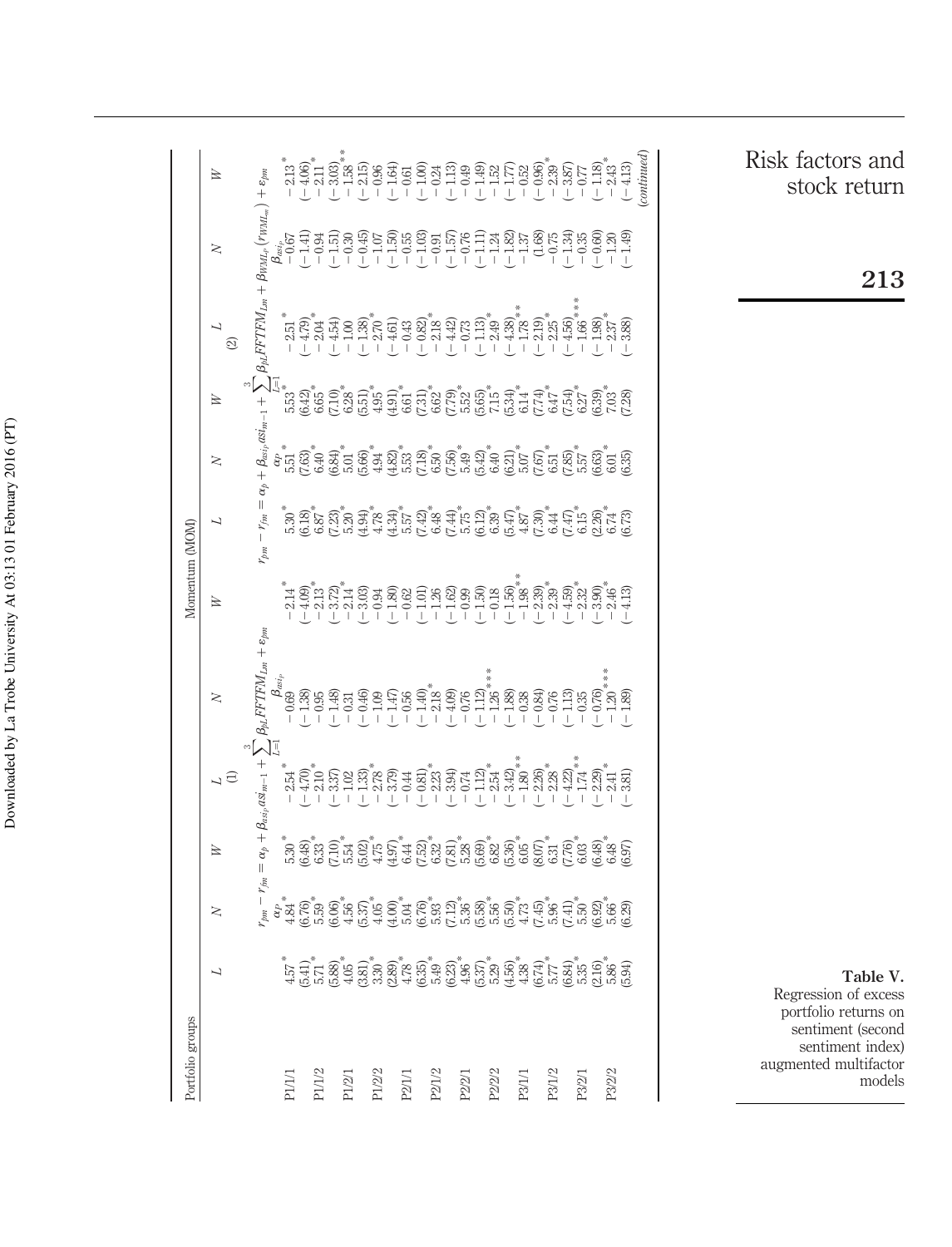| <b>IIBR</b><br>4,3 |                  |                                                  |                                                                                                                                                  |                                                  |                             |                         |                             |                                               |                                                     |                                 |                                                         |                                              |                         |                   |                                   |                                             |                                                                                                                                                                                                                                                                                                                                                                                                                                                                                                                                                                                                                                                                                                                                                                                                                                                                                                                                                                                                                                                                                                                                                                                                                                                                                                                                                                                                                                                                                                                                                                                                |
|--------------------|------------------|--------------------------------------------------|--------------------------------------------------------------------------------------------------------------------------------------------------|--------------------------------------------------|-----------------------------|-------------------------|-----------------------------|-----------------------------------------------|-----------------------------------------------------|---------------------------------|---------------------------------------------------------|----------------------------------------------|-------------------------|-------------------|-----------------------------------|---------------------------------------------|------------------------------------------------------------------------------------------------------------------------------------------------------------------------------------------------------------------------------------------------------------------------------------------------------------------------------------------------------------------------------------------------------------------------------------------------------------------------------------------------------------------------------------------------------------------------------------------------------------------------------------------------------------------------------------------------------------------------------------------------------------------------------------------------------------------------------------------------------------------------------------------------------------------------------------------------------------------------------------------------------------------------------------------------------------------------------------------------------------------------------------------------------------------------------------------------------------------------------------------------------------------------------------------------------------------------------------------------------------------------------------------------------------------------------------------------------------------------------------------------------------------------------------------------------------------------------------------------|
| 214                |                  |                                                  |                                                                                                                                                  |                                                  |                             |                         |                             |                                               |                                                     |                                 |                                                         |                                              |                         |                   |                                   |                                             | market equity and three momentum groups; for the purpose of brevity we report the portfolio groups of SZ/LIQ/BME/MOM as Pi/j/k-L, Pi/j/k-W, The first subscript in the portfolio<br>ndicates the second aggregate sentiment index measured with the selected MRSP is based on the high correlation of such proxies with the market index (S&P CNX Nifty); all other<br>respectively; sample period consists of 98 monthly observations (January 2003 to March 2011); the 36 SZ-LIQ-BME-MOM portfolios are formed using three size, two liquidity, two book-to-<br>subscript represents the two BME bisects, for, e.g. low (1), high (2); the subscripts L, N and W represents the momentum trisects as looser (L), neutral (N) and winner (W), respectively, as<br>procedure for constructing the index is same as that of our main aggregate sentiment index (ASI) as described in Section 2.2 the t-statistics (reported in parentheses) have been corrected<br>Notes: Statistical significance at: $\hbar$ , $\hbar$ $\hbar$ $\hbar$ $\hbar$ $\hbar$ $\hbar$ $\hbar$ $\hbar$ and $\hbar$ is the the represents slope and intercept of regression results of portfolio returns on sentiment augmented<br>notation Fi/jk represents the three SZ trisects, for, e.g. small (1), medium (2), large (3); the second subscript denotes the two LQF bisects, for, e.g. low (1), high (2); similarly the third<br>unconditional multifactor models (Fama and French three factor mode), Carbart four factor model and FRM); (1) (2) and (3) represents the regression results of equations (7)-(9) |
|                    | Momentum (MOM)   | $\cancel{\equiv}$                                |                                                                                                                                                  | $-2.14$ <sup>*</sup>                             | $\frac{(-4.05)}{-1.20}$ *** | $\frac{(-1.92)}{-2.16}$ | $(-4.89)$<br>$-1.06$        | $-0.59$<br>$(-123)$                           | $(+0.94)$<br>$-0.55$                                | $(-1.00)$                       | $(-0.95)$<br>$-0.59$                                    | $(-1.49)$<br>$-0.60$                         | $(-0.81)$<br>$-0.62$    | $-1.30$           | $(-1.49)$<br>$-0.45$              | $-2.47$ $^{\ast}$<br>$(-0.69)$<br>$(-4.35)$ |                                                                                                                                                                                                                                                                                                                                                                                                                                                                                                                                                                                                                                                                                                                                                                                                                                                                                                                                                                                                                                                                                                                                                                                                                                                                                                                                                                                                                                                                                                                                                                                                |
|                    |                  | $\geq$                                           | $\sum \beta_{\textit{PL}} \textit{CFFM}_{\textit{Lm}} + \beta_{\textit{LQF}_P}\left(\textit{r}_{\textit{LQF}_m}\right) + \epsilon_{\textit{pm}}$ | $-\underset{1}{\beta_{\alpha s}}_{\beta}$ – 0.65 | $(-1.32)$<br>$-0.96$        | $(-1.51)$<br>$-0.02$    | $(-0.06)$<br>$-0.79$        | $(-1.10)$<br>$-0.45$                          | $(-0.81)$<br>$-0.95$                                | $(-1.60)$                       | $(-0.83)$<br>$-0.58$                                    | $(-1.47)$<br>$-1.02$                         | $(-0.90)$<br>$-0.42$    | $-0.71$           | $(-1.23)$<br>$-0.18$              | (0.30)<br>$(-1.65)$<br>$-1.07$              | for the effects of hetroskedasticity and autocorrelation using the method of Newey and West (1987)                                                                                                                                                                                                                                                                                                                                                                                                                                                                                                                                                                                                                                                                                                                                                                                                                                                                                                                                                                                                                                                                                                                                                                                                                                                                                                                                                                                                                                                                                             |
|                    |                  | $\overline{\mathcal{O}}_{\scriptscriptstyle{+}}$ |                                                                                                                                                  | $2.51$ *                                         | $(-4.78)$<br>$-2.04$        | $(-3.51)$<br>$-0.83$    | $(-1.13)$<br>$-2.73$        | $(-4.64)$<br>$-0.35$                          | $(-0.65)$<br>$2.19$ <sup>-1</sup><br>$\overline{1}$ | $(-4.67)$                       | $(-0.64)$<br>$-0.41$                                    | $(-1.00)$<br>$-0.50$                         | $-1.79***$<br>$(-2.21)$ | 2.27              | $(-4.38)$<br>$-1.74$ <sup>2</sup> | $(-2.36)$<br>$(-4.00)$<br>2.40              |                                                                                                                                                                                                                                                                                                                                                                                                                                                                                                                                                                                                                                                                                                                                                                                                                                                                                                                                                                                                                                                                                                                                                                                                                                                                                                                                                                                                                                                                                                                                                                                                |
|                    |                  | Þ                                                | $-r_{fm} = \alpha_p + \beta_{asip} a s_{tm-1} +$                                                                                                 | 5.54*                                            | (6.40)<br>$6.69^{\degree}$  | $(7.24)$<br>6.36        | (5.95)<br>4.99 <sup>1</sup> | $\begin{array}{c} (5.03) \\ 6.62 \end{array}$ | $(7.29)$<br>6.63*                                   | (7.77)                          | $(6.03)$<br>7.20*<br>5.59                               | $\binom{5.42}{6.15}$ *                       |                         | $(7.76)$<br>6.48* | $6.33^{*}$<br>(7.51)              | (6.70)<br>(7.63)<br>$7.08^{\degree}$        |                                                                                                                                                                                                                                                                                                                                                                                                                                                                                                                                                                                                                                                                                                                                                                                                                                                                                                                                                                                                                                                                                                                                                                                                                                                                                                                                                                                                                                                                                                                                                                                                |
|                    |                  | $\geq$                                           |                                                                                                                                                  | $\frac{\alpha_P}{5.52} *$                        | $6.41$ $^{\ast}$<br>(7.62)  | $5.06^{*}$<br>(6.81)    | (5.91)                      | ្តុំ<br>មិន អ្នក<br>មិន អ្នក                  | $(7.24)$<br>6.50 <sup>*</sup>                       | $(7.52)$<br>$5.52$ <sup>*</sup> | $(5.50)$<br>$6.45$ *                                    | $\begin{array}{c} (6.37)\\ 5.07 \end{array}$ | (7.62)                  | 6.52 <sup>1</sup> | $5.60*$<br>(784)                  | (6.75)<br>(6.43)<br>6.04                    |                                                                                                                                                                                                                                                                                                                                                                                                                                                                                                                                                                                                                                                                                                                                                                                                                                                                                                                                                                                                                                                                                                                                                                                                                                                                                                                                                                                                                                                                                                                                                                                                |
|                    |                  | L                                                | $r_{\ensuremath{pm}}$                                                                                                                            | $5.31*$                                          | ₩<br>(6.16)<br>6.87         | $(7.20)$<br>5.24*       | ₩<br>(5.01)<br>4.83         | $(4.47)$<br>5.59*                             | *<br>$(7.45)$<br>6.49                               | ÷<br>(7.42)                     | ₩<br>$6.44$<br>$6.45$ <sup>*</sup><br>$\overline{5.80}$ | (5.70)                                       | $4.88^{*}$<br>(7.32)    | *<br>6.48         | ₩<br>(7.61)<br>2.05               | ₩<br>(2.24)<br>6.78<br>(6.91)               |                                                                                                                                                                                                                                                                                                                                                                                                                                                                                                                                                                                                                                                                                                                                                                                                                                                                                                                                                                                                                                                                                                                                                                                                                                                                                                                                                                                                                                                                                                                                                                                                |
| Table V.           | Portfolio groups |                                                  |                                                                                                                                                  | <b>PI/I/I</b>                                    | P1/1/2                      | P1/2/1                  | P1/2/2                      | P2/1/1                                        | P2/1/2                                              |                                 | P2/2/1                                                  | P2/2/2                                       | P3/1/1                  | P3/1/2            | P3/2/1                            | P3/2/2                                      |                                                                                                                                                                                                                                                                                                                                                                                                                                                                                                                                                                                                                                                                                                                                                                                                                                                                                                                                                                                                                                                                                                                                                                                                                                                                                                                                                                                                                                                                                                                                                                                                |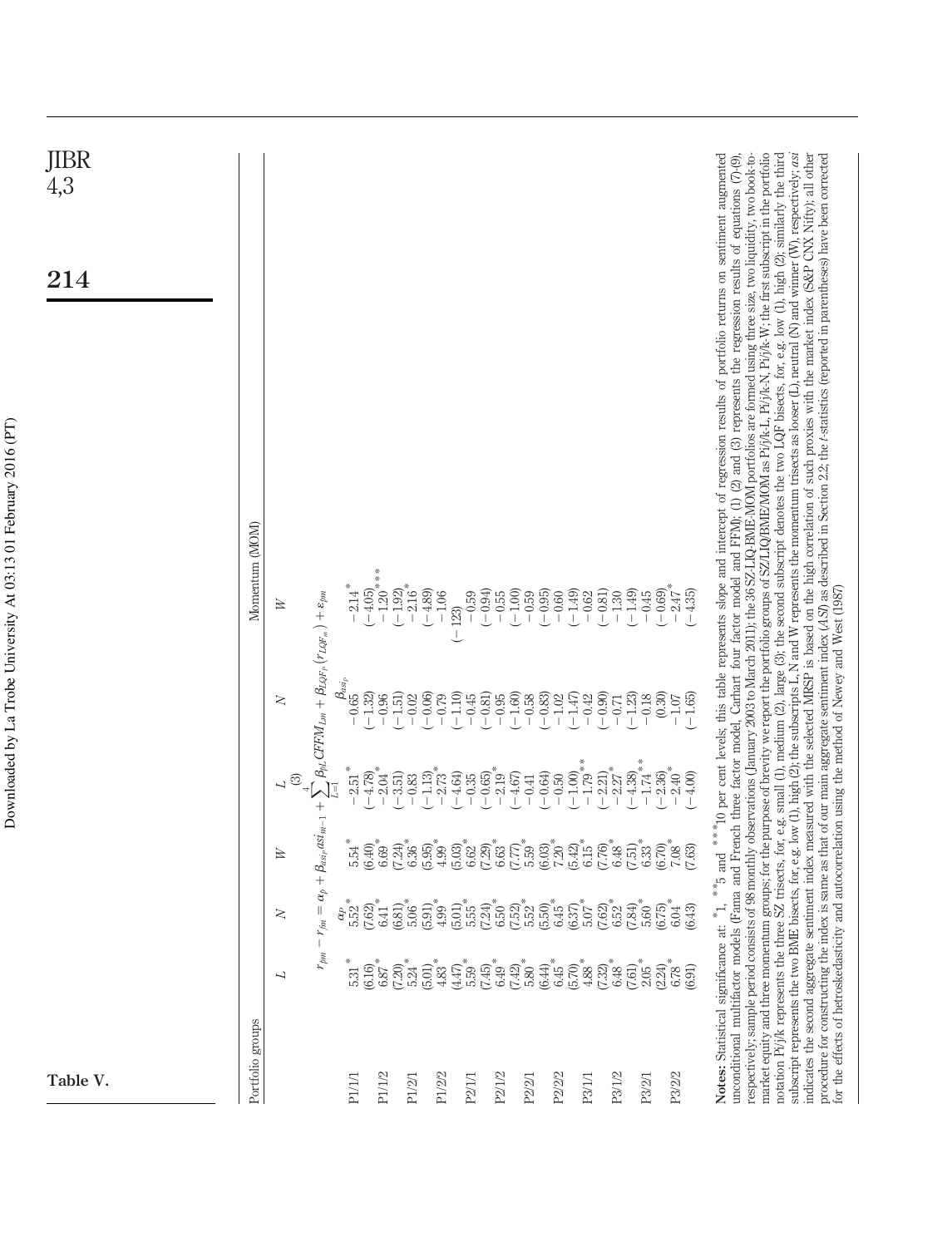portfolios as long as the test assets are not tilted towards the large size stocks. Our results suggest that a liquidity risk factor plays a relevant role in explaining the cross section of average return in India. However, in contrast to several literature our results do not so any such variation of its pricing nature across the size groups. Our results also contradicts to the distress risk argument of high-minus low book-to-market equity factor as in Fama and French (1993, 1996, p. 77).

Following the argument of behavioural asset pricing literature towards the pricing of market wide sentiment risk we have examined the pricing of sentiment risk in the presence of other market wide risk factors. Although it is remain inconclusive as to which and how many variables one can consider as a potential candidate for capturing the sentiment risk, but our results gives an out of sample evidence with respect to construction of sentiment index by using the implicit proxies. With respect to the construction of the aggregate sentiment index, two of our newly introduced variables like turnover volatility ratio, buy sell imbalance ratio can be considered as two additional proxies for measuring investor sentiment in a bottom-up approach. We found market wide risk factors resume their importance as rational source of priced risk. Our results also suggest that the universal pricing implication of sentiment risk in a multifactor model framework hold good even with the special nature of Indian stock market with high promoter holding and marginal retail investor participation. In particular we find that pricing of sentiment risk is significant for small and growth stocks, large size winner stocks, small size looser stocks, small size low liquid stocks and large size high liquid stocks. However, our results suggest that Fama and French (1993) three factor model fails to capture the aggregate impact of sentiment risk as compared to the FFM. The increasing significant intercepts with the inclusion of sentiment risk gives suggestive evidence towards the importance of sentiment risk as the missing risk factor in explaining the stock return and the risk factors can never be considered as the sole determinant of stock return behaviour.

#### Notes

- 1. Although prior literature suggest for different measures of liquidity, following Keene and Peterson (2007) and Lam and Tam (2011), we use turnover ratio as our main proxy for liquidity, and respective test asset portfolios along with market wide liquidity risk factor has been formed based on the turnover ratio.
- 2. World Federation of Exchanges (www.world-exchanges.org).

#### References

- Amihud, Y. (2002), "Illiquidity and stock returns: cross-section and time-series effects", *Journal of Financial Markets*, Vol. 5 No. 1, pp. 31-56.
- Baker, M. and Wurgler, J. (2006), "Investor sentiment and the cross-section of stock returns", *Journal of Finance*, Vol. 61 No. 4, pp. 1645-80.
- Baker, M. and Wurgler, J. (2007), "Investor sentiment in the stock market", *Journal of Economic Perspective*, Vol. 21 No. 2, pp. 129-51.
- Banz, R.W. (1981), "The relationship between return and market value of common stocks", *Journal of Financial Economics*, Vol. 9 No. 1, pp. 3-18.
- Barberis, N. and Thaler, R.H. (2003), "A survey of behavioural finance", *Handbook of the Economics of Finance*, Chapter 18, Elsevier, North Holland.

Risk factors and stock return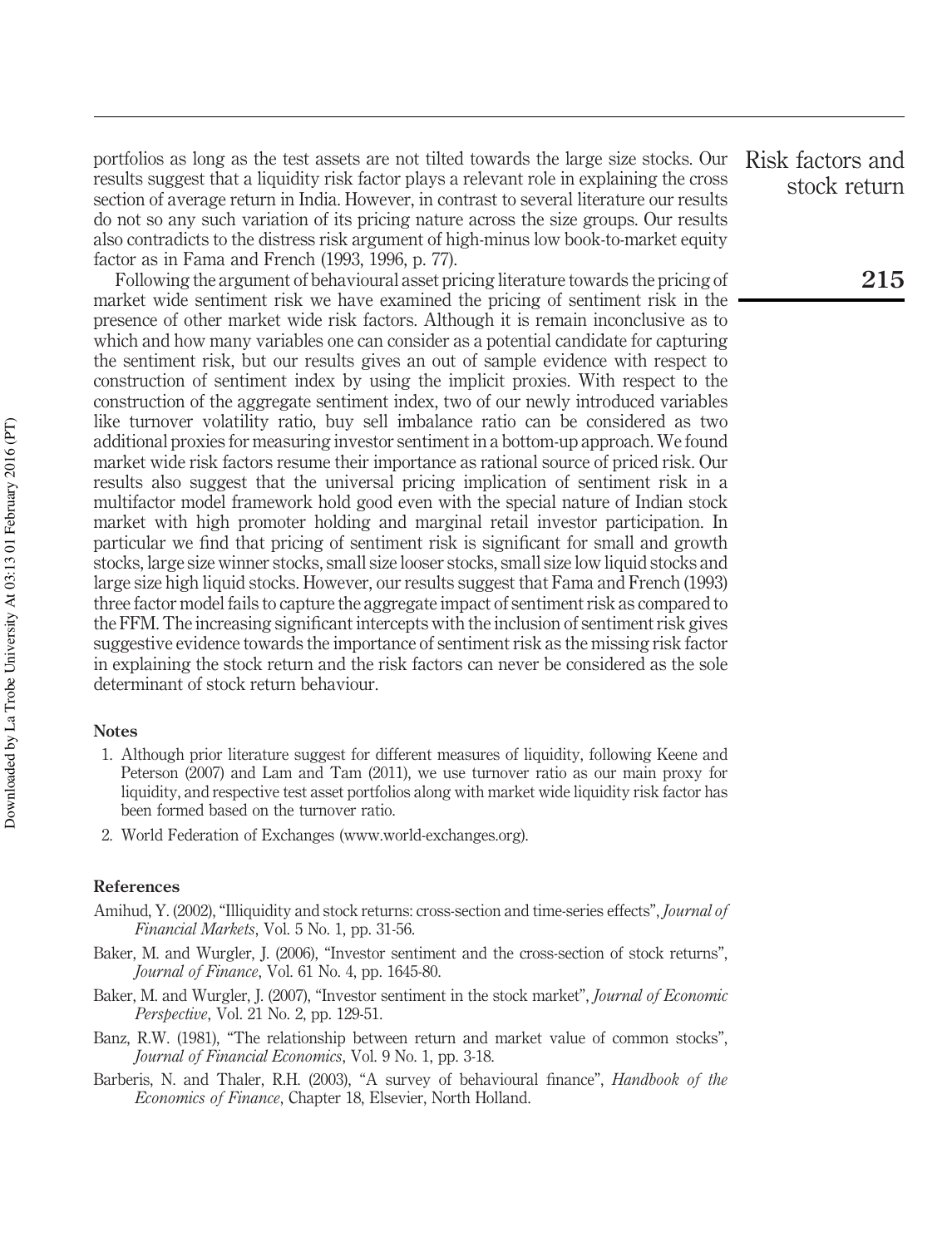| JIBR<br>4,3 | Barberis, N., Shleifer, A. and Vishny, R. (1998), "A model of investor sentiment", Journal of<br>Financial Economics, Vol. 49 No. 3, pp. 307-43.                                                                                      |
|-------------|---------------------------------------------------------------------------------------------------------------------------------------------------------------------------------------------------------------------------------------|
|             | Bekaert, G. and Harvey, R.C. (2003), "Emerging markets finance", Journal of Empirical Finance,<br>Vol. 10 Nos 1/2, pp. 3-55.                                                                                                          |
|             | Black, F. (1986), "Noise", <i>Journal of Finance</i> , Vol. 41 No. 3, pp. 529-43.                                                                                                                                                     |
| 216         | Breeden, D. (1979), "An intertemporal asset pricing model with stochastic consumption and<br>investment opportunities", Journal of Financial Economics, Vol. 7 No. 3, pp. 265-96.                                                     |
|             | Brown, G.W. and Cliff, M.T. (2004), "Investor sentiment and the near-term stock market", Journal<br>of Empirical Finance, Vol. 11 No. 1, pp. 1-27.                                                                                    |
|             | Brown, G.W. and Cliff, M.T. (2005), "Investor sentiment and asset valuation", Journal of Business,<br>Vol. 78 No. 2, pp. 405-40.                                                                                                      |
|             | Campbell, J.Y. (2000), "Asset pricing at the millennium", <i>Journal of Finance</i> , Vol. 55 No. 4,<br>pp. 1515-67.                                                                                                                  |
|             | Campbell, J.Y., Lo, A. and MacKinlay, A.C. (1997), The Econometrics of Financial Markets,<br>Princeton University Press, Princeton, NJ.                                                                                               |
|             | Carhart, M.M. (1997), "On persistence in mutual fund performance", Journal of Finance, Vol. 52<br>No. 1, pp. 57-82.                                                                                                                   |
|             | Claessens, S., Dasgupta, S. and Glen, J. (1995), "Return behaviour in emerging stock markets",<br>World Bank Economic Review, Vol. 9 No. 1, pp. 131-51.                                                                               |
|             | Claessens, S., Dasgupta, S. and Glen, J. (1998), "The cross section of stock returns: evidence from<br>the emerging markets", <i>Emerging Market Quarterly</i> , Vol. 9 No. 1, pp. 4-13.                                              |
|             | Daniel, K., Hirshleifer, D. and Subrahmanyam, A. (1998), "Investor psychology and security<br>market under and overreactions", <i>Journal of Finance</i> , Vol. 53 No. 6, pp. 1839-85.                                                |
|             | DeLong, J., Bradford, A.S., Lawrence, H.S. and Robert, J.W. (1990), "Noise trader risk in financial<br>markets", Journal of Political Economy, Vol. 98 No. 4, pp. 703-38.                                                             |
|             | Fama, E.F. and French, K.R. (1992), "The cross-section of expected stock returns", Journal of<br><i>Finance</i> , Vol. 47 No. 2, pp. 427-65.                                                                                          |
|             | Fama, E.F. and French, K.R. (1993), "Common risk factors in the returns on stocks and bonds",<br>Journal of Financial Economics, Vol. 33 No. 1, pp. 3-56.                                                                             |
|             | Fama, E.F. and French, K.R. (1996), "Multifactor explanations of asset pricing anomalies",<br><i>Journal of Finance</i> , Vol. 51 No. 1, pp. 55-84.                                                                                   |
|             | Fama, E.F. and French, K.R. (2004), "The capital asset pricing model: theory and evidence",<br><i>Journal of Economic Perspectives, Vol. 18 No. 1, pp. 25-46.</i>                                                                     |
|             | Finter, P., Niessen-Ruenzi, A. and Ruenzi, S. (2011), "The impact of investor sentiment on the<br>German stock market", CFR Working Paper No. 10-03, Centre for Financial Research<br>(CFR), University of Cologne, Cologne, October. |
|             | Fisher, K.L. and Statman, M. (2000), "Investor sentiment and stock returns", Financial Analysts<br><i>Journal</i> , Vol. 56 No. 2, pp. 16-23.                                                                                         |
|             | Gibbons, R.M., Ross, A.S. and Shanken, J. (1989), "A test of the efficiency of a given portfolio",<br><i>Econometrica</i> , Vol. 57 No. 5, pp. 1121-52.                                                                               |
|             | Her, L.J.F., Masmoudi, T. and Suret, M.J. (2004), "Evidence to support the four factor pricing<br>model from the Canadian stock market", Journal of International Financial Markets, Vol. 14<br>No. 4, pp. 313-28.                    |
|             | Hirshleifer, D. (2001), "Investor psychology and asset pricing", <i>Journal of Finance</i> , Vol. 56 No. 4,<br>pp. 1533-98.                                                                                                           |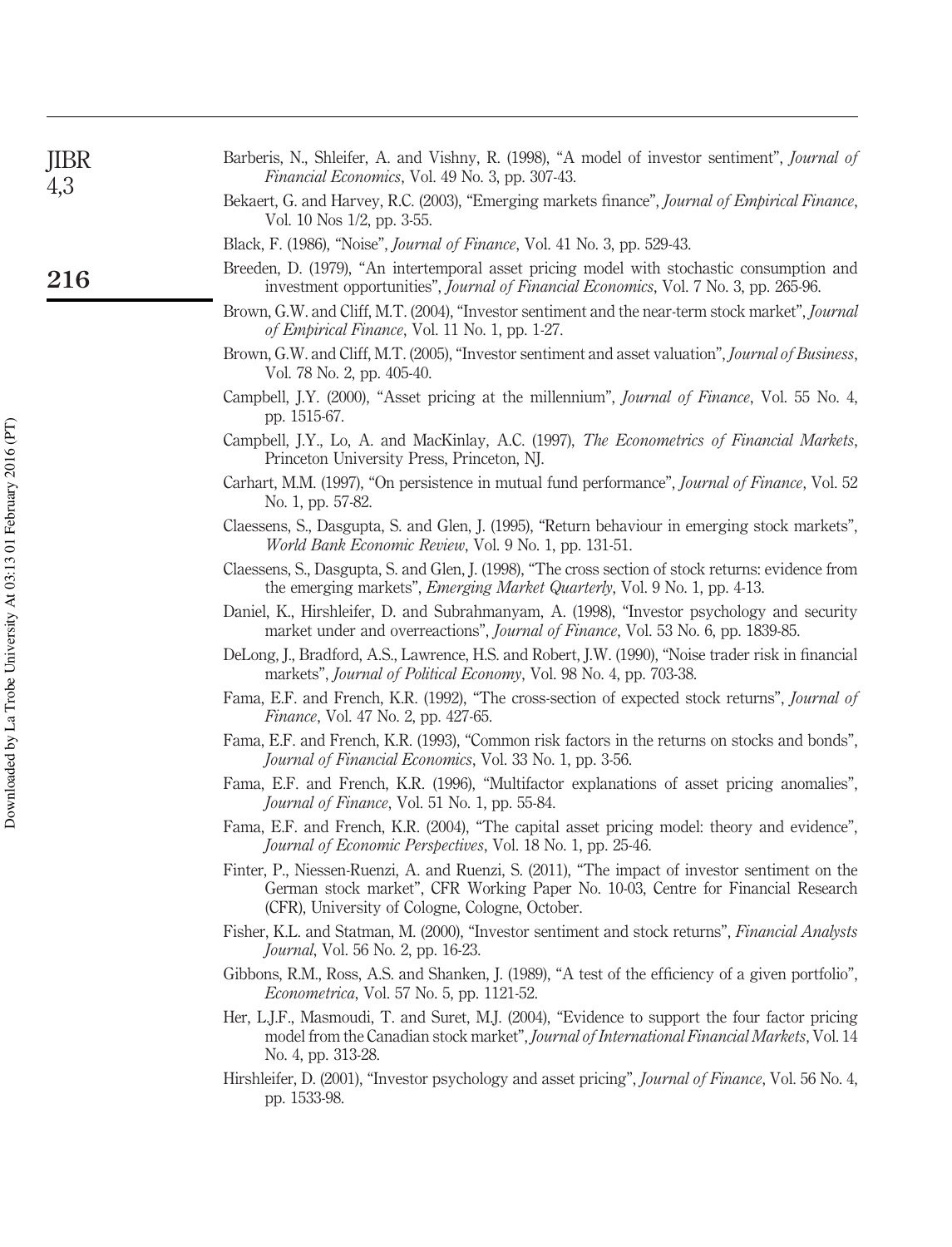- Iqbal, J., Brooks, R. and Galagedera, U.A.D. (2010), "Testing conditional asset pricing models: an emerging market perspective", *Journal of International Money and Finance*, Vol. 29 No. 5, pp. 897-918. Jegadeesh, N. and Titman, S. (1993), "Returns to buying winners and selling losers: implications for stock market efficiency", *Journal of Finance*, Vol. 48 No. 1, pp. 65-91.
	- Jegadeesh, N. and Titman, S. (2001), "Profitability of momentum strategies: an evaluation of alternative explanations", *Journal of Finance*, Vol. 56 No. 2, pp. 699-720.
	- Kahneman, D. and Tversky, A. (1979), "Prospect theory: an analysis of decision under risk", *Econometrica*, Vol. 47 No. 2, pp. 263-91.
	- Keene, A.M. and Peterson, R.D. (2007), "The importance of liquidity as a factor in asset pricing", *Journal of Financial Research*, Vol. 30 No. 1, pp. 91-109.
	- Kumar, A. and Lee, C.M.C. (2006), "Retail investor sentiment and return comovements", *The Journal of Finance*, Vol. 51 No. 2, pp. 2451-86.
	- Lakonishok, J., Shleifer, A. and Vishny, W.R. (1994), "Contrarian investment, extrapolation, and risk", *Journal of Finance*, Vol. 49 No. 5, pp. 1541-78.
	- Lam, K.S.K. and Tam, K.H.L. (2011), "Liquidity and asset pricing: evidence from the Hong Kong stock market", *Journal of Banking & Finance*, Vol. 35 No. 9, pp. 2217-30.
	- Lewellen, J., Nagel, S. and Shanken, J. (2010), "A skeptical appraisal of asset pricing tests", *Journal of Financial Economics*, Vol. 96 No. 2, pp. 175-94.
	- Lintner, J. (1965), "The valuation of risk assets and the selection of risky investments in stock portfolios and capital budgets", *Review of Economics and Statistics*, Vol. 47 No. 1, pp. 13-37.
	- Liu, W. (2006), "A liquidity augmented capital asset pricing model", *Journal of Financial Economics*, Vol. 82 No. 3, pp. 631-71.
	- MacKinlay, A.C. (1995), "Multifactor models do not explain deviations from the CAPM", *Journal of Financial Economics*, Vol. 38 No. 1, pp. 3-28.
	- Marshall, B.R. and Young, M.R. (2003), "Liquidity and stock returns in pure order driven markets: evidence from the Australian stock market", *International Review of Financial Analysis*, Vol. 12 No. 2, pp. 173-88.
	- Merton, R.C. (1973), "An intertemporal capital asset pricing model", *Econometrica*, Vol. 41 No. 5, pp. 867-87.
	- Misra, A.K. and Mahakud, J. (2009), "Emerging trends in financial markets integration", *International Journal of Emerging Markets*, Vol. 4 No. 3, pp. 235-51.
	- Newey, W.K. and West, K.D. (1987), "A simple positive semi-definite heteroskedasticity and autocorrelation-consistent covariance matrix", *Econometrica*, Vol. 55 No. 3, pp. 703-8.
	- Pandey, I.M. and Bhat, R. (2007), "Dividend behaviour of Indian companies under monetary policy restrictions", *Managerial Finance*, Vol. 33 No. 1, pp. 14-25.
	- Ritter, J.R. (2003), "Behavioural finance", *Pacific-Basin Finance Journal*, Vol. 11 No. 4, pp. 429-37.
	- Ross, S.A. (1976), "The arbitrage theory of capital asset pricing", *Journal of Economic Theory*, Vol. 13 No. 3, pp. 341-60.
	- Sehgal, S. and Jain, S. (2011), "Short-term momentum patterns in stock and sectoral returns: evidence from India", *Journal of Advances in Management Research*, Vol. 8 No. 1, pp. 99-122.
	- Sehgal, S., Sood, G. and Rajput, N. (2009), "Investor sentiment in India a survey", *Journal of Business Perspective*, Vol. 13 No. 2, pp. 13-23.
	- Sehgal, S., Sood, G. and Rajput, N. (2010), "Developing an investor sentiment index for India", *International Review of Business and Finance*, Vol. 2 No. 1, pp. 87-96.

Risk factors and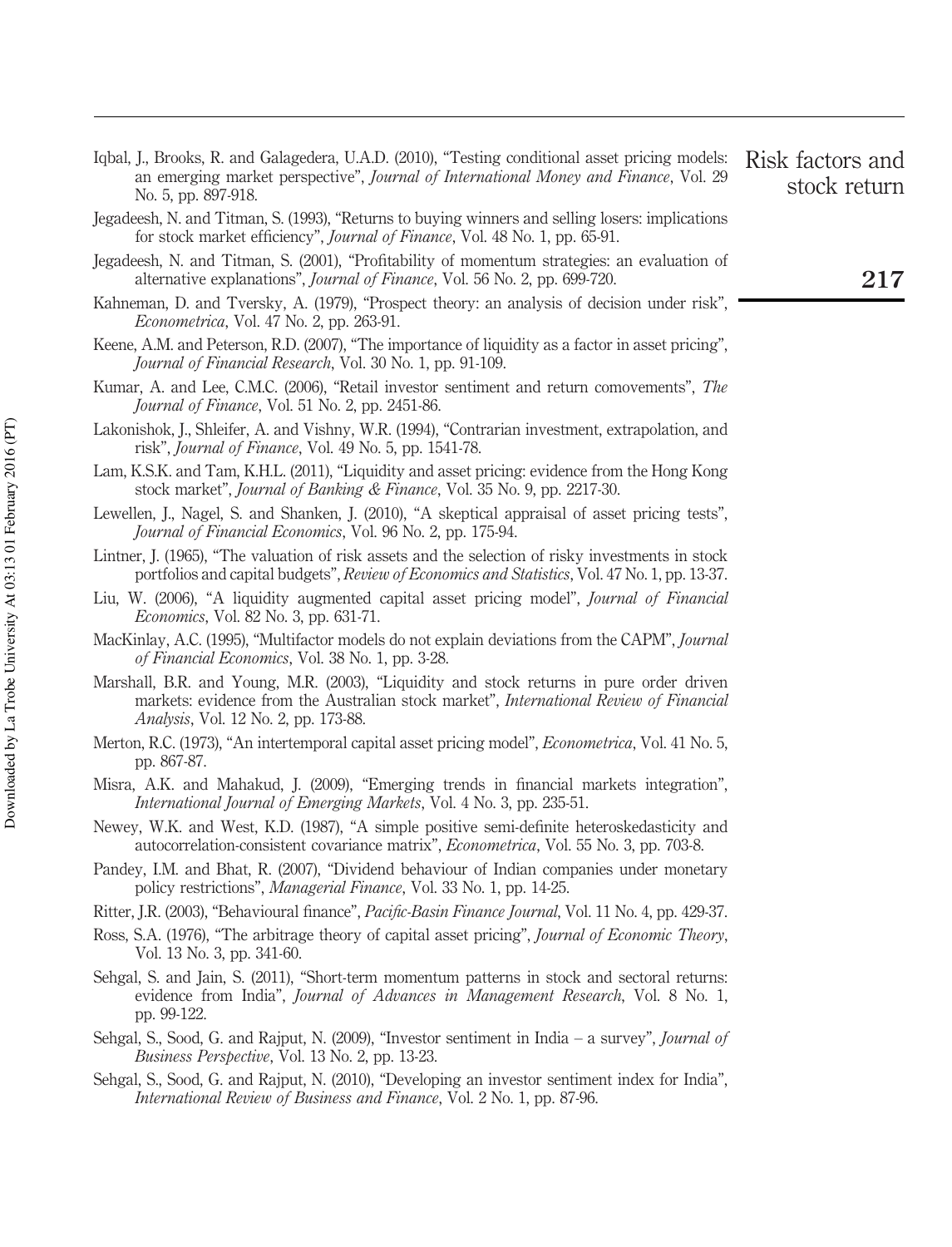| JIBR | Sharpe, W.F. (1964), "Capital asset prices: a theory of market equilibrium under conditions of<br>risk", <i>Journal of Finance</i> , Vol. 19 No. 3, pp. 425-42. |
|------|-----------------------------------------------------------------------------------------------------------------------------------------------------------------|
| 4,3  | Shefrin, H. (2005), A Behavioural Approach to Asset Pricing, Elsevier Academic Press,<br>New York, NY.                                                          |
|      | Shiller, R. (2005), <i>Irrational Exuberance</i> , Princeton University Press, Princeton, NJ.                                                                   |
| 218  | Shleifer, A. and Vishny, R. (1997), "The limits of arbitrage", <i>Journal of Finance</i> , Vol. 52 No. 1,<br>pp. 35-55.                                         |

- Shum, W.C. and Tang, G.Y.N. (2005), "Common risk factors in returns in Asian emerging stock markets", *International Business Review*, Vol. 14 No. 6, pp. 695-717.
- Subrahmanyam, A. (2010), "The cross-section of expected stock returns: what have we learnt from the past twenty-five years of research?", *European Financial Management*, Vol. 16 No. 1, pp. 27-42.
- Verma, R. and Soydemir, G. (2009), "The impact of individual and institutional investor sentiment on the market price of risk", *The Quarterly Review of Economics and Finance*, Vol. 49 No. 3, pp. 1129-45.
- Verma, R. and Verma, P. (2009), "Are survey forecasts of individual and institutional investor sentiments rational?", *International Review of Financial Analysis*, Vol. 17 No. 5, pp. 1139-55.

#### About the authors

Saumya Ranjan Dash is working as a Senior Research Scholar in the Department of Humanities and Social Sciences, IIT Kharagpur. His research area for the doctoral dissertation is related to asset pricing and equity return. His research interest area includes financial market, portfolio management, and corporate finance.

Jitendra Mahakud is Associate Professor of Economics and Finance in the Indian Institute of Technology Kharagpur. He has obtained his PhD degree from the Indian Institute of Technology, Mumbai, India, in corporate finance. His areas of research and teaching include financial institutions and markets, corporate finance, investment management, financial econometrics, macroeconomics and monetary economics. He has published more than 20 papers in leading national and international journals. He has co-authored a book titled *Financial Institutions and Markets: Structure, Growth and Innovations* published by Tata McGraw-Hill. Jitendra Mahakud is the corresponding author and can be contacted at: jmahakud@hss.iitkgp.ernet.in

To purchase reprints of this article please e-mail: reprints@emeraldinsight.com Or visit our web site for further details: www.emeraldinsight.com/reprints